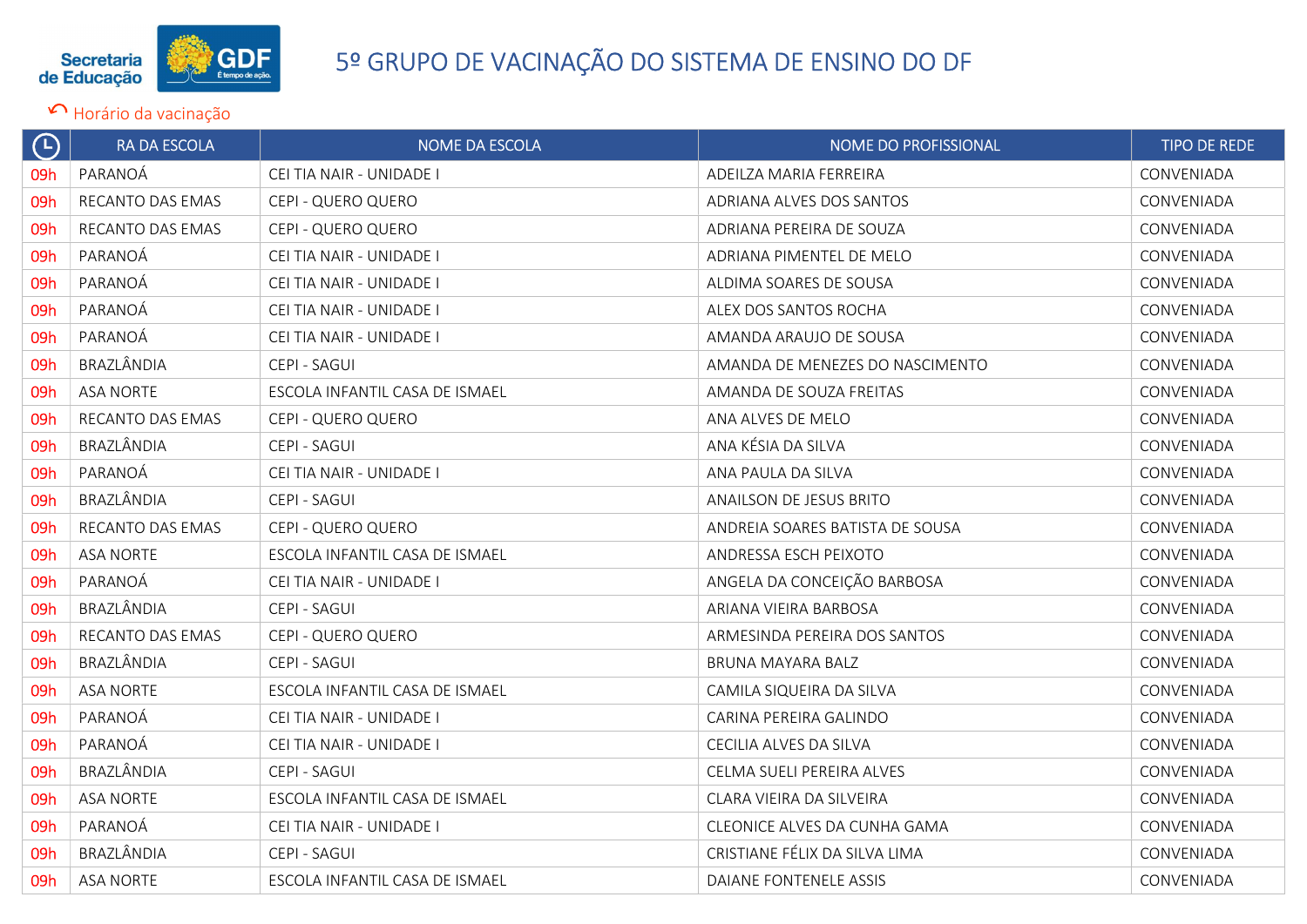

| $\bigoplus$ | RA DA ESCOLA     | NOME DA ESCOLA                 | NOME DO PROFISSIONAL                   | <b>TIPO DE REDE</b> |
|-------------|------------------|--------------------------------|----------------------------------------|---------------------|
| 09h         | PARANOÁ          | CEI TIA NAIR - UNIDADE I       | DAMIANA FERREIRA CAETANO DE CASTRO     | CONVENIADA          |
| 09h         | RECANTO DAS EMAS | CEPI - QUERO QUERO             | DAMIANA MELO GONÇALVES                 | CONVENIADA          |
| 09h         | BRAZLÂNDIA       | CEPI - SAGUI                   | DANIEL ARAÚJO DA SILVA                 | CONVENIADA          |
| 09h         | <b>ASA NORTE</b> | ESCOLA INFANTIL CASA DE ISMAEL | DAYSE BALBINO SOARES                   | CONVENIADA          |
| 09h         | RECANTO DAS EMAS | CEPI - QUERO QUERO             | DÉBORA SOUSA OLIVEIRA                  | CONVENIADA          |
| 09h         | RECANTO DAS EMAS | CEPI - QUERO QUERO             | DENISE ALVES DE OLIVEIRA               | CONVENIADA          |
| 09h         | PARANOÁ          | CEI TIA NAIR - UNIDADE I       | DOMINGAS ALVES LIMA                    | CONVENIADA          |
| 09h         | RECANTO DAS EMAS | CEPI - QUERO QUERO             | DRIELY FERNANDES SOUZA                 | CONVENIADA          |
| 09h         | BRAZLÂNDIA       | CEPI - SAGUI                   | ELENILDE CAVALCANTE DOS SANTOS         | CONVENIADA          |
| 09h         | RECANTO DAS EMAS | CEPI - QUERO QUERO             | ELIANE GARCIA PEDROSA                  | CONVENIADA          |
| 09h         | <b>ASA NORTE</b> | ESCOLA INFANTIL CASA DE ISMAEL | ELIANE PEREIRA LEITE                   | CONVENIADA          |
| 09h         | <b>ASA NORTE</b> | ESCOLA INFANTIL CASA DE ISMAEL | ELIONAY DOS SANTOS SILVA               | CONVENIADA          |
| 09h         | PARANOÁ          | CEI TIA NAIR - UNIDADE I       | ELIZANGELA DA SILVA LOBO               | CONVENIADA          |
| 09h         | <b>ASA NORTE</b> | ESCOLA INFANTIL CASA DE ISMAEL | ELLEN BRITO DE SOUSA                   | CONVENIADA          |
| 09h         | RECANTO DAS EMAS | CEPI - QUERO QUERO             | <b>EMANOEL SILVA DOS REIS</b>          | CONVENIADA          |
| 09h         | BRAZLÂNDIA       | CEPI - SAGUI                   | ESTÉFANY SOUSA SILVA                   | CONVENIADA          |
| 09h         | PARANOÁ          | CEI TIA NAIR - UNIDADE I       | FERNANDA PIO DE SOUZA                  | CONVENIADA          |
| 09h         | BRAZLÂNDIA       | CEPI - SAGUI                   | <b>GABRIELA CRISTINA FALEIROS</b>      | CONVENIADA          |
| 09h         | RECANTO DAS EMAS | CEPI - QUERO QUERO             | GEISLA DOS SANTOS DE MAGALHÃES         | CONVENIADA          |
| 09h         | <b>ASA NORTE</b> | ESCOLA INFANTIL CASA DE ISMAEL | <b>GENILDE FEITOSA DO LAGO</b>         | CONVENIADA          |
| 09h         | PARANOÁ          | CEI TIA NAIR - UNIDADE I       | GEOVANA CAROLINA ALVES CASTRO          | CONVENIADA          |
| 09h         | BRAZLÂNDIA       | CEPI - SAGUI                   | <b>GISELLE SOUTO LUCAS</b>             | CONVENIADA          |
| 09h         | BRAZLÂNDIA       | CEPI - SAGUI                   | <b>GLEIVA RODRIGUES VARANDA</b>        | CONVENIADA          |
| 09h         | BRAZLÂNDIA       | CEPI - SAGUI                   | <b>GRAZIELLE MENEZES COUTO</b>         | CONVENIADA          |
| 09h         | BRAZLÂNDIA       | CEPI - SAGUI                   | HELEN DE ABADIA ALVES DE MORAIS        | CONVENIADA          |
| 09h         | PARANOÁ          | CEI TIA NAIR - UNIDADE I       | HELLEN RICARTE AMORIM SOARES VILAROUCA | CONVENIADA          |
| 09h         | RECANTO DAS EMAS | CEPI - QUERO QUERO             | HILDA IZABEL LOPES                     | CONVENIADA          |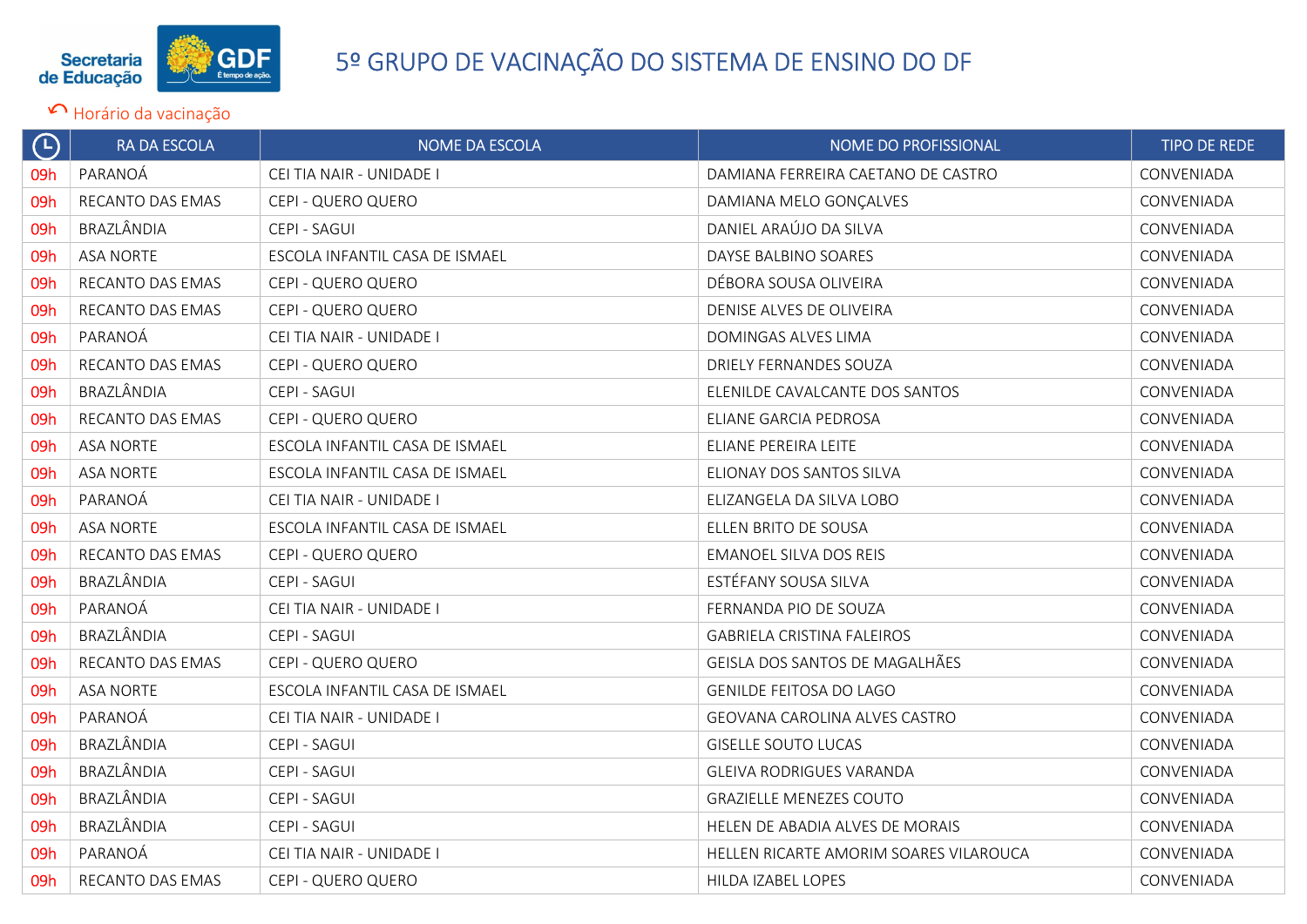

| $\bigoplus$ | RA DA ESCOLA     | <b>NOME DA ESCOLA</b>          | NOME DO PROFISSIONAL                  | <b>TIPO DE REDE</b> |
|-------------|------------------|--------------------------------|---------------------------------------|---------------------|
| 09h         | <b>ASA NORTE</b> | ESCOLA INFANTIL CASA DE ISMAEL | ISABEL CRISTINA TAVARES CABRAL        | CONVENIADA          |
| 09h         | RECANTO DAS EMAS | CEPI - QUERO QUERO             | ISAMARA DE OLIVEIRA SANTOS            | CONVENIADA          |
| 09h         | PARANOÁ          | CEI TIA NAIR - UNIDADE I       | IZAIAS GOMES DOS SANTOS               | CONVENIADA          |
| 09h         | BRAZLÂNDIA       | CEPI - SAGUI                   | JANEKELLY BESERRA SILVA DIAS          | CONVENIADA          |
| 09h         | PARANOÁ          | CEI TIA NAIR - UNIDADE I       | JAQUELINE DAS NEVES OLIVEIRA          | CONVENIADA          |
| 09h         | <b>ASA NORTE</b> | ESCOLA INFANTIL CASA DE ISMAEL | JILDA VIEIRA ROCHA                    | CONVENIADA          |
| 09h         | PARANOÁ          | CEI TIA NAIR - UNIDADE I       | JOELMA CRISTALINO PEREIRA             | CONVENIADA          |
| 09h         | PARANOÁ          | CEI TIA NAIR - UNIDADE I       | JOSEANI DA SILVA MIRINDIBA            | CONVENIADA          |
| 09h         | BRAZLÂNDIA       | CEPI - SAGUI                   | JOZILENE DE MORAIS SOBRINHO ANTUNES   | CONVENIADA          |
| 09h         | <b>ASA NORTE</b> | ESCOLA INFANTIL CASA DE ISMAEL | JUCIENE MEDEIROS DO NASCIMENTO        | CONVENIADA          |
| 09h         | BRAZLÂNDIA       | CEPI - SAGUI                   | LAINE MAIARA DE CAMPOS                | CONVENIADA          |
| 09h         | BRAZLÂNDIA       | CEPI - SAGUI                   | LAYS STÉFANY DE SIQUEIRA DA ROCHA     | CONVENIADA          |
| 09h         | RECANTO DAS EMAS | CEPI - QUERO QUERO             | LEIDIANI FERREIRA MORAIS MOTA         | CONVENIADA          |
| 09h         | BRAZLÂNDIA       | CEPI - SAGUI                   | LEOMAR DE OLIVEIRA CARVALHO GONÇALVES | CONVENIADA          |
| 09h         | <b>ASA NORTE</b> | ESCOLA INFANTIL CASA DE ISMAEL | LEONEZA DA CRUZ E SOUZA CARDOSO       | CONVENIADA          |
| 09h         | RECANTO DAS EMAS | CEPI - QUERO QUERO             | LILIA ROCHA BRANDÃO DA SILVA          | CONVENIADA          |
| 09h         | RECANTO DAS EMAS | CEPI - QUERO QUERO             | LILIAN MARIA VIEIRA DE ABREU PEREIRA  | CONVENIADA          |
| 09h         | PARANOÁ          | CEI TIA NAIR - UNIDADE I       | LILIANE CRUZ DE SOUSA                 | CONVENIADA          |
| 09h         | PARANOÁ          | CEI TIA NAIR - UNIDADE I       | LISLANDIA NASCIMENTO DE SOUSA         | CONVENIADA          |
| 09h         | RECANTO DAS EMAS | CEPI - QUERO QUERO             | LOYANE TEREZA NUNES                   | CONVENIADA          |
| 09h         | <b>ASA NORTE</b> | ESCOLA INFANTIL CASA DE ISMAEL | LUCIANA ALVES RODRIGUES               | CONVENIADA          |
| 09h         | BRAZLÂNDIA       | CEPI - SAGUI                   | MARCIA JUSTINO DA PAZ                 | CONVENIADA          |
| 09h         | RECANTO DAS EMAS | CEPI - QUERO QUERO             | MÁRCIA PEREIRA DA SILVA REIS          | CONVENIADA          |
| 09h         | PARANOÁ          | CEI TIA NAIR - UNIDADE I       | MARCIO MARINHO SAMPAIO                | CONVENIADA          |
| 09h         | RECANTO DAS EMAS | CEPI - QUERO QUERO             | MARCOS ANTONIO VIEIRA SANTOS          | CONVENIADA          |
| 09h         | RECANTO DAS EMAS | CEPI - QUERO QUERO             | MARIA DAS DORES SILVA DE AGUIAR       | CONVENIADA          |
| 09h         | PARANOÁ          | CEI TIA NAIR - UNIDADE I       | MARIA GORETE TELES DA CRUZ            | CONVENIADA          |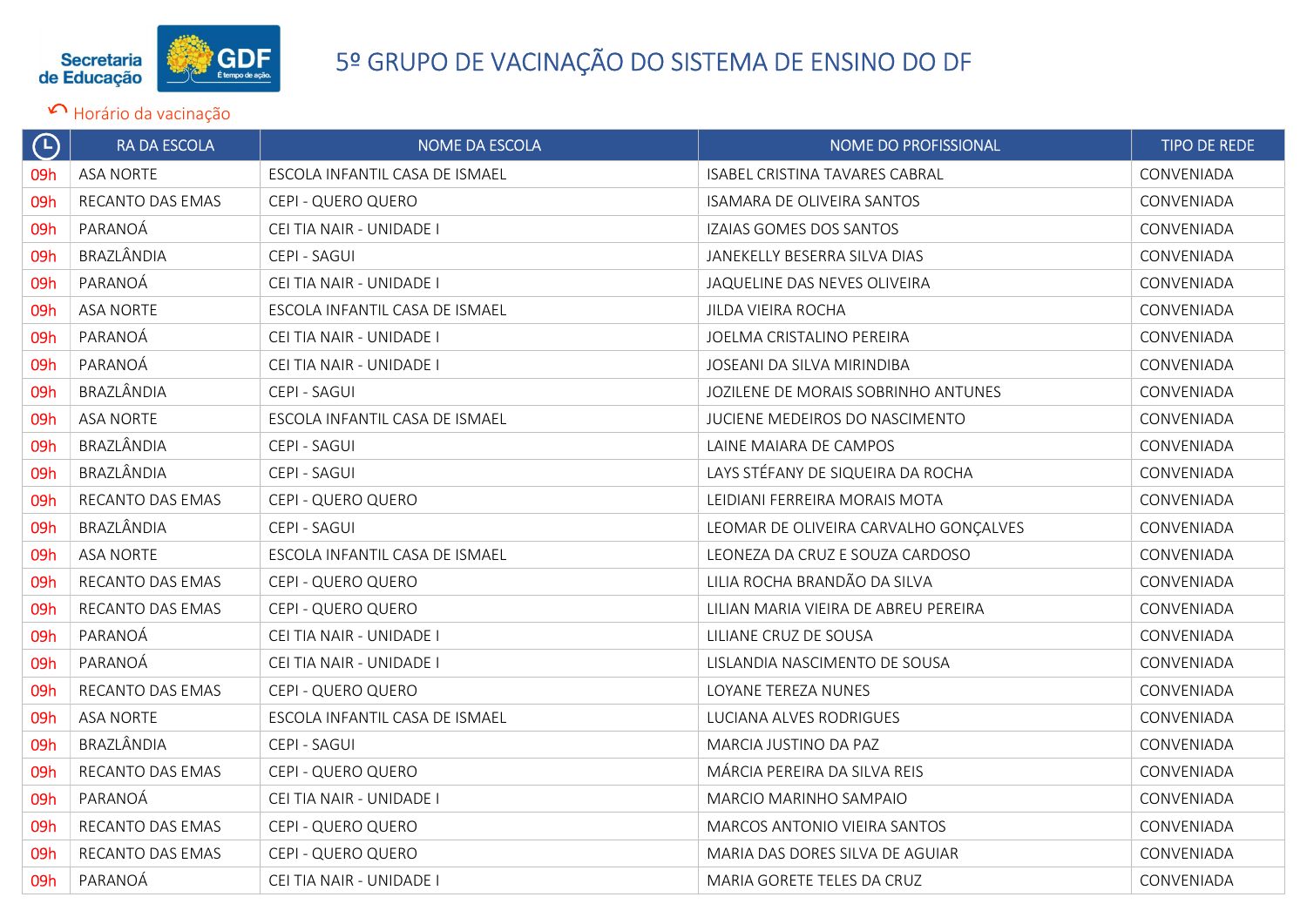

| $\Theta$ | RA DA ESCOLA     | NOME DA ESCOLA                 | NOME DO PROFISSIONAL                  | <b>TIPO DE REDE</b> |
|----------|------------------|--------------------------------|---------------------------------------|---------------------|
| 09h      | BRAZLÂNDIA       | CEPI - SAGUI                   | MARIA VANESSA C. DOS SANTOS FALEIROS  | CONVENIADA          |
| 09h      | PARANOÁ          | CEI TIA NAIR - UNIDADE I       | MARIANA UCHOA DOS SANTOS              | CONVENIADA          |
| 09h      | <b>ASA NORTE</b> | ESCOLA INFANTIL CASA DE ISMAEL | MARIANY SANTOS DE ABREU               | CONVENIADA          |
| 09h      | PARANOÁ          | CEI TIA NAIR - UNIDADE I       | MARISA ANGELICA DE SABOIA MANACEDE    | CONVENIADA          |
| 09h      | PARANOÁ          | CEI TIA NAIR - UNIDADE I       | MARLY FERREIRA PIRES                  | CONVENIADA          |
| 09h      | PARANOÁ          | CEI TIA NAIR - UNIDADE I       | MATHEUS MATIAS DA SILVA               | CONVENIADA          |
| 09h      | <b>ASA NORTE</b> | ESCOLA INFANTIL CASA DE ISMAEL | MAYRA GABRIELA PIMENTEL DE MELO       | CONVENIADA          |
| 09h      | <b>ASA NORTE</b> | ESCOLA INFANTIL CASA DE ISMAEL | MICHELE CAROLINA CELESTINO DA SILVA   | CONVENIADA          |
| 09h      | BRAZLÂNDIA       | CEPI - SAGUI                   | MICHELLE MEIRELES BARBOZA DA GAMA     | CONVENIADA          |
| 09h      | PARANOÁ          | CEI TIA NAIR - UNIDADE I       | MILENE SILVA SANTOS                   | CONVENIADA          |
| 09h      | PARANOÁ          | CEI TIA NAIR - UNIDADE I       | NATHAN DENIS PORTELA DE AS DOS SANTOS | CONVENIADA          |
| 09h      | RECANTO DAS EMAS | CEPI - QUERO QUERO             | NEUZI MARTINS FERREIRA                | CONVENIADA          |
| 09h      | PARANOÁ          | CEI TIA NAIR - UNIDADE I       | NILMA FRANCISCO DE ARAUJO RODRIGUES   | CONVENIADA          |
| 09h      | RECANTO DAS EMAS | CEPI - QUERO QUERO             | NILZA ARAÚJO RODRIGUES                | CONVENIADA          |
| 09h      | ASA NORTE        | ESCOLA INFANTIL CASA DE ISMAEL | NZINGA DOS SANTOS DA SILVA            | CONVENIADA          |
| 09h      | <b>ASA NORTE</b> | ESCOLA INFANTIL CASA DE ISMAEL | OLDINEIA FERREIRA DA SILVA            | CONVENIADA          |
| 09h      | PARANOÁ          | CEI TIA NAIR - UNIDADE I       | OSMAR DOS SANTOS BEZERRA              | CONVENIADA          |
| 09h      | RECANTO DAS EMAS | CEPI - QUERO QUERO             | OSMARINA MARIA DE JESUS               | CONVENIADA          |
| 09h      | BRAZLÂNDIA       | CEPI - SAGUI                   | PATRICIA ARLA FERREIRA DE LACERDA     | CONVENIADA          |
| 09h      | PARANOÁ          | CEI TIA NAIR - UNIDADE I       | PATRICIA RAQUEL CARVALHO DE OLIVEIRA  | CONVENIADA          |
| 09h      | <b>ASA NORTE</b> | ESCOLA INFANTIL CASA DE ISMAEL | POLLYANA DA SILVA SANTOS              | CONVENIADA          |
| 09h      | RECANTO DAS EMAS | CEPI - QUERO QUERO             | PRISCILA DA SILVA AGUIAR              | CONVENIADA          |
| 09h      | BRAZLÂNDIA       | CEPI - SAGUI                   | RAIANE GONÇALVES DA SILVA             | CONVENIADA          |
| 09h      | PARANOÁ          | CEI TIA NAIR - UNIDADE I       | RAIR SANTANA NASCIMENTO               | CONVENIADA          |
| 09h      | <b>ASA NORTE</b> | ESCOLA INFANTIL CASA DE ISMAEL | RAISSE DE SOUZA MORAIS                | CONVENIADA          |
| 09h      | BRAZLÂNDIA       | CEPI - SAGUI                   | RANIELLY DE SOUSA DUTRA               | CONVENIADA          |
| 09h      | PARANOÁ          | CEI TIA NAIR - UNIDADE I       | RAQUEL CONCEIÇÃO DE SOUSA             | CONVENIADA          |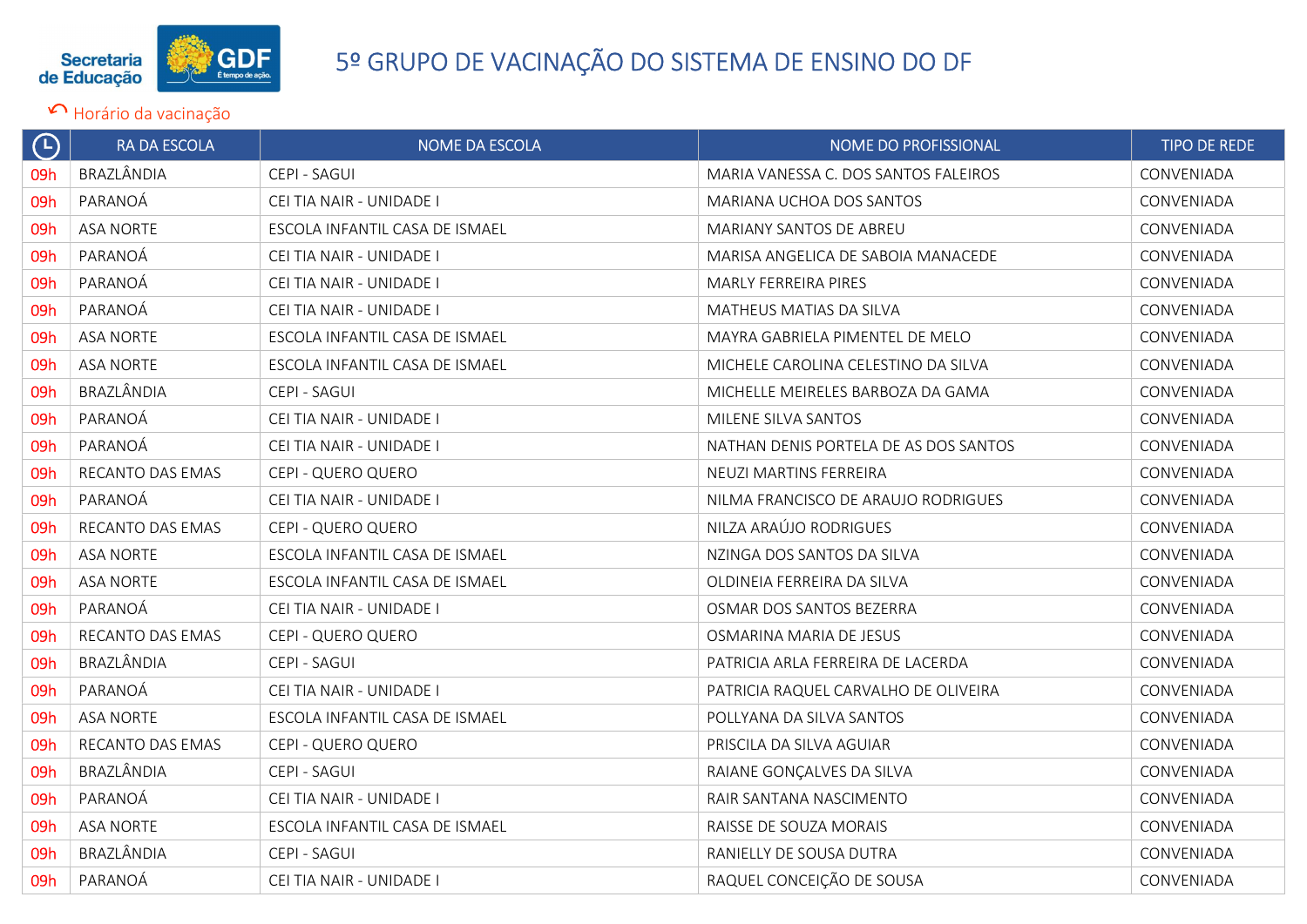

| $\Theta$        | RA DA ESCOLA       | NOME DA ESCOLA                 | NOME DO PROFISSIONAL                  | <b>TIPO DE REDE</b> |
|-----------------|--------------------|--------------------------------|---------------------------------------|---------------------|
| 09h             | BRAZLÂNDIA         | CEPI - SAGUI                   | RAYSSA STELLA DA SILVA ARAÚJO         | CONVENIADA          |
| 09h             | BRAZLÂNDIA         | CEPI - SAGUI                   | ROSÂNGELA PEREIRA DE JESUS DOS SANTOS | CONVENIADA          |
| 09h             | RECANTO DAS EMAS   | CEPI - QUERO QUERO             | ROSE JEANE TORRES GOMES DE MELO       | CONVENIADA          |
| 09h             | RECANTO DAS EMAS   | CEPI - QUERO QUERO             | RUTH REIS DE OLIVEIRA                 | CONVENIADA          |
| 09h             | BRAZLÂNDIA         | CEPI - SAGUI                   | SAMARA ALVES DA SILVA                 | CONVENIADA          |
| 09h             | <b>ASA NORTE</b>   | ESCOLA INFANTIL CASA DE ISMAEL | SÂMELA TAISA SILVA MARTINS            | CONVENIADA          |
| 09h             | <b>ASA NORTE</b>   | ESCOLA INFANTIL CASA DE ISMAEL | SANDRA MARIA PORTO FERNANDES          | CONVENIADA          |
| 09h             | BRAZLÂNDIA         | CEPI - SAGUI                   | SARAH DAMAS SOARES                    | CONVENIADA          |
| 09h             | PARANOÁ            | CEI TIA NAIR - UNIDADE I       | SAULO PATRICIA DA SIVA MIRINDIBA      | CONVENIADA          |
| 09h             | RECANTO DAS EMAS   | CEPI - QUERO QUERO             | SHIRLEIDE SILVA DE JESUS SANTOS       | CONVENIADA          |
| 09h             | PARANOÁ            | CEI TIA NAIR - UNIDADE I       | SILVANIR BARBOSA DA SILVA             | CONVENIADA          |
| 09h             | RECANTO DAS EMAS   | CEPI - QUERO QUERO             | SILVIA DE JESUS ROCHA PINHEIRO        | CONVENIADA          |
| 09h             | PARANOÁ            | CEI TIA NAIR - UNIDADE I       | SIMONE CONCEIÇÃO DE SOUZA             | CONVENIADA          |
| 09h             | PARANOÁ            | CEI TIA NAIR - UNIDADE I       | SIMONE DA CRUZ OLIVEIRA               | CONVENIADA          |
| 09h             | <b>ASA NORTE</b>   | ESCOLA INFANTIL CASA DE ISMAEL | STÉFANY DE OLIVEIRA REIS              | CONVENIADA          |
| 09h             | BRAZLÂNDIA         | CEPI - SAGUI                   | TÂMARA MAYARA PEREIRA ALVES           | CONVENIADA          |
| 09h             | BRAZLÂNDIA         | CEPI - SAGUI                   | THATIANE GALVÃO DE OLIVEIRA           | CONVENIADA          |
| 09h             | PARANOÁ            | CEI TIA NAIR - UNIDADE I       | VANESSA GOMES BARBOSA                 | CONVENIADA          |
| 09h             | RECANTO DAS EMAS   | CEPI - QUERO QUERO             | VERA LUCIA DIAS DE SOUZA              | CONVENIADA          |
| 09h             | RECANTO DAS EMAS   | CEPI - QUERO QUERO             | VIVIANE SOUZA SILVA                   | CONVENIADA          |
| 09h             | RECANTO DAS EMAS   | CEPI - QUERO QUERO             | YASMIM PORTO AZEVEDO                  | CONVENIADA          |
| 10 <sub>h</sub> | CEILÂNDIA          | CRECHE FREDERICO OZANAM        | ACRISIO OLANDA CARVALHO               | CONVENIADA          |
| 10 <sub>h</sub> | <b>SANTA MARIA</b> | CEPI - CURIÓ                   | ADRIANE ROCHA GONÇALVES               | CONVENIADA          |
| 10 <sub>h</sub> | CEILÂNDIA          | CRECHE FREDERICO OZANAM        | ALEXANDRINA SILVA DE PAULA            | CONVENIADA          |
| 10 <sub>h</sub> | <b>SANTA MARIA</b> | CEPI - CURIÓ                   | AMANDA FALCÃO RIBEIRO                 | CONVENIADA          |
| 10 <sub>h</sub> | PLANALTINA         | CEPI - PEQUIZEIRO              | AMANDA NUNES DA SILVA                 | CONVENIADA          |
| 10 <sub>h</sub> | PLANALTINA         | CEPI - PEQUIZEIRO              | AMELIA MARIA DO NASCIMENTO            | CONVENIADA          |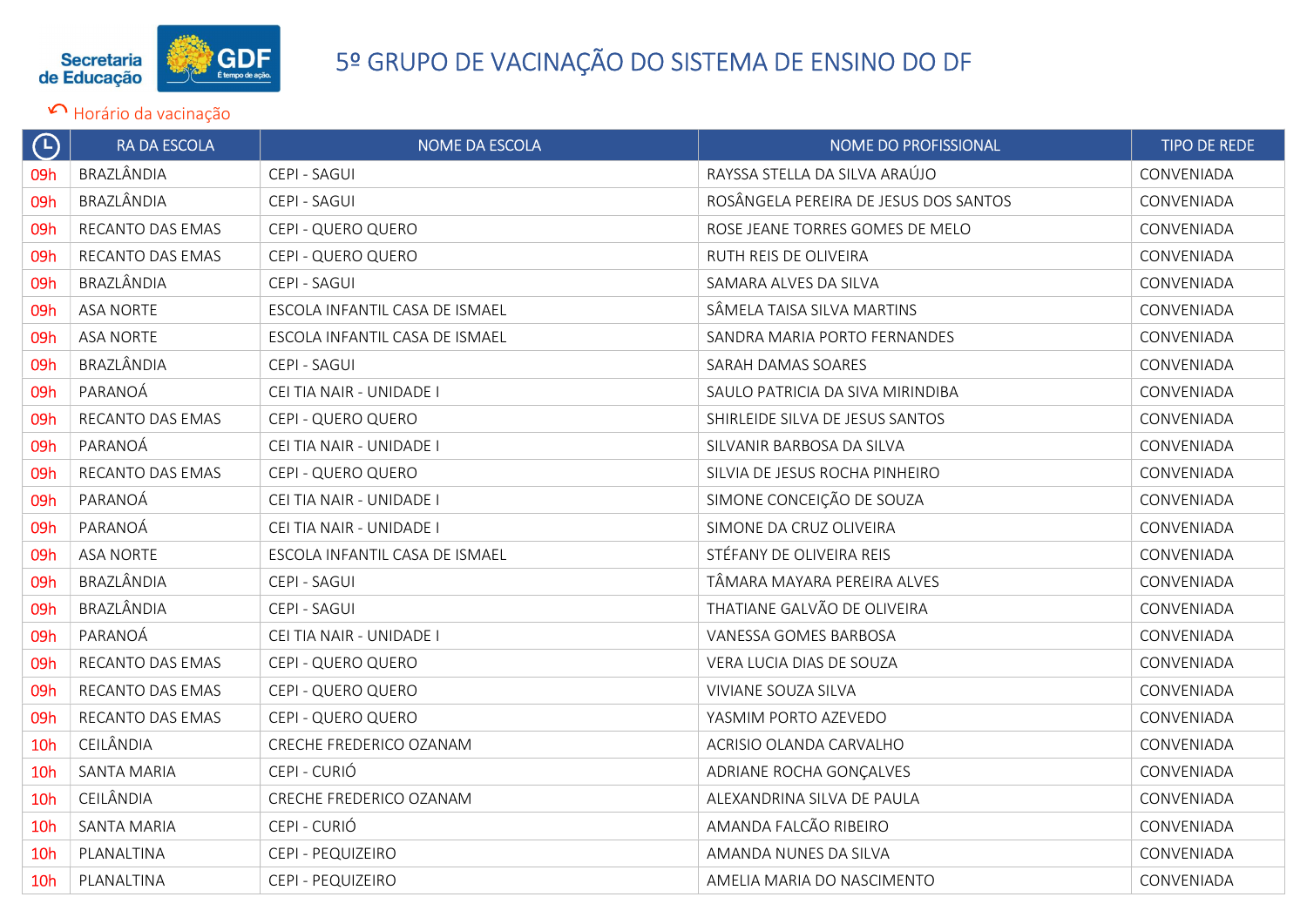

| $\left(\mathsf{L}\right)$ | RA DA ESCOLA       | <b>NOME DA ESCOLA</b>          | NOME DO PROFISSIONAL                 | <b>TIPO DE REDE</b> |
|---------------------------|--------------------|--------------------------------|--------------------------------------|---------------------|
| 10 <sub>h</sub>           | <b>ASA NORTE</b>   | ESCOLA INFANTIL CASA DE ISMAEL | <b>ANDERSON PEREIRA NUNES</b>        | CONVENIADA          |
| 10 <sub>h</sub>           | CEILÂNDIA          | CRECHE FREDERICO OZANAM        | ANDRE BARBOSA DE FREITAS             | CONVENIADA          |
| 10 <sub>h</sub>           | CEILÂNDIA          | CRECHE FREDERICO OZANAM        | ANNA CLARA SILVA DE PAULA            | CONVENIADA          |
| 10 <sub>h</sub>           | CEILÂNDIA          | CRECHE FREDERICO OZANAM        | APARECIDA DE FATIMA MENDES DE PAULA  | CONVENIADA          |
| 10 <sub>h</sub>           | PLANALTINA         | CEPI - PEQUIZEIRO              | APOEMA IZAQUIEL XAVIER               | CONVENIADA          |
| 10 <sub>h</sub>           | SANTA MARIA        | CEPI - CURIÓ                   | ARIANE OLIVEIRA DE ALCÂNTARA         | CONVENIADA          |
| 10 <sub>h</sub>           | SANTA MARIA        | CEPI - CURIÓ                   | AYME CHAVES DE BARROS CASTELO BRANCO | CONVENIADA          |
| 10 <sub>h</sub>           | SANTA MARIA        | CEPI - CURIÓ                   | BARBARA NERIS DA SILVA               | CONVENIADA          |
| 10 <sub>h</sub>           | SANTA MARIA        | CEPI - CURIÓ                   | BRUNA VAZ DA SILVA FERREIRA          | CONVENIADA          |
| 10 <sub>h</sub>           | SANTA MARIA        | CEPI - CURIÓ                   | CALEBE DA SILVA DE SOUSA             | CONVENIADA          |
| 10 <sub>h</sub>           | CEILÂNDIA          | CRECHE FREDERICO OZANAM        | CAMILA MARIA DA SILVA                | CONVENIADA          |
| 10 <sub>h</sub>           | CEILÂNDIA          | CRECHE FREDERICO OZANAM        | CATIA NUNES XAVIER DA SILVA          | CONVENIADA          |
| 10 <sub>h</sub>           | SANTA MARIA        | CEPI - CURIÓ                   | <b>CATIA SOUSA RODRIGUES</b>         | CONVENIADA          |
| 10 <sub>h</sub>           | CEILÂNDIA          | CRECHE FREDERICO OZANAM        | CRISTINA DA SILVA OLIVEIRA           | CONVENIADA          |
| 10 <sub>h</sub>           | PLANALTINA         | CEPI - PEQUIZEIRO              | CRISTINA DOS SANTOS DIAS             | CONVENIADA          |
| 10 <sub>h</sub>           | PLANALTINA         | CEPI - PEQUIZEIRO              | DAIANE ROSA DA SILVA                 | CONVENIADA          |
| 10 <sub>h</sub>           | SANTA MARIA        | CEPI - CURIÓ                   | DANIELE SILVA DE SOUZA               | CONVENIADA          |
| 10 <sub>h</sub>           | CEILÂNDIA          | CRECHE FREDERICO OZANAM        | DANYELLY CRYSY DOS SANTOS            | CONVENIADA          |
| 10 <sub>h</sub>           | CEILÂNDIA          | CRECHE FREDERICO OZANAM        | DAYSE DOS SANTOS SARANDY             | CONVENIADA          |
| 10h                       | SANTA MARIA        | CEPI - CURIÓ                   | DEILSA MARIA DA SILVA MOURA          | CONVENIADA          |
| 10 <sub>h</sub>           | PLANALTINA         | CEPI - PEQUIZEIRO              | DIVINO JOSE DA MATA                  | CONVENIADA          |
| 10 <sub>h</sub>           | CEILÂNDIA          | CRECHE FREDERICO OZANAM        | EDINALVA CARDOSO DE SOUZA RODRIGUES  | CONVENIADA          |
| 10 <sub>h</sub>           | CEILÂNDIA          | CRECHE FREDERICO OZANAM        | ELANIA MOREIRA                       | CONVENIADA          |
| 10 <sub>h</sub>           | PLANALTINA         | CEPI - PEQUIZEIRO              | ELEUZA TRINDADE DOS SANTOS           | CONVENIADA          |
| 10 <sub>h</sub>           | <b>SANTA MARIA</b> | CEPI - CURIÓ                   | ELIANA SOARES DA SILVA               | CONVENIADA          |
| 10h                       | CEILÂNDIA          | CRECHE FREDERICO OZANAM        | ELIANE BARBOSA DE SIQUEIRA           | CONVENIADA          |
| 10 <sub>h</sub>           | PLANALTINA         | CEPI - PEQUIZEIRO              | ELIANE DA SILVA BRANDAO              | CONVENIADA          |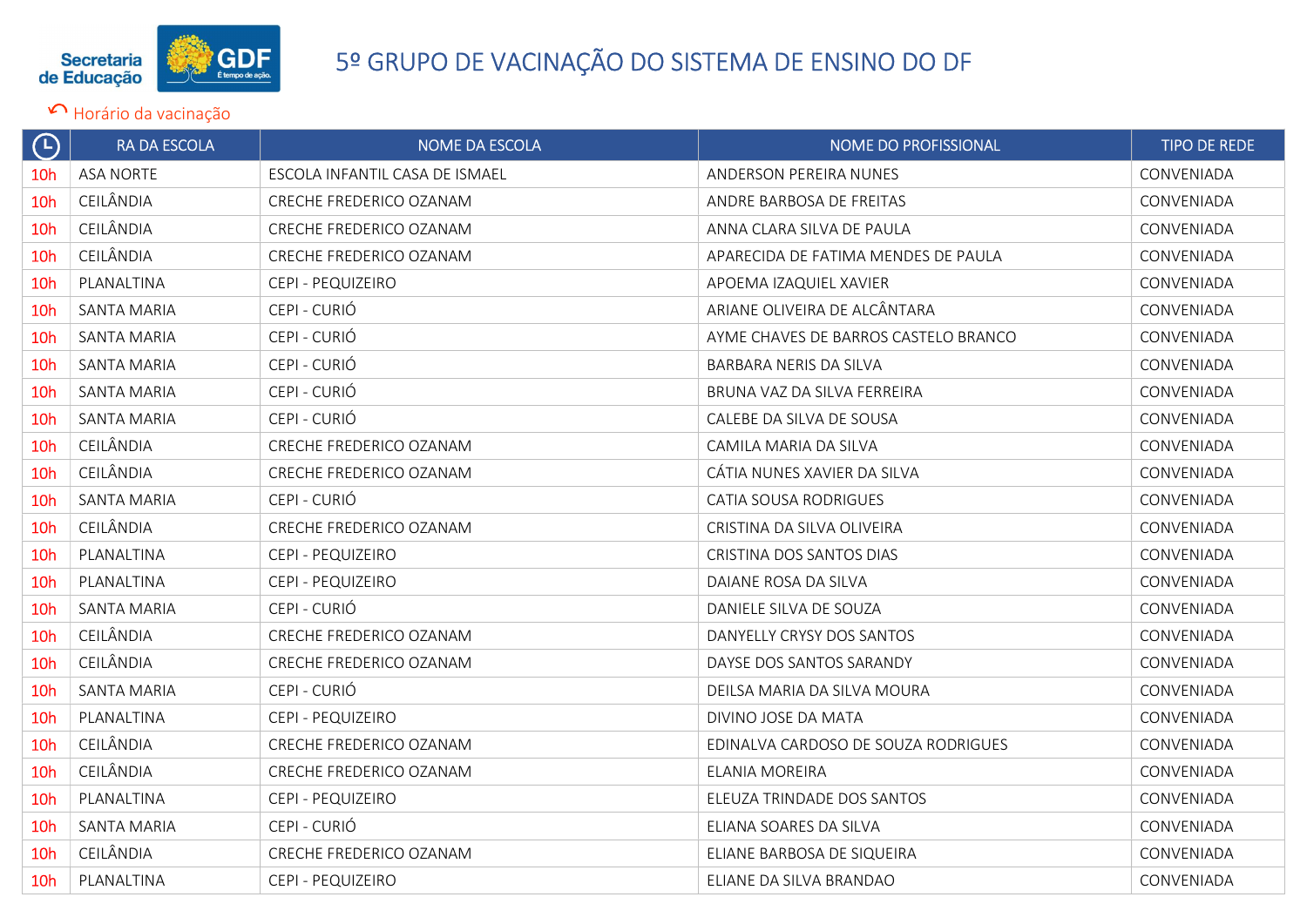

### Secretaria de Educação San Estados de Ensino de Ensino de Ensino DO DF<br>de Educação de Educação Sistema de Ensino DO DF

| $\Theta$        | RA DA ESCOLA       | NOME DA ESCOLA          | NOME DO PROFISSIONAL                              | <b>TIPO DE REDE</b> |
|-----------------|--------------------|-------------------------|---------------------------------------------------|---------------------|
| 10 <sub>h</sub> | <b>SANTA MARIA</b> | CEPI - CURIÓ            | ELIANE SIRQUEIRA DE ALMEIDA                       | CONVENIADA          |
| 10 <sub>h</sub> | <b>SANTA MARIA</b> | CEPI - CURIÓ            | ELINEIDE RIBEIRO SANTOS                           | CONVENIADA          |
| 10 <sub>h</sub> | CEILÂNDIA          | CRECHE FREDERICO OZANAM | ELIOMAR GOMES BARBOSA                             | CONVENIADA          |
| 10 <sub>h</sub> | PLANALTINA         | CEPI - PEQUIZEIRO       | ELIZELENE ALVES DE LIMA                           | CONVENIADA          |
| 10h             | PLANALTINA         | CEPI - PEQUIZEIRO       | ELIZETE LUIZA PEREIRA                             | CONVENIADA          |
| 10 <sub>h</sub> | CEILÂNDIA          | CRECHE FREDERICO OZANAM | ELSIVANIO LUZ BARBOSA                             | CONVENIADA          |
| 10 <sub>h</sub> | PLANALTINA         | CEPI - PEQUIZEIRO       | ELY TATIANE DA SILVA                              | CONVENIADA          |
| 10 <sub>h</sub> | <b>SANTA MARIA</b> | CEPI - CURIÓ            | ESTEFANY FERREIRA DOS SANTOS                      | CONVENIADA          |
| 10 <sub>h</sub> | SANTA MARIA        | CEPI - CURIÓ            | FABIANA ANDRADE DOS SANTOS                        | CONVENIADA          |
| 10 <sub>h</sub> | PLANALTINA         | CEPI - PEQUIZEIRO       | FABIANO BERTO DA SILVA                            | CONVENIADA          |
| 10 <sub>h</sub> | PLANALTINA         | CEPI - PEQUIZEIRO       | FÁBIO ALVES DOS SANTOS                            | CONVENIADA          |
| 10 <sub>h</sub> | CEILÂNDIA          | CRECHE FREDERICO OZANAM | FABRICIA LAGO PEREIRA                             | CONVENIADA          |
| 10 <sub>h</sub> | <b>SANTA MARIA</b> | CEPI - CURIÓ            | FLÁVIA RAPHAELY DE SOUZA                          | CONVENIADA          |
| 10 <sub>h</sub> | CEILÂNDIA          | CRECHE FREDERICO OZANAM | FRANCIELMA DE SOUSA BATISTA                       | CONVENIADA          |
| 10 <sub>h</sub> | SANTA MARIA        | CEPI - CURIÓ            | FRANCILMA RODRIGUES DE ALMEIDA                    | CONVENIADA          |
| 10 <sub>h</sub> | PLANALTINA         | CEPI - PEQUIZEIRO       | FRANCISCA LUCIANA FAUSTINO MARQUES                | CONVENIADA          |
| 10 <sub>h</sub> | <b>SANTA MARIA</b> | CEPI - CURIÓ            | FRANCISCA NAIRLA DO NASCIMENTO SILVA              | CONVENIADA          |
| 10 <sub>h</sub> | PLANALTINA         | CEPI - PEQUIZEIRO       | GABRIELA PAULINO DA SILVA                         | CONVENIADA          |
| 10 <sub>h</sub> | <b>SANTA MARIA</b> | CEPI - CURIÓ            | GEDALIAS CEZAR MARINHO INACIO                     | CONVENIADA          |
| 10h             | SANTA MARIA        | CEPI - CURIÓ            | GEILMA DE MELO FERREIRA REIS                      | CONVENIADA          |
| 10 <sub>h</sub> | CEILÂNDIA          | CRECHE FREDERICO OZANAM | GEISIANE LIMA DE MIRANDA                          | CONVENIADA          |
| 10 <sub>h</sub> | CEILÂNDIA          | CRECHE FREDERICO OZANAM | <b>GENILSON DOS SANTOS</b>                        | CONVENIADA          |
| 10 <sub>h</sub> | PLANALTINA         | CEPI - PEQUIZEIRO       | GERALDA SARDINHA CLAUDINO                         | CONVENIADA          |
| 10 <sub>h</sub> | CEILÂNDIA          | CRECHE FREDERICO OZANAM | <b>GERALDO MARÇAL DE DEUS</b>                     | CONVENIADA          |
| 10 <sub>h</sub> | <b>SANTA MARIA</b> | CEPI - CURIÓ            | GILDA CRISTINA VIEIRA DE CARVALHO OLIVEIRA ARAUJO | CONVENIADA          |
| 10 <sub>h</sub> | PLANALTINA         | CEPI - PEQUIZEIRO       | <b>GIRLENE NUNES DE SOUSA</b>                     | CONVENIADA          |
| 10 <sub>h</sub> | CEILÂNDIA          | CRECHE FREDERICO OZANAM | GISELE SANTOS DE OLIVEIRA                         | CONVENIADA          |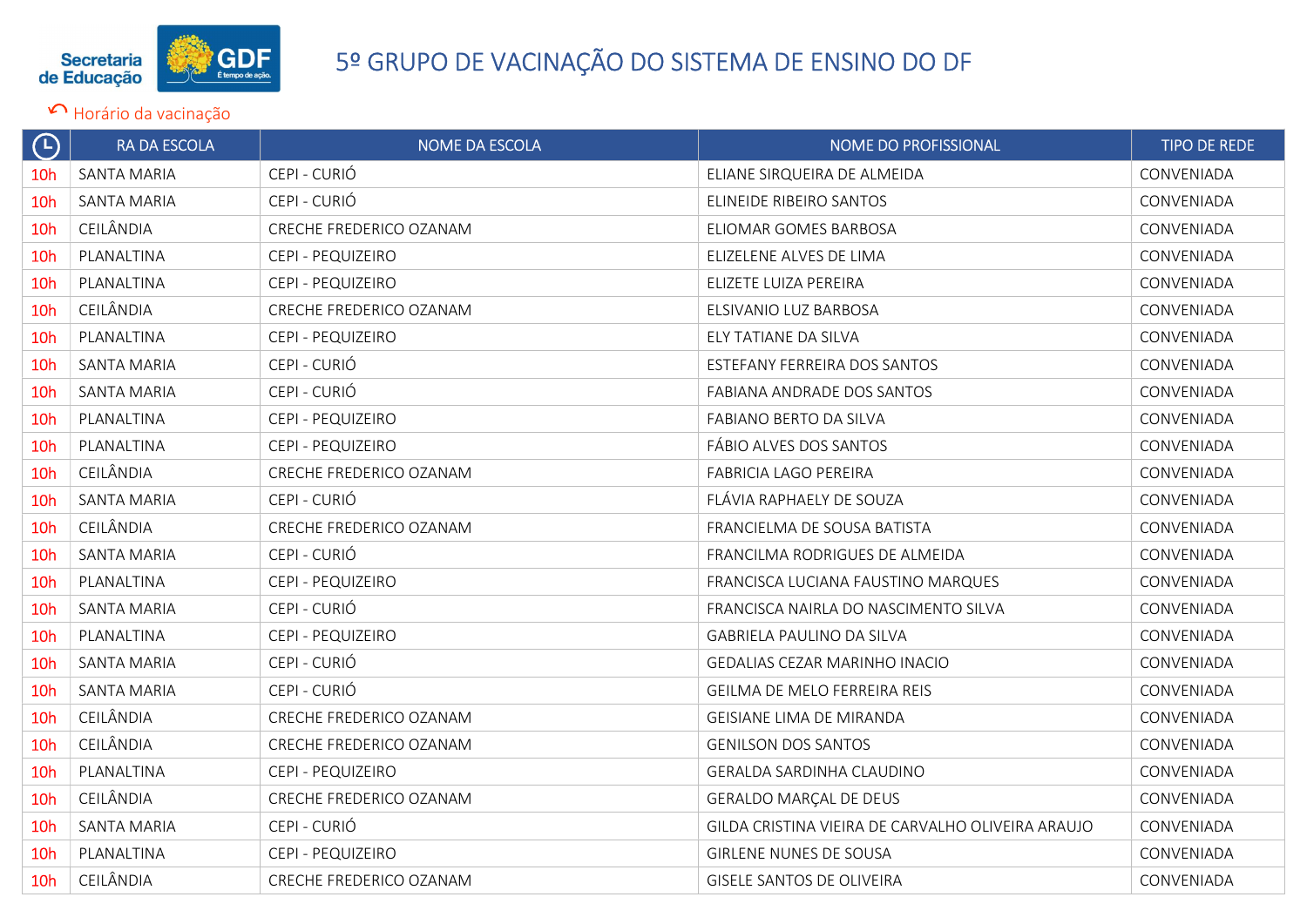

| $\Theta$        | <b>RA DA ESCOLA</b> | NOME DA ESCOLA          | NOME DO PROFISSIONAL                  | <b>TIPO DE REDE</b> |
|-----------------|---------------------|-------------------------|---------------------------------------|---------------------|
| 10 <sub>h</sub> | CEILÂNDIA           | CRECHE FREDERICO OZANAM | HELLEN SANTOS CARVALHO                | CONVENIADA          |
| 10 <sub>h</sub> | PLANALTINA          | CEPI - PEQUIZEIRO       | IARA RIBEIRO DOS SANTOS               | CONVENIADA          |
| 10 <sub>h</sub> | CEILÂNDIA           | CRECHE FREDERICO OZANAM | ILKA DE SOUSA CAVALCANTE NERY         | CONVENIADA          |
| 10 <sub>h</sub> | CEILÂNDIA           | CRECHE FREDERICO OZANAM | IRANEIDE BARBOSA COELHO               | CONVENIADA          |
| 10 <sub>h</sub> | PLANALTINA          | CEPI - PEQUIZEIRO       | JACQUELINE SOUSA CAMPOS               | CONVENIADA          |
| 10 <sub>h</sub> | CEILÂNDIA           | CRECHE FREDERICO OZANAM | JERRIA MARIA DE ARAUJO ARRUDA         | CONVENIADA          |
| 10 <sub>h</sub> | CEILÂNDIA           | CRECHE FREDERICO OZANAM | JOANA D ARC DOS SANTOS NASCIMENTO     | CONVENIADA          |
| 10 <sub>h</sub> | CEILÂNDIA           | CRECHE FREDERICO OZANAM | JOÃO BATISTA DENILSON FRANÇA          | CONVENIADA          |
| 10 <sub>h</sub> | CEILÂNDIA           | CRECHE FREDERICO OZANAM | JOÃO PAULO PEREIRA BEZERRA            | CONVENIADA          |
| 10 <sub>h</sub> | CEILÂNDIA           | CRECHE FREDERICO OZANAM | JOCILENE DA SILVA BENVENUTO           | CONVENIADA          |
| 10 <sub>h</sub> | <b>SANTA MARIA</b>  | CEPI - CURIÓ            | JOEDNA LIMA DE SOUSA MONTEIRO         | CONVENIADA          |
| 10 <sub>h</sub> | CEILÂNDIA           | CRECHE FREDERICO OZANAM | JOSE GONÇALVES DE OLIVEIRA            | CONVENIADA          |
| 10 <sub>h</sub> | <b>SANTA MARIA</b>  | CEPI - CURIÓ            | JOSE LAECIO SILVA PEREIRA             | CONVENIADA          |
| 10 <sub>h</sub> | CEILÂNDIA           | CRECHE FREDERICO OZANAM | JOSIANE MENDES PEREIRA                | CONVENIADA          |
| 10 <sub>h</sub> | CEILÂNDIA           | CRECHE FREDERICO OZANAM | JOSIARIA FERREIRA DOS SANTOS PACHECOS | CONVENIADA          |
| <b>10h</b>      | CEILÂNDIA           | CRECHE FREDERICO OZANAM | KATIA DURÃO SOUZA LUZ                 | CONVENIADA          |
| 10 <sub>h</sub> | <b>SANTA MARIA</b>  | CEPI - CURIÓ            | LEIDAMARA FERREIRA DE ABREU           | CONVENIADA          |
| 10 <sub>h</sub> | CEILÂNDIA           | CRECHE FREDERICO OZANAM | LIDIANE CORREIA MARTINS               | CONVENIADA          |
| 10 <sub>h</sub> | CEILÂNDIA           | CRECHE FREDERICO OZANAM | LIEGE SILVA FERREIRA MARQUES          | CONVENIADA          |
| 10 <sub>h</sub> | CEILÂNDIA           | CRECHE FREDERICO OZANAM | LINDACI DOS SANTOS STUCKI             | CONVENIADA          |
| 10 <sub>h</sub> | PLANALTINA          | CEPI - PEQUIZEIRO       | LINDINAURA CANDIDA BENTO              | CONVENIADA          |
| 10 <sub>h</sub> | CEILÂNDIA           | CRECHE FREDERICO OZANAM | LORRANE RICARDO NUNES                 | CONVENIADA          |
| 10 <sub>h</sub> | CEILÂNDIA           | CRECHE FREDERICO OZANAM | LUARA DA SILVA CUNHA                  | CONVENIADA          |
| 10 <sub>h</sub> | CEILÂNDIA           | CRECHE FREDERICO OZANAM | LUCIANA BEZERRA MARQUES               | CONVENIADA          |
| 10 <sub>h</sub> | CEILÂNDIA           | CRECHE FREDERICO OZANAM | LUCIENE ALVES PEREIRA                 | CONVENIADA          |
| 10 <sub>h</sub> | <b>SANTA MARIA</b>  | CEPI - CURIÓ            | LUCIMARIA ABREU DOS SANTOS            | CONVENIADA          |
| 10 <sub>h</sub> | CEILÂNDIA           | CRECHE FREDERICO OZANAM | LUCINEIDE LIMA DA SILVA               | CONVENIADA          |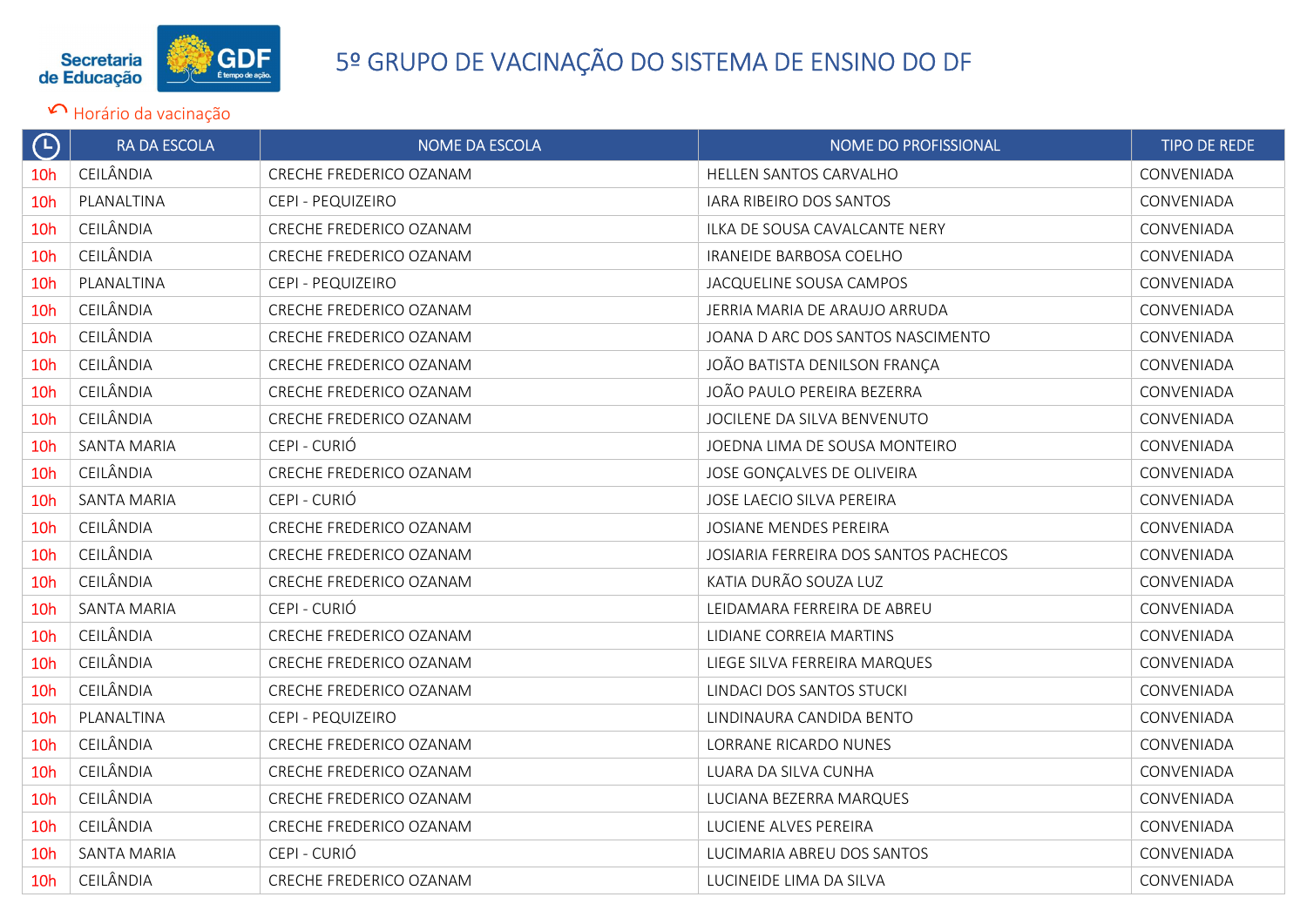

| $\bigoplus$     | RA DA ESCOLA       | NOME DA ESCOLA                 | NOME DO PROFISSIONAL               | <b>TIPO DE REDE</b> |
|-----------------|--------------------|--------------------------------|------------------------------------|---------------------|
| 10 <sub>h</sub> | PLANALTINA         | CEPI - PEQUIZEIRO              | MACIVONE LOPES DE ARAUJO           | CONVENIADA          |
| 10 <sub>h</sub> | CEILÂNDIA          | CRECHE FREDERICO OZANAM        | MANUELA SOARES RIZZO SOLANO        | CONVENIADA          |
| 10 <sub>h</sub> | CEILÂNDIA          | CRECHE FREDERICO OZANAM        | MARCIA LEMES SOUSA                 | CONVENIADA          |
| 10 <sub>h</sub> | <b>SANTA MARIA</b> | CEPI - CURIÓ                   | MARCIA TEIXEIRA DE PAULA           | CONVENIADA          |
| 10 <sub>h</sub> | PLANALTINA         | CEPI - PEQUIZEIRO              | MARIA ALZENIRA DO NASCIMENTO       | CONVENIADA          |
| 10 <sub>h</sub> | PLANALTINA         | CEPI - PEQUIZEIRO              | MARIA ANTONIA DE CARVALHO          | CONVENIADA          |
| 10 <sub>h</sub> | PLANALTINA         | CEPI - PEQUIZEIRO              | MARIA CLARA PERES DE OLIVEIRA      | CONVENIADA          |
| 10 <sub>h</sub> | PLANALTINA         | CEPI - PEQUIZEIRO              | MARIA DO SOCORRO OLIVEIRA MENDES   | CONVENIADA          |
| 10 <sub>h</sub> | <b>SANTA MARIA</b> | CEPI - CURIÓ                   | MARIA JOSEANE ALVES DA SILVA       | CONVENIADA          |
| 10 <sub>h</sub> | PLANALTINA         | CEPI - PEQUIZEIRO              | MARIA LUISA DA COSTA SANTIAGO      | CONVENIADA          |
| 10 <sub>h</sub> | CEILÂNDIA          | CRECHE FREDERICO OZANAM        | MARIA RUTE FRANCISCO MACIEL        | CONVENIADA          |
| 10 <sub>h</sub> | CEILÂNDIA          | CRECHE FREDERICO OZANAM        | MARIA SILVANA BEZERRA MARQUES      | CONVENIADA          |
| 10 <sub>h</sub> | CEILÂNDIA          | CRECHE FREDERICO OZANAM        | MARIA SORAIA DA SILVA SALDANHA     | CONVENIADA          |
| 10 <sub>h</sub> | CEILÂNDIA          | CRECHE FREDERICO OZANAM        | MARIO CALIXTO DE ALMEIDA           | CONVENIADA          |
| 10 <sub>h</sub> | PLANALTINA         | CEPI - PEQUIZEIRO              | MARISTELA ROSA FREIRE              | CONVENIADA          |
| 10 <sub>h</sub> | PLANALTINA         | CEPI - PEQUIZEIRO              | MARIZA TEIXEIRA DE AGUIAR OLIVEIRA | CONVENIADA          |
| 10 <sub>h</sub> | PLANALTINA         | CEPI - PEQUIZEIRO              | MILLANA MAGALHAES BATISTA          | CONVENIADA          |
| 10 <sub>h</sub> | CEILÂNDIA          | CRECHE FREDERICO OZANAM        | MIRLA KATHARINE RAMOS BRAGA        | CONVENIADA          |
| 10 <sub>h</sub> | CEILÂNDIA          | CRECHE FREDERICO OZANAM        | NADIA GONÇALVES SILVA              | CONVENIADA          |
| 10h             | CEILÂNDIA          | CRECHE FREDERICO OZANAM        | NAYARA CASTRO RODRIGUES            | CONVENIADA          |
| 10 <sub>h</sub> | <b>ASA NORTE</b>   | ESCOLA INFANTIL CASA DE ISMAEL | PATRICIO GOMES DA SILVA            | CONVENIADA          |
| 10 <sub>h</sub> | PLANALTINA         | CEPI - PEQUIZEIRO              | RAQUEL BARBOZA OLIVEIRA            | CONVENIADA          |
| 10h             | CEILÂNDIA          | CRECHE FREDERICO OZANAM        | REJANE BARROS DE ALMEIDA           | CONVENIADA          |
| 10 <sub>h</sub> | PLANALTINA         | CEPI - PEQUIZEIRO              | RENATA ANTUNES BARBOZA             | CONVENIADA          |
| 10 <sub>h</sub> | CEILÂNDIA          | CRECHE FREDERICO OZANAM        | RENATO DE OLIVEIRA GONÇALVES       | CONVENIADA          |
| 10h             | PLANALTINA         | CEPI - PEQUIZEIRO              | RITA DE CASSIA MONTEIRO DA SILVA   | CONVENIADA          |
| 10 <sub>h</sub> | CEILÂNDIA          | CRECHE FREDERICO OZANAM        | ROZENEIDE ARARA COSTA              | CONVENIADA          |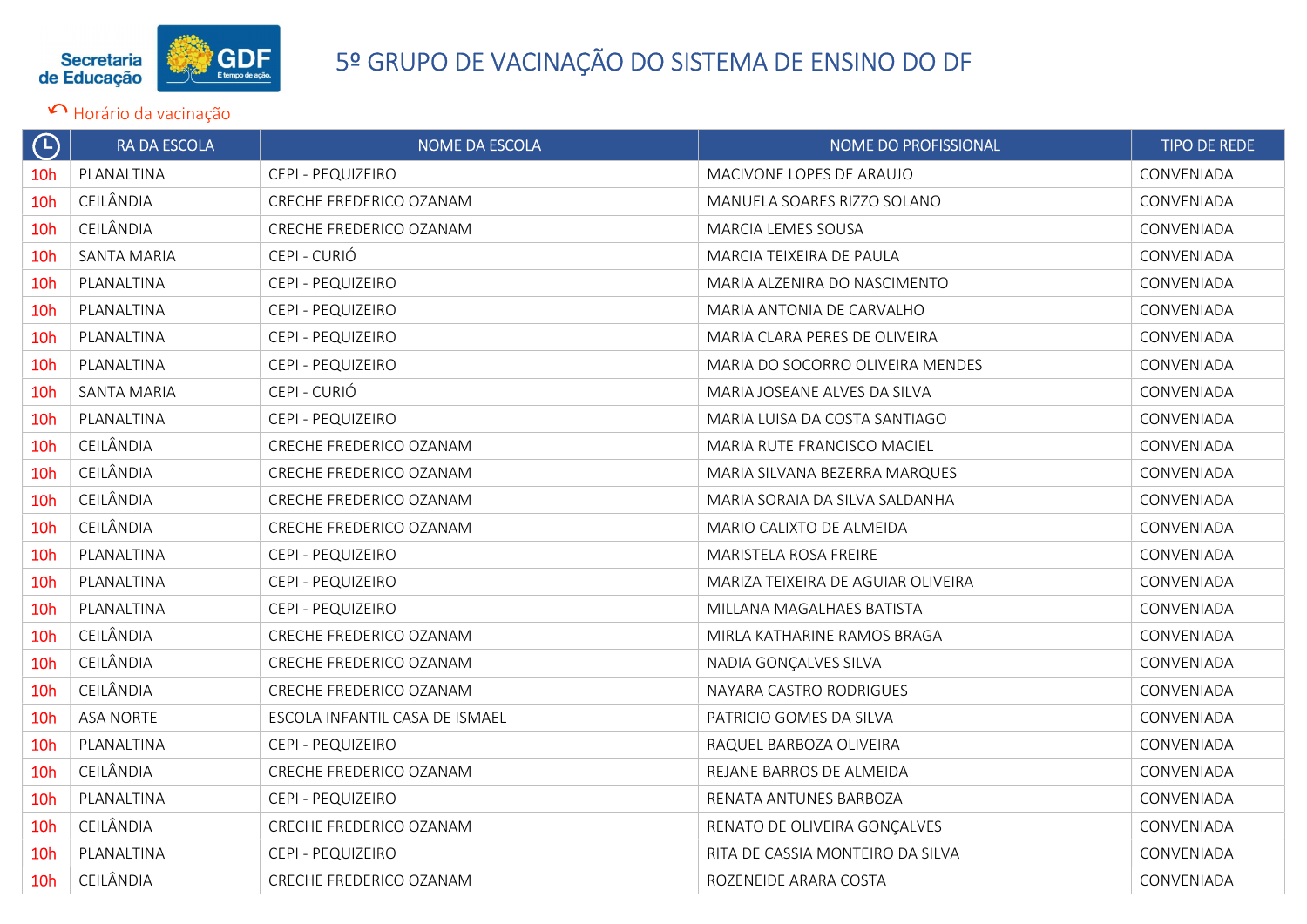

| $\bigoplus$     | RA DA ESCOLA       | NOME DA ESCOLA                     | <b>NOME DO PROFISSIONAL</b>              | <b>TIPO DE REDE</b> |
|-----------------|--------------------|------------------------------------|------------------------------------------|---------------------|
| 10 <sub>h</sub> | CEILÂNDIA          | CRECHE FREDERICO OZANAM            | SHAMELLA LECY JESUS DE BRITO             | CONVENIADA          |
| 10 <sub>h</sub> | PLANALTINA         | CEPI - PEQUIZEIRO                  | SINVAL ALMEIDA DE OLIVEIRA               | CONVENIADA          |
| 10h             | PLANALTINA         | CEPI - PEQUIZEIRO                  | STEPHANI NATALIA DA SILVA NETO           | CONVENIADA          |
| 10 <sub>h</sub> | PLANALTINA         | CEPI - PEQUIZEIRO                  | TATIANA PAULINO DA SILVA BARBOSA         | CONVENIADA          |
| 10h             | CEILÂNDIA          | CRECHE FREDERICO OZANAM            | THAYNARA FERREIRA LOPES                  | CONVENIADA          |
| 10 <sub>h</sub> | CEILÂNDIA          | CRECHE FREDERICO OZANAM            | TIFANNY SIMPLICIO DA SILVA               | CONVENIADA          |
| 10 <sub>h</sub> | <b>ASA NORTE</b>   | ESCOLA INFANTIL CASA DE ISMAEL     | VALDENICE DE MELO FERREIRA DE OLIVEIRA   | CONVENIADA          |
| 10h             | CEILÂNDIA          | CRECHE FREDERICO OZANAM            | VALDINEI FRANCISCO PINTO                 | CONVENIADA          |
| 10 <sub>h</sub> | CEILÂNDIA          | CRECHE FREDERICO OZANAM            | VANESSA DOS SANTOS DIAS                  | CONVENIADA          |
| 10 <sub>h</sub> | CEILÂNDIA          | CRECHE FREDERICO OZANAM            | <b>WALMERSON FRANCISCO MACIEL</b>        | CONVENIADA          |
| 10h             | CEILÂNDIA          | CRECHE FREDERICO OZANAM            | WILCKER DA SILVA GOMES                   | CONVENIADA          |
| 11 <sub>h</sub> | NÚCLEO BANDEIRANTE | CRECHE CASA DA MÃE PRETA DO BRASIL | ALESSANDRA FAUSTINO DA SILVA             | CONVENIADA          |
| 11 <sub>h</sub> | <b>LAGO NORTE</b>  | CEPI - PERDIZ                      | ALESSANDRA RAMOS OLIVEIRA                | CONVENIADA          |
| 11h             | GUARÁ              | CRECHE TIA JOANA DO LUCIO COSTA    | ALICE DANTAS CARDOSO                     | CONVENIADA          |
| 11 <sub>h</sub> | GUARÁ              | ESCOLA TIO PEDRO                   | ALINNE DE SOUSA QUEIROZ COSTA            | CONVENIADA          |
| 11 <sub>h</sub> | GUARÁ              | <b>ESCOLA TIO PEDRO</b>            | ANA CAROLINE CARDOSO FERREIRA            | CONVENIADA          |
| 11 <sub>h</sub> | NÚCLEO BANDEIRANTE | CRECHE CASA DA MÃE PRETA DO BRASIL | ANA LUCIA CANTANHEDE RODRIGUES           | CONVENIADA          |
| 11 <sub>h</sub> | NÚCLEO BANDEIRANTE | CRECHE CASA DA MÃE PRETA DO BRASIL | ANATALIA SOUZA DOS SANTOS                | CONVENIADA          |
| 11 <sub>h</sub> | <b>LAGO NORTE</b>  | CEPI - PERDIZ                      | ANDREA SABINO DA SILVA                   | CONVENIADA          |
| 11h             | GUARÁ              | ESCOLA TIO PEDRO                   | ANDREIA CRISTINA FERREIRA DE SOUZA DE BA | CONVENIADA          |
| 11 <sub>h</sub> | GUARÁ              | ESCOLA TIO PEDRO                   | ANNE CAROLLINE ALVES DA SILVA            | CONVENIADA          |
| 11 <sub>h</sub> | GUARÁ              | CRECHE TIA JOANA DO LUCIO COSTA    | CAMILA VIEITAS PEREIRA                   | CONVENIADA          |
| 11 <sub>h</sub> | <b>LAGO NORTE</b>  | CEPI - PERDIZ                      | CARIME FERREIRA BARROS                   | CONVENIADA          |
| 11 <sub>h</sub> | GUARÁ              | ESCOLA TIO PEDRO                   | CARLA LIMA DE FRANCA                     | CONVENIADA          |
| 11 <sub>h</sub> | GUARÁ              | CRECHE TIA JOANA DO LUCIO COSTA    | CARLOS EVANDRO SILVA SANTOS              | CONVENIADA          |
| 11 <sub>h</sub> | NÚCLEO BANDEIRANTE | CRECHE CASA DA MÃE PRETA DO BRASIL | CARLOS HENRIQUE MENDES DIAS              | CONVENIADA          |
| 11h             | NÚCLEO BANDEIRANTE | CRECHE CASA DA MÃE PRETA DO BRASIL | <b>CHARLES DE MORAIS ALBUQUERQUE</b>     | CONVENIADA          |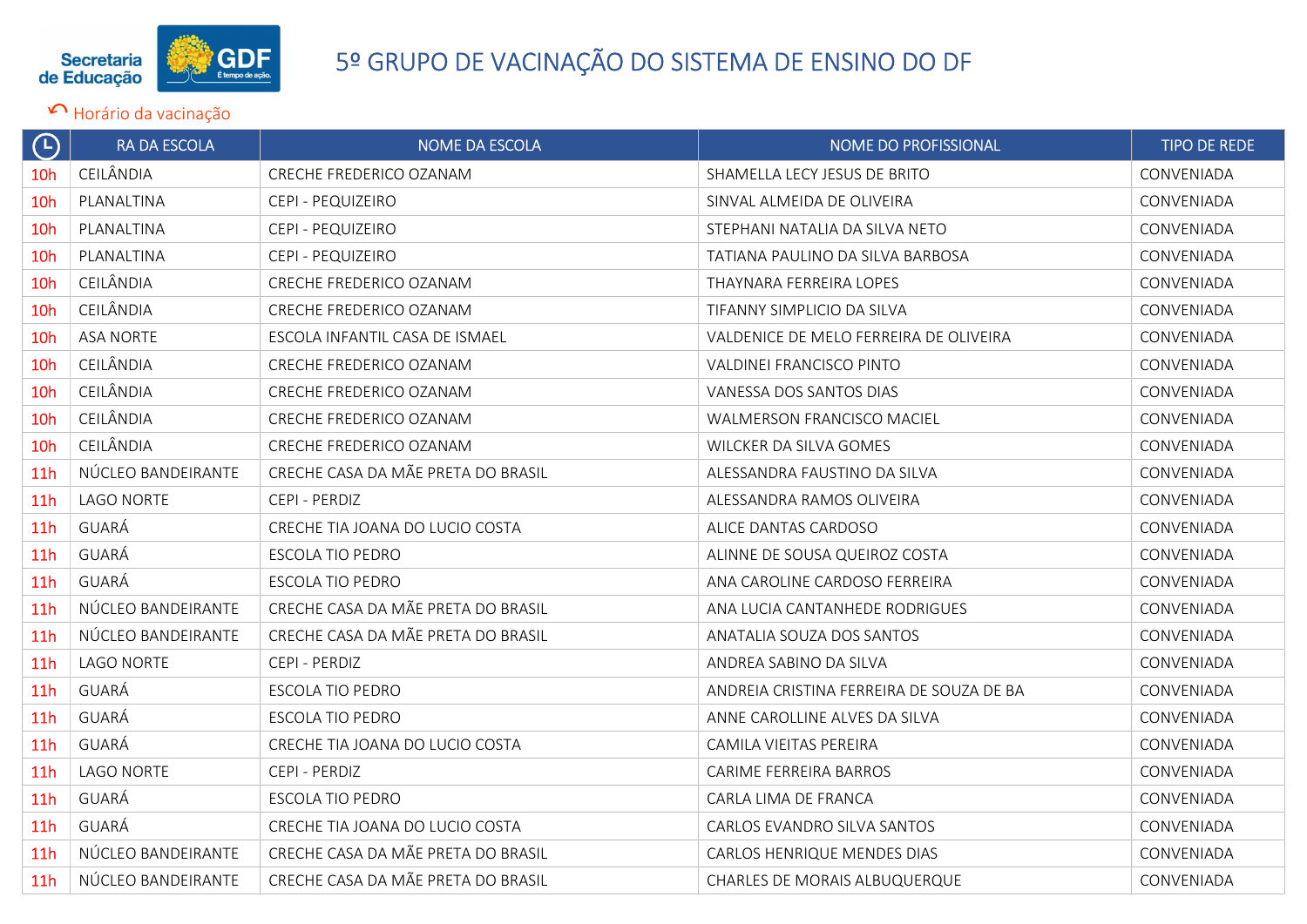

| $\bigodot$      | <b>RA DA ESCOLA</b> | <b>NOME DA ESCOLA</b>              | NOME DO PROFISSIONAL                   | <b>TIPO DE REDE</b> |
|-----------------|---------------------|------------------------------------|----------------------------------------|---------------------|
| 11 <sub>h</sub> | <b>LAGO NORTE</b>   | CEPI - PERDIZ                      | CINTIA DE SOUZA GONÇALVES              | CONVENIADA          |
| 11h             | GUARÁ               | <b>ESCOLA TIO PEDRO</b>            | CLAUDIA DE SOUZA OLIVEIRA              | CONVENIADA          |
| 11h             | <b>LAGO NORTE</b>   | CEPI - PERDIZ                      | COSBINIANA FEITOSA DA COSTA            | CONVENIADA          |
| 11 <sub>h</sub> | GUARÁ               | <b>ESCOLA TIO PEDRO</b>            | DAMARES DE ARAUJO PEREIRA              | CONVENIADA          |
| 11 <sub>h</sub> | LAGO NORTE          | CEPI - PERDIZ                      | DARA KATHLEEN DA SILVA BRITO           | CONVENIADA          |
| 11 <sub>h</sub> | NÚCLEO BANDEIRANTE  | CRECHE CASA DA MÃE PRETA DO BRASIL | DARLENE DE OLIVEIRA                    | CONVENIADA          |
| 11 <sub>h</sub> | GUARÁ               | <b>ESCOLA TIO PEDRO</b>            | DAYANE PRISCILA ALVES DE FATIMA        | CONVENIADA          |
| 11 <sub>h</sub> | GUARÁ               | ESCOLA TIO PEDRO                   | DEBORA RENATA BOTELHO DA SILVA         | CONVENIADA          |
| 11 <sub>h</sub> | <b>LAGO NORTE</b>   | CEPI - PERDIZ                      | DEBORAH DE ALMEIDA PEREIRA             | CONVENIADA          |
| 11 <sub>h</sub> | NÚCLEO BANDEIRANTE  | CRECHE CASA DA MÃE PRETA DO BRASIL | EDCLECIA RIBEIRO ROSA                  | CONVENIADA          |
| 11 <sub>h</sub> | LAGO NORTE          | CEPI - PERDIZ                      | EDLA CAROLAINE B. DE SOUZA             | CONVENIADA          |
| 11 <sub>h</sub> | NÚCLEO BANDEIRANTE  | CRECHE CASA DA MÃE PRETA DO BRASIL | EDUARDO HENRIQUE PETER CANDIDO FEITOSA | CONVENIADA          |
| 11 <sub>h</sub> | GUARÁ               | ESCOLA TIO PEDRO                   | ELIANE ALVES DE OLIVEIRA LOPES         | CONVENIADA          |
| 11 <sub>h</sub> | NÚCLEO BANDEIRANTE  | CRECHE CASA DA MÃE PRETA DO BRASIL | ELIANE MOREIRA NETO                    | CONVENIADA          |
| 11 <sub>h</sub> | NÚCLEO BANDEIRANTE  | CRECHE CASA DA MÃE PRETA DO BRASIL | ELIDA REGINA DOS SANTOS                | CONVENIADA          |
| 11 <sub>h</sub> | GUARÁ               | CRECHE TIA JOANA DO LUCIO COSTA    | ELIONICE QUEIROZ DE OLIVEIRA           | CONVENIADA          |
| 11 <sub>h</sub> | GUARÁ               | CRECHE TIA JOANA DO LUCIO COSTA    | ELIZANGELA BRAGA SANTANA MENESES       | CONVENIADA          |
| 11 <sub>h</sub> | LAGO NORTE          | CEPI - PERDIZ                      | ENDY CUNHA GARCIA                      | CONVENIADA          |
| 11 <sub>h</sub> | <b>LAGO NORTE</b>   | CEPI - PERDIZ                      | ERENILDA DIAS DE REZENDE               | CONVENIADA          |
| 11 <sub>h</sub> | <b>LAGO NORTE</b>   | CEPI - PERDIZ                      | ESMERALDA RIBEIRO DE SOUZA             | CONVENIADA          |
| 11 <sub>h</sub> | LAGO NORTE          | CEPI - PERDIZ                      | EURIDES PEREIRA DE MOURA LIMA          | CONVENIADA          |
| 11h             | NÚCLEO BANDEIRANTE  | CRECHE CASA DA MÃE PRETA DO BRASIL | EVANICE DO NASCIMENTO SOUZA RODRIGUES  | CONVENIADA          |
| 11 <sub>h</sub> | NÚCLEO BANDEIRANTE  | CRECHE CASA DA MÃE PRETA DO BRASIL | <b>FABIOLA NONATO PIAUI</b>            | CONVENIADA          |
| 11 <sub>h</sub> | NÚCLEO BANDEIRANTE  | CRECHE CASA DA MÃE PRETA DO BRASIL | FERNANDA RODRIGUES TRINDADE            | CONVENIADA          |
| 11 <sub>h</sub> | GUARÁ               | <b>ESCOLA TIO PEDRO</b>            | FERNANDA SOUZA PINHEIRO                | CONVENIADA          |
| 11 <sub>h</sub> | GUARÁ               | CRECHE TIA JOANA DO LUCIO COSTA    | FLAVIA REGO CORREIA                    | CONVENIADA          |
| 11h             | GUARÁ               | CRECHE TIA JOANA DO LUCIO COSTA    | FRANCISCA HELENA DOS SANTOS MARIANO    | CONVENIADA          |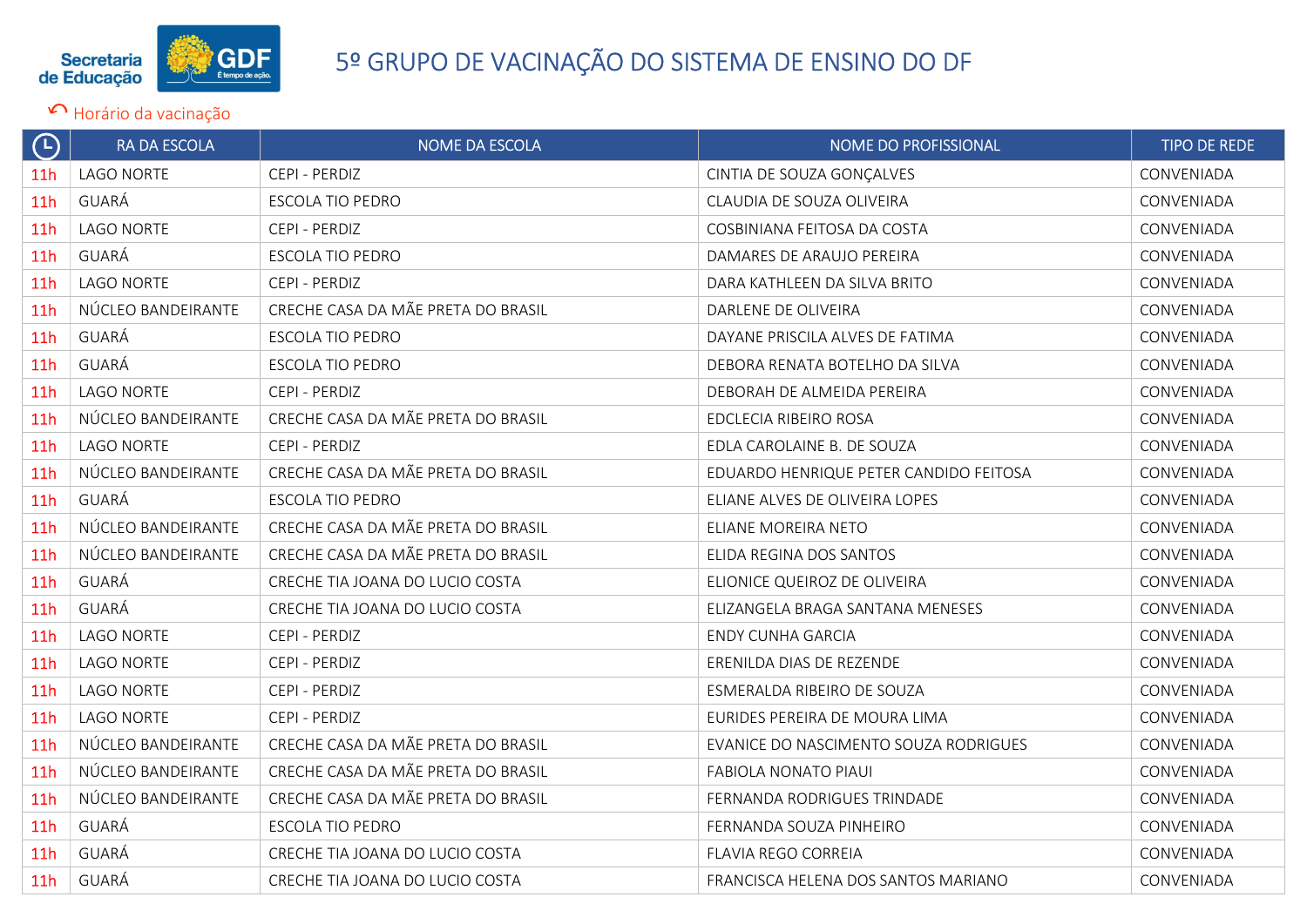

| $\Theta$        | RA DA ESCOLA       | NOME DA ESCOLA                     | NOME DO PROFISSIONAL                    | <b>TIPO DE REDE</b> |
|-----------------|--------------------|------------------------------------|-----------------------------------------|---------------------|
| 11 <sub>h</sub> | NÚCLEO BANDEIRANTE | CRECHE CASA DA MÃE PRETA DO BRASIL | <b>GABRIELLY SOUZA GOMES DA SILVA</b>   | CONVENIADA          |
| 11h             | GUARÁ              | <b>ESCOLA TIO PEDRO</b>            | <b>GABRIELY DE MACEDO MOUTINHO</b>      | CONVENIADA          |
| <b>11h</b>      | <b>LAGO NORTE</b>  | CEPI - PERDIZ                      | GIL ENDERSON MENEZES DE SOUSA           | CONVENIADA          |
| 11 <sub>h</sub> | NÚCLEO BANDEIRANTE | CRECHE CASA DA MÃE PRETA DO BRASIL | <b>GLEICE MARIA VENTURA</b>             | CONVENIADA          |
| 11 <sub>h</sub> | GUARÁ              | <b>ESCOLA TIO PEDRO</b>            | <b>GLENDA GOMES DE MENEZES</b>          | CONVENIADA          |
| 11 <sub>h</sub> | GUARÁ              | <b>ESCOLA TIO PEDRO</b>            | <b>GRACIELE FERREIRA DOS SANTOS</b>     | CONVENIADA          |
| 11 <sub>h</sub> | GUARÁ              | <b>ESCOLA TIO PEDRO</b>            | IONEIDE COSTA COELHO                    | CONVENIADA          |
| 11 <sub>h</sub> | GUARÁ              | <b>ESCOLA TIO PEDRO</b>            | <b>IRACEMA DE JESUS BARROS</b>          | CONVENIADA          |
| 11 <sub>h</sub> | NÚCLEO BANDEIRANTE | CRECHE CASA DA MÃE PRETA DO BRASIL | IRACEMA DOS SANTOS                      | CONVENIADA          |
| 11 <sub>h</sub> | LAGO NORTE         | CEPI - PERDIZ                      | <b>ITALO CORTES MONTEIRO DE REZENDE</b> | CONVENIADA          |
| 11h             | NÚCLEO BANDEIRANTE | CRECHE CASA DA MÃE PRETA DO BRASIL | IZABEL CRISTINE DOS REIS DE SANTANA     | CONVENIADA          |
| 11 <sub>h</sub> | GUARÁ              | ESCOLA TIO PEDRO                   | IZABEL PEREIRA REIS MIRANDA             | CONVENIADA          |
| 11 <sub>h</sub> | LAGO NORTE         | CEPI - PERDIZ                      | IZADORA BEATRIZ CARDOSO NASCIMENTO      | CONVENIADA          |
| 11 <sub>h</sub> | GUARÁ              | CRECHE TIA JOANA DO LUCIO COSTA    | JADER FERNANDEZ DE ALMEIDA              | CONVENIADA          |
| 11 <sub>h</sub> | <b>LAGO NORTE</b>  | CEPI - PERDIZ                      | JAKSON RODRIGUES MUNDURI                | CONVENIADA          |
| 11h             | GUARÁ              | ESCOLA TIO PEDRO                   | JANAINA LOURENCO DE OLIVEIRA            | CONVENIADA          |
| 11 <sub>h</sub> | LAGO NORTE         | CEPI - PERDIZ                      | <b>JANETE DA SILVA VIEIRA</b>           | CONVENIADA          |
| 11 <sub>h</sub> | GUARÁ              | ESCOLA TIO PEDRO                   | JANIO CESAR GOMES DE SOUSA              | CONVENIADA          |
| 11 <sub>h</sub> | NÚCLEO BANDEIRANTE | CRECHE CASA DA MÃE PRETA DO BRASIL | JAURIENE MOTA DOS REIS                  | CONVENIADA          |
| 11 <sub>h</sub> | GUARÁ              | <b>ESCOLA TIO PEDRO</b>            | <b>JEANE PEREIRA BENTO</b>              | CONVENIADA          |
| 11h             | GUARÁ              | <b>ESCOLA TIO PEDRO</b>            | JOAO ANTONIO MACEDO PASSOS              | CONVENIADA          |
| 11h             | GUARÁ              | <b>ESCOLA TIO PEDRO</b>            | JONAS FRANCISCO DUARTE BARROS           | CONVENIADA          |
| 11 <sub>h</sub> | GUARÁ              | <b>ESCOLA TIO PEDRO</b>            | JUDITH ALVES PEREIRA                    | CONVENIADA          |
| 11 <sub>h</sub> | NÚCLEO BANDEIRANTE | CRECHE CASA DA MÃE PRETA DO BRASIL | JULIANY CHRISTINY RODRIGUES MARQUES     | CONVENIADA          |
| 11h             | LAGO NORTE         | CEPI - PERDIZ                      | KAMILA GOMES DA SILVA                   | CONVENIADA          |
| 11 <sub>h</sub> | NÚCLEO BANDEIRANTE | CRECHE CASA DA MÃE PRETA DO BRASIL | KAREN TAINA PETER DE CARVALHO MONTEIRO  | CONVENIADA          |
| 11 <sub>h</sub> | NÚCLEO BANDEIRANTE | CRECHE CASA DA MÃE PRETA DO BRASIL | KELI DOS SANTOS ARAUJO DE MENEZES       | CONVENIADA          |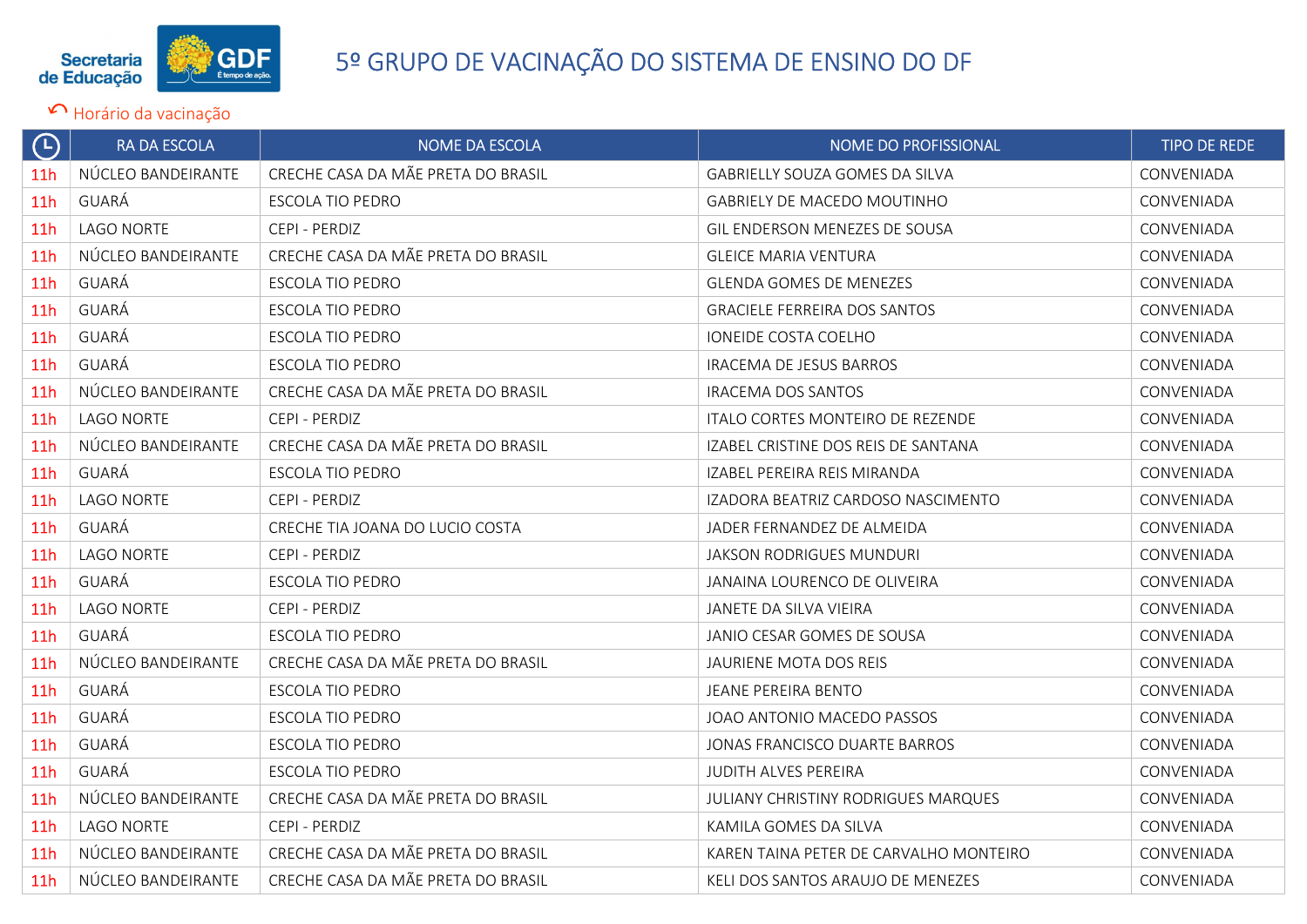

| $\bigodot$      | <b>RA DA ESCOLA</b> | <b>NOME DA ESCOLA</b>              | <b>NOME DO PROFISSIONAL</b>        | <b>TIPO DE REDE</b> |
|-----------------|---------------------|------------------------------------|------------------------------------|---------------------|
| 11 <sub>h</sub> | <b>LAGO NORTE</b>   | CEPI - PERDIZ                      | KELLY KAROLINE RIBEIRO             | CONVENIADA          |
| 11 <sub>h</sub> | GUARÁ               | <b>ESCOLA TIO PEDRO</b>            | KESYA AQUINO MARQUES               | CONVENIADA          |
| 11 <sub>h</sub> | NÚCLEO BANDEIRANTE  | CRECHE CASA DA MÃE PRETA DO BRASIL | LANA LUCIA CARVALHO DE OLIVEIRA    | CONVENIADA          |
| 11 <sub>h</sub> | <b>LAGO NORTE</b>   | CEPI - PERDIZ                      | LEDA MEDEIROS DE ARAUJO SCHARNBERG | CONVENIADA          |
| 11 <sub>h</sub> | <b>LAGO NORTE</b>   | CEPI - PERDIZ                      | LORRANE DA SILVA SANTOS            | CONVENIADA          |
| 11 <sub>h</sub> | <b>LAGO NORTE</b>   | CEPI - PERDIZ                      | LOURDES APARECIDA OLIVEIRA PRADO   | CONVENIADA          |
| 11 <sub>h</sub> | GUARÁ               | CRECHE TIA JOANA DO LUCIO COSTA    | LUCILENE DA SILVA MARIANO NUNES    | CONVENIADA          |
| 11 <sub>h</sub> | <b>LAGO NORTE</b>   | CEPI - PERDIZ                      | LUCILIA FERREIRA DE SOUSA          | CONVENIADA          |
| 11 <sub>h</sub> | <b>LAGO NORTE</b>   | CEPI - PERDIZ                      | MAISA DA SILVA CAMPOS              | CONVENIADA          |
| 11h             | NÚCLEO BANDEIRANTE  | CRECHE CASA DA MÃE PRETA DO BRASIL | <b>MARCIA DA SILVA ANTUNES</b>     | CONVENIADA          |
| 11h             | GUARÁ               | <b>ESCOLA TIO PEDRO</b>            | MARCIA REGINA ROCHA DA SILVA       | CONVENIADA          |
| 11h             | NÚCLEO BANDEIRANTE  | CRECHE CASA DA MÃE PRETA DO BRASIL | MARIA APARECIDA DOS SANTOS         | CONVENIADA          |
| 11 <sub>h</sub> | NÚCLEO BANDEIRANTE  | CRECHE CASA DA MÃE PRETA DO BRASIL | MARIA DORALICE DA SILVA LIMA       | CONVENIADA          |
| 11h             | NÚCLEO BANDEIRANTE  | CRECHE CASA DA MÃE PRETA DO BRASIL | MARIA EDVAN DE SOUSA OLIVEIRA      | CONVENIADA          |
| 11 <sub>h</sub> | GUARÁ               | CRECHE TIA JOANA DO LUCIO COSTA    | MARIA ELIANE VELEZ RAMOS FERRAZ    | CONVENIADA          |
| 11 <sub>h</sub> | <b>LAGO NORTE</b>   | CEPI - PERDIZ                      | MARIA LEIDIANA DA SILVA            | CONVENIADA          |
| 11 <sub>h</sub> | <b>LAGO NORTE</b>   | CEPI - PERDIZ                      | MARIA SILVANIA BARBOSA GOMES       | CONVENIADA          |
| 11h             | <b>LAGO NORTE</b>   | CEPI - PERDIZ                      | MARIANA ALVES XAVIER DOS SANTOS    | CONVENIADA          |
| 11h             | <b>LAGO NORTE</b>   | CEPI - PERDIZ                      | MARIANA CRISTINE FERNANDES BATISTA | CONVENIADA          |
| 11h             | NÚCLEO BANDEIRANTE  | CRECHE CASA DA MÃE PRETA DO BRASIL | MARINA LOPES CARLOS DA SILVA       | CONVENIADA          |
| 11 <sub>h</sub> | NÚCLEO BANDEIRANTE  | CRECHE CASA DA MÃE PRETA DO BRASIL | NADIR CANDIDO FILHO                | CONVENIADA          |
| 11 <sub>h</sub> | GUARÁ               | CRECHE TIA JOANA DO LUCIO COSTA    | NATALIA BATISTA DOS SANTOS         | CONVENIADA          |
| 11 <sub>h</sub> | GUARÁ               | CRECHE TIA JOANA DO LUCIO COSTA    | NATALIA VIEIRA GOMES               | CONVENIADA          |
| 11 <sub>h</sub> | <b>SANTA MARIA</b>  | CEPI - CURIÓ                       | NATÁLIE FREITAS SILVA DE SIQUEIRA  | CONVENIADA          |
| 11 <sub>h</sub> | GUARÁ               | ESCOLA TIO PEDRO                   | NELMA CRISTINA DOS SANTOS          | CONVENIADA          |
| 11 <sub>h</sub> | <b>LAGO NORTE</b>   | CEPI - PERDIZ                      | NILSON MOREIRA DOS SANTOS          | CONVENIADA          |
| 11h             | GUARÁ               | <b>ESCOLA TIO PEDRO</b>            | PALOMA NIVANIA VENANCIO            | CONVENIADA          |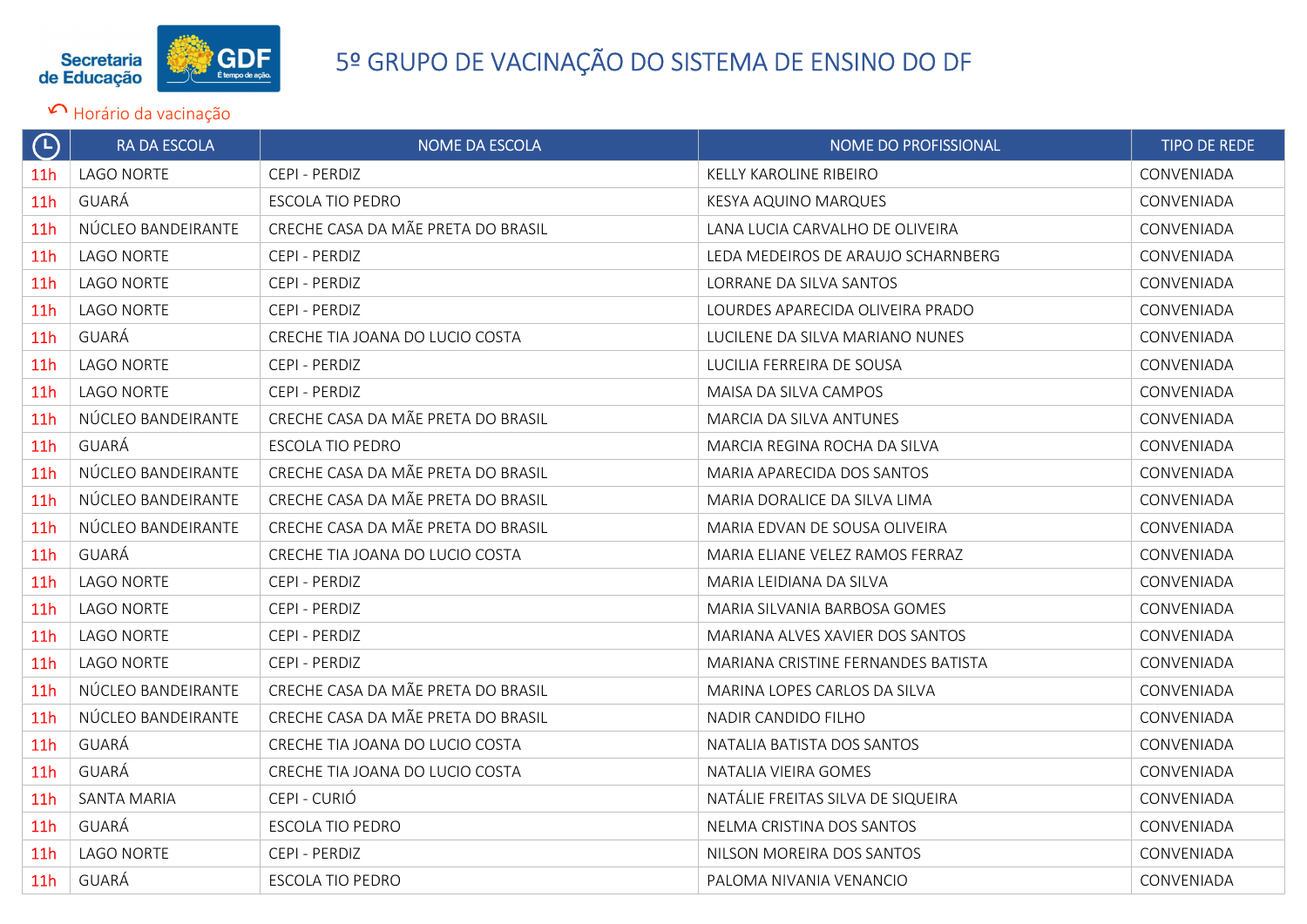

| $\Theta$        | RA DA ESCOLA       | NOME DA ESCOLA                  | NOME DO PROFISSIONAL                 | <b>TIPO DE REDE</b> |
|-----------------|--------------------|---------------------------------|--------------------------------------|---------------------|
| 11 <sub>h</sub> | GUARÁ              | CRECHE TIA JOANA DO LUCIO COSTA | PATRICIA CARDOSO DA SILVA            | CONVENIADA          |
| 11 <sub>h</sub> | GUARÁ              | CRECHE TIA JOANA DO LUCIO COSTA | PATRICIA COSTA BORGES                | CONVENIADA          |
| 11h             | SANTA MARIA        | CEPI - CURIÓ                    | PATRICIA SILVA                       | CONVENIADA          |
| 11 <sub>h</sub> | GUARÁ              | ESCOLA TIO PEDRO                | PEDRO ANTONIO DE MACEDO              | CONVENIADA          |
| 11 <sub>h</sub> | LAGO NORTE         | CEPI - PERDIZ                   | POLIANA BARBOSA DOS SANTOS           | CONVENIADA          |
| 11 <sub>h</sub> | <b>LAGO NORTE</b>  | CEPI - PERDIZ                   | RAQUEL FERREIRA DA SILVA             | CONVENIADA          |
| 11 <sub>h</sub> | SANTA MARIA        | CEPI - CURIÓ                    | REGINA LÚCIA VAZ SILVA               | CONVENIADA          |
| 11 <sub>h</sub> | GUARÁ              | <b>ESCOLA TIO PEDRO</b>         | REIJANE TEIXEIRA DA COSTA            | CONVENIADA          |
| 11 <sub>h</sub> | <b>LAGO NORTE</b>  | CEPI - PERDIZ                   | REIJANIE ALVES DA SILVA              | CONVENIADA          |
| 11h             | <b>SANTA MARIA</b> | CEPI - CURIÓ                    | RENATA ALVES ROBERTO PEREIRA         | CONVENIADA          |
| 11 <sub>h</sub> | <b>LAGO NORTE</b>  | CEPI - PERDIZ                   | RENATA LIMA DE OLIVEIRA ALVES        | CONVENIADA          |
| 11 <sub>h</sub> | LAGO NORTE         | CEPI - PERDIZ                   | RIVALDO BEZERRA DE SA LIMA           | CONVENIADA          |
| 11 <sub>h</sub> | GUARÁ              | CRECHE TIA JOANA DO LUCIO COSTA | ROSA BARBOSA DA SILVA                | CONVENIADA          |
| 11h             | <b>LAGO NORTE</b>  | CEPI - PERDIZ                   | ROSANE MARIA ALMEIDA                 | CONVENIADA          |
| 11 <sub>h</sub> | <b>SANTA MARIA</b> | CEPI - CURIÓ                    | ROSÂNGELA FRANÇA DOS SANTOS          | CONVENIADA          |
| 11 <sub>h</sub> | GUARÁ              | CRECHE TIA JOANA DO LUCIO COSTA | ROSIMERIA ALCANTARA DE SOUZA         | CONVENIADA          |
| 11 <sub>h</sub> | GUARÁ              | ESCOLA TIO PEDRO                | SIMONE MARIA PEREIRA MARQUES         | CONVENIADA          |
| 11 <sub>h</sub> | GUARÁ              | ESCOLA TIO PEDRO                | SOLANGE MARQUES DO NASCIMENTO        | CONVENIADA          |
| 11 <sub>h</sub> | GUARÁ              | CRECHE TIA JOANA DO LUCIO COSTA | STELLA FATIMA SILVA RODRIGUES        | CONVENIADA          |
| 11h             | GUARÁ              | <b>ESCOLA TIO PEDRO</b>         | STHEFANE CAROLYNE DE ANDRADE MARQUES | CONVENIADA          |
| 11 <sub>h</sub> | <b>LAGO NORTE</b>  | CEPI - PERDIZ                   | SUELI DE JESUS GOMES PEREIRA         | CONVENIADA          |
| 11 <sub>h</sub> | GUARÁ              | CRECHE TIA JOANA DO LUCIO COSTA | SUELMA GOMES DA SILVA                | CONVENIADA          |
| 11 <sub>h</sub> | <b>LAGO NORTE</b>  | CEPI - PERDIZ                   | SUZANE DE ARAUJO BISPO               | CONVENIADA          |
| 11 <sub>h</sub> | LAGO NORTE         | CEPI - PERDIZ                   | TALISSON SARAIVA DA SILVA            | CONVENIADA          |
| 11 <sub>h</sub> | <b>LAGO NORTE</b>  | CEPI - PERDIZ                   | TATIANE DIAS ROCHA                   | CONVENIADA          |
| 11 <sub>h</sub> | <b>LAGO NORTE</b>  | CEPI - PERDIZ                   | THAIRINE BARBOSA O. CARDOSO          | CONVENIADA          |
| 11 <sub>h</sub> | <b>SANTA MARIA</b> | CEPI - CURIÓ                    | THIAGO GOMES PEREIRA                 | CONVENIADA          |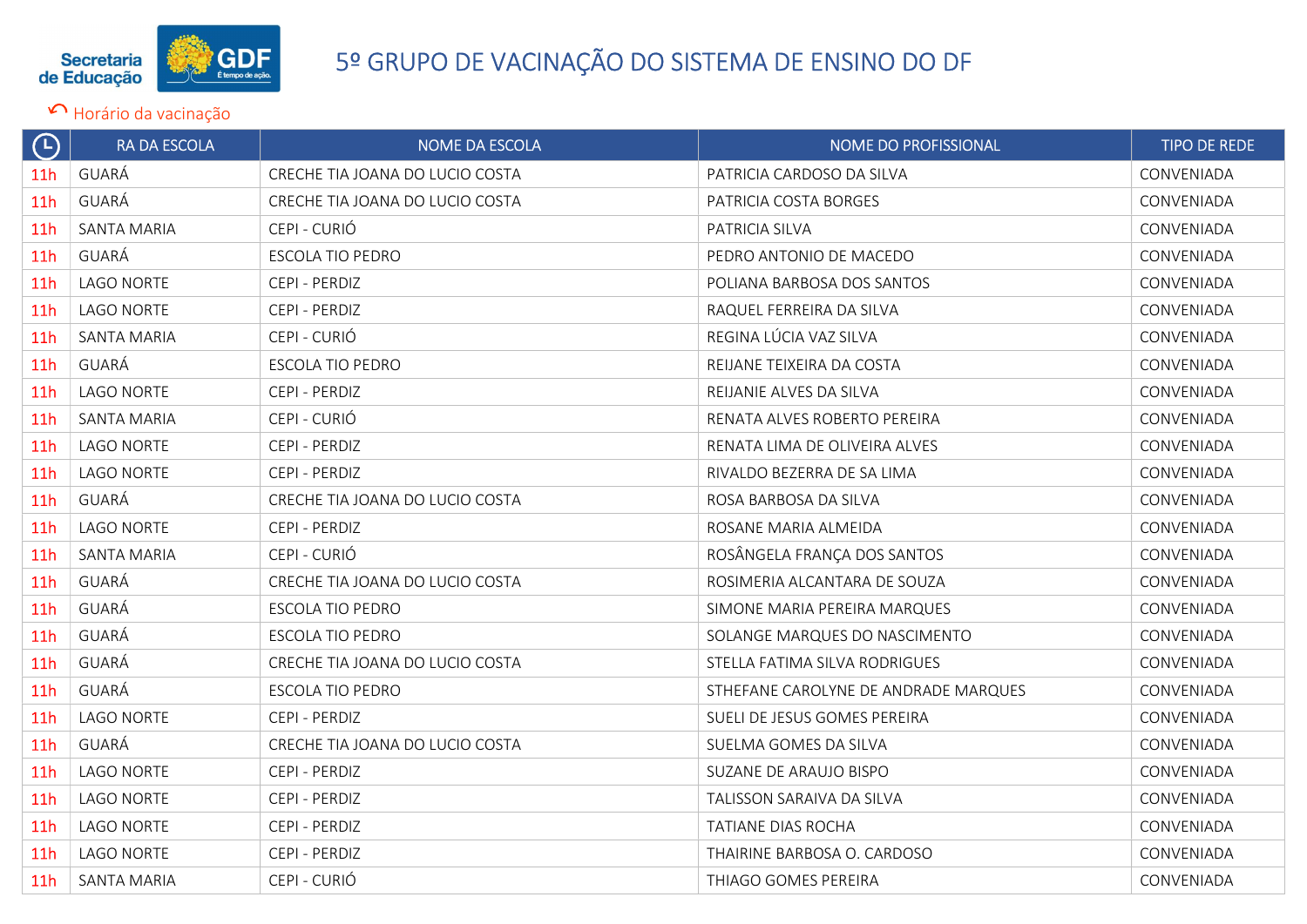

| $\Theta$        | RA DA ESCOLA      | <b>NOME DA ESCOLA</b>                     | NOME DO PROFISSIONAL                | <b>TIPO DE REDE</b>    |
|-----------------|-------------------|-------------------------------------------|-------------------------------------|------------------------|
| 11 <sub>h</sub> | <b>LAGO NORTE</b> | CEPI - PERDIZ                             | VAGNA BOMFIM DE SOUZA               | CONVENIADA             |
| 11 <sub>h</sub> | GUARÁ             | <b>ESCOLA TIO PEDRO</b>                   | VALDELUCIA SOUSA DOS SANTOS         | CONVENIADA             |
| 11 <sub>h</sub> | GUARÁ             | ESCOLA TIO PEDRO                          | WESLANE SOUSA SILVA                 | CONVENIADA             |
| 11 <sub>h</sub> | SANTA MARIA       | CEPI - CURIÓ                              | <b>WESLEY CARVALHO BARROS</b>       | CONVENIADA             |
| 11 <sub>h</sub> | GUARÁ             | ESCOLA TIO PEDRO                          | YOHANNA SOUZA CAMARA                | CONVENIADA             |
| 11 <sub>h</sub> | SANTA MARIA       | CEPI - CURIÓ                              | YSLANE GALENO DA COSTA              | CONVENIADA             |
| 12 <sub>h</sub> | SAMAMBAIA         | CEPI - RAPOSA DO CERRADO                  | ADMA DA SILVA DE JESUS              | CONVENIADA             |
| 12h             | SAMAMBAIA         | CEPI ANDORINHA                            | AFONSO BESERRA DO NASCIMENTO        | CONVENIADA             |
| 12 <sub>h</sub> | CEILÂNDIA         | CENTRO EDUCACIONAL SANTA MARIA ROSA MOLAS | AGAHILMA NUNES MOREIRA              | <b>REDE PARTICULAR</b> |
| 12 <sub>h</sub> | SAMAMBAIA         | CEPI - TAMANDUA BANDEIRA                  | ALANA SILVA DO NASCIMENTO           | CONVENIADA             |
| 12 <sub>h</sub> | SAMAMBAIA         | CEPI - RAPOSA DO CERRADO                  | ALDO BARBOSA DE OLIVEIRA            | CONVENIADA             |
| 12 <sub>h</sub> | SAMAMBAIA         | CEPI - TAMANDUA BANDEIRA                  | AMANDA LIMA OLIVEIRA                | CONVENIADA             |
| 12 <sub>h</sub> | SAMAMBAIA         | CEPI - RAPOSA DO CERRADO                  | AMANDA MIRANDA XAVIER               | CONVENIADA             |
| 12 <sub>h</sub> | SAMAMBAIA         | CEPI - TAMANDUA BANDEIRA                  | ANA BEATRIZ RIBEIRO KLEMBA          | CONVENIADA             |
| 12 <sub>h</sub> | SAMAMBAIA         | CEPI - RAPOSA DO CERRADO                  | ANA GRAZIELE DA SILVA PEREIRA       | CONVENIADA             |
| 12 <sub>h</sub> | SAMAMBAIA         | CEPI - TAMANDUA BANDEIRA                  | ANA MARGARETY ALVES SEIXAS          | CONVENIADA             |
| 12h             | CEILÂNDIA         | CENTRO EDUCACIONAL SANTA MARIA ROSA MOLAS | ANA MARIA ALBERCA ZARAGOZA          | REDE PARTICULAR        |
| 12 <sub>h</sub> | SAMAMBAIA         | CEPI - RAPOSA DO CERRADO                  | ANA PAULA LIRA NAZARIO              | CONVENIADA             |
| 12 <sub>h</sub> | SAMAMBAIA         | CEPI - RAPOSA DO CERRADO                  | ANA PAULA ROCHA SOUSA               | CONVENIADA             |
| 12h             | SAMAMBAIA         | CEPI ANDORINHA                            | ANA SANTOS FIDELIS                  | CONVENIADA             |
| 12h             | SAMAMBAIA         | CEPI ANDORINHA                            | ANATÁLIA MIRANDA DE SOUZA FILHA     | CONVENIADA             |
| 12h             | SAMAMBAIA         | CEPI - TAMANDUA BANDEIRA                  | ANDERSON RODRIGUES LIMA             | CONVENIADA             |
| 12 <sub>h</sub> | SAMAMBAIA         | CEPI ANDORINHA                            | ANDRÉA MARA DE ARAÚJO               | CONVENIADA             |
| 12 <sub>h</sub> | SAMAMBAIA         | CEPI ANDORINHA                            | ANGELA MARIA GOMES BARBOSA CARVALHO | CONVENIADA             |
| 12h             | CEILÂNDIA         | CENTRO EDUCACIONAL SANTA MARIA ROSA MOLAS | ANTONIA DE JESUS GOMES              | REDE PARTICULAR        |
| 12h             | SAMAMBAIA         | CEPI ANDORINHA                            | ANTONIA OLIVEIRA DE COSTA           | CONVENIADA             |
| 12 <sub>h</sub> | SAMAMBAIA         | CEPI ANDORINHA                            | ANTONIO LISBOA DO NASCIMENTO        | CONVENIADA             |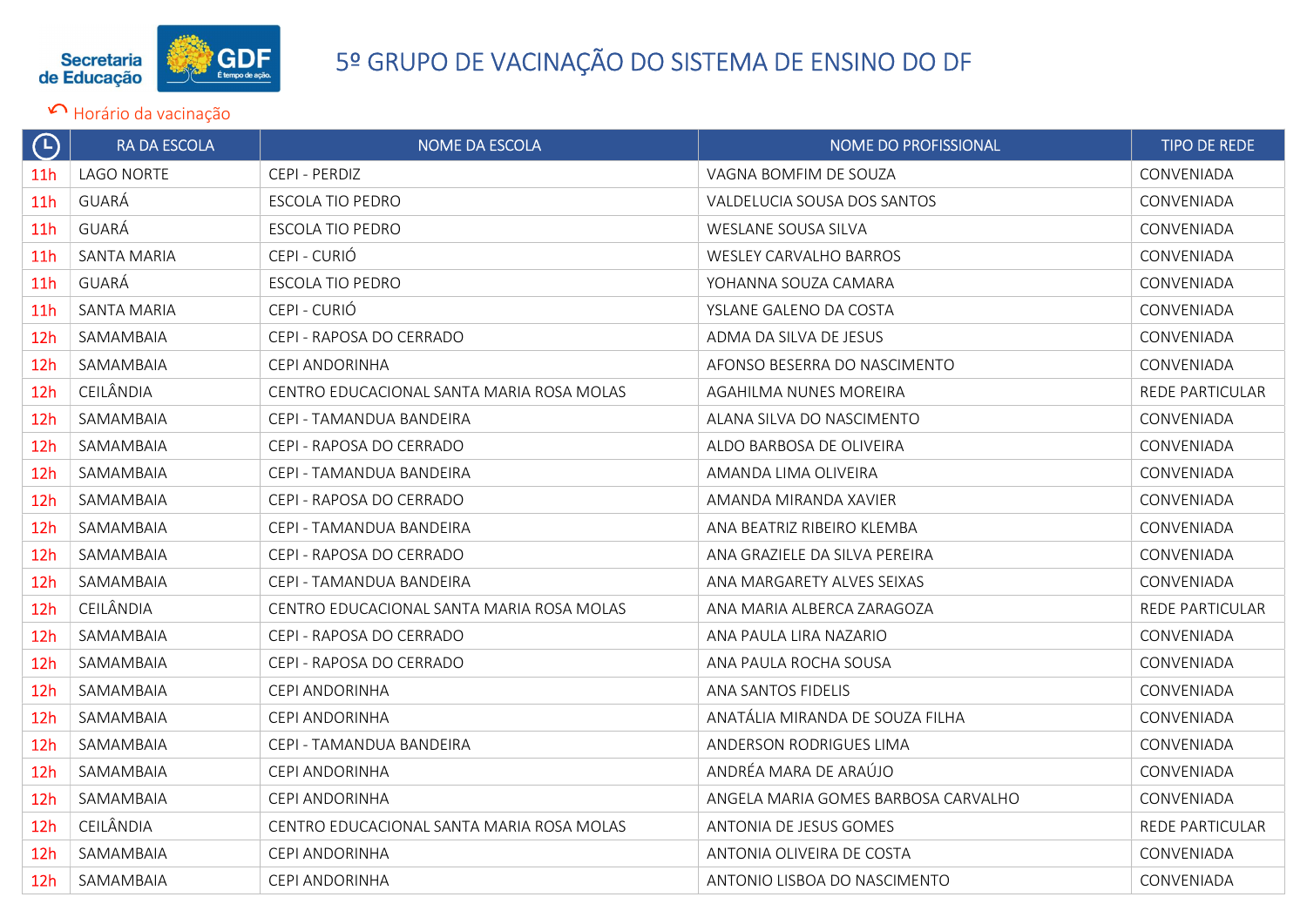

| $\Theta$        | RA DA ESCOLA | <b>NOME DA ESCOLA</b>                     | <b>NOME DO PROFISSIONAL</b>              | <b>TIPO DE REDE</b> |
|-----------------|--------------|-------------------------------------------|------------------------------------------|---------------------|
| 12 <sub>h</sub> | SAMAMBAIA    | CEPI - TAMANDUA BANDEIRA                  | <b>BRUNA ALVES RAMOS</b>                 | CONVENIADA          |
| 12h             | SAMAMBAIA    | CEPI - RAPOSA DO CERRADO                  | CAMILA KEDNA DE ALMEIDA MOURA NOVAES     | CONVENIADA          |
| 12 <sub>h</sub> | SAMAMBAIA    | CEPI - TAMANDUA BANDEIRA                  | CARLA PEREIRA DE SOUSA                   | CONVENIADA          |
| 12 <sub>h</sub> | SAMAMBAIA    | CEPI - TAMANDUA BANDEIRA                  | CLAUDETE PEREIRA CHAGAS                  | CONVENIADA          |
| 12 <sub>h</sub> | SAMAMBAIA    | CEPI - TAMANDUA BANDEIRA                  | CLEA MARIA HERTEL DA SILVA               | CONVENIADA          |
| 12h             | SAMAMBAIA    | CEPI - RAPOSA DO CERRADO                  | DEBORA GOMES DA SILVA                    | CONVENIADA          |
| 12h             | SAMAMBAIA    | CEPI ANDORINHA                            | DEBORA RABELO FERNANDES                  | CONVENIADA          |
| 12 <sub>h</sub> | SAMAMBAIA    | CEPI - TAMANDUA BANDEIRA                  | DOMINGAS DO CARMO SOARES DE MENDONCA     | CONVENIADA          |
| 12h             | SAMAMBAIA    | CEPI - TAMANDUA BANDEIRA                  | DOUGLAS MARTINS TEIXEIRA                 | CONVENIADA          |
| 12 <sub>h</sub> | SAMAMBAIA    | CEPI - TAMANDUA BANDEIRA                  | EDILANIA ALVES DA SILVA COSTA            | CONVENIADA          |
| 12 <sub>h</sub> | SAMAMBAIA    | CEPI - RAPOSA DO CERRADO                  | EDILEUZA DE JESUS DO ESPIRITO SANTO VIEI | CONVENIADA          |
| 12h             | SAMAMBAIA    | CEPI - RAPOSA DO CERRADO                  | EDUARDO RODRIGUES BELEM                  | CONVENIADA          |
| 12 <sub>h</sub> | SAMAMBAIA    | CEPI - RAPOSA DO CERRADO                  | ELIANE CAMELO DE ARAUJO                  | CONVENIADA          |
| 12 <sub>h</sub> | CEILÂNDIA    | CENTRO EDUCACIONAL SANTA MARIA ROSA MOLAS | ELISANGELA ALVES DE SOUSA                | REDE PARTICULAR     |
| 12h             | SAMAMBAIA    | CEPI - RAPOSA DO CERRADO                  | EMMILLY MIKAELLA DE SOUZA ALENCAR        | CONVENIADA          |
| 12 <sub>h</sub> | SAMAMBAIA    | CEPI ANDORINHA                            | ERICA KALINE ALEXANDRE BARBOSA           | CONVENIADA          |
| 12h             | SAMAMBAIA    | CEPI ANDORINHA                            | ERLANE SANTOS ALVES                      | CONVENIADA          |
| 12 <sub>h</sub> | SAMAMBAIA    | CEPI - TAMANDUA BANDEIRA                  | <b>ESTHER HERTEL GOMES</b>               | CONVENIADA          |
| 12 <sub>h</sub> | SAMAMBAIA    | CEPI ANDORINHA                            | EVELYN KEYCE DA SILVA SOUZA              | CONVENIADA          |
| 12 <sub>h</sub> | SAMAMBAIA    | CEPI - RAPOSA DO CERRADO                  | FERNANDA KELY MONTEIRO DOS SANTOS        | CONVENIADA          |
| 12 <sub>h</sub> | SAMAMBAIA    | CEPI ANDORINHA                            | FERNANDO FIDELES NUNES                   | CONVENIADA          |
| 12 <sub>h</sub> | SAMAMBAIA    | CEPI - RAPOSA DO CERRADO                  | FRANCILEIDE DE SOUSA ARAUJO              | CONVENIADA          |
| 12h             | SAMAMBAIA    | CEPI ANDORINHA                            | FRANCILENE CARNEIRO MORAIS ARAUJO        | CONVENIADA          |
| 12 <sub>h</sub> | SAMAMBAIA    | CEPI ANDORINHA                            | FRANCISCA NÚBIA ASSIS FERREIRA           | CONVENIADA          |
| 12 <sub>h</sub> | SAMAMBAIA    | CEPI ANDORINHA                            | GABRIELA ALVES PEREIRA DA COSTA          | CONVENIADA          |
| 12h             | SAMAMBAIA    | CEPI ANDORINHA                            | GILDETE LIMA DE OLIVEIRA                 | CONVENIADA          |
| 12 <sub>h</sub> | SAMAMBAIA    | CEPI - RAPOSA DO CERRADO                  | HUGO NUNES ALENCAR                       | CONVENIADA          |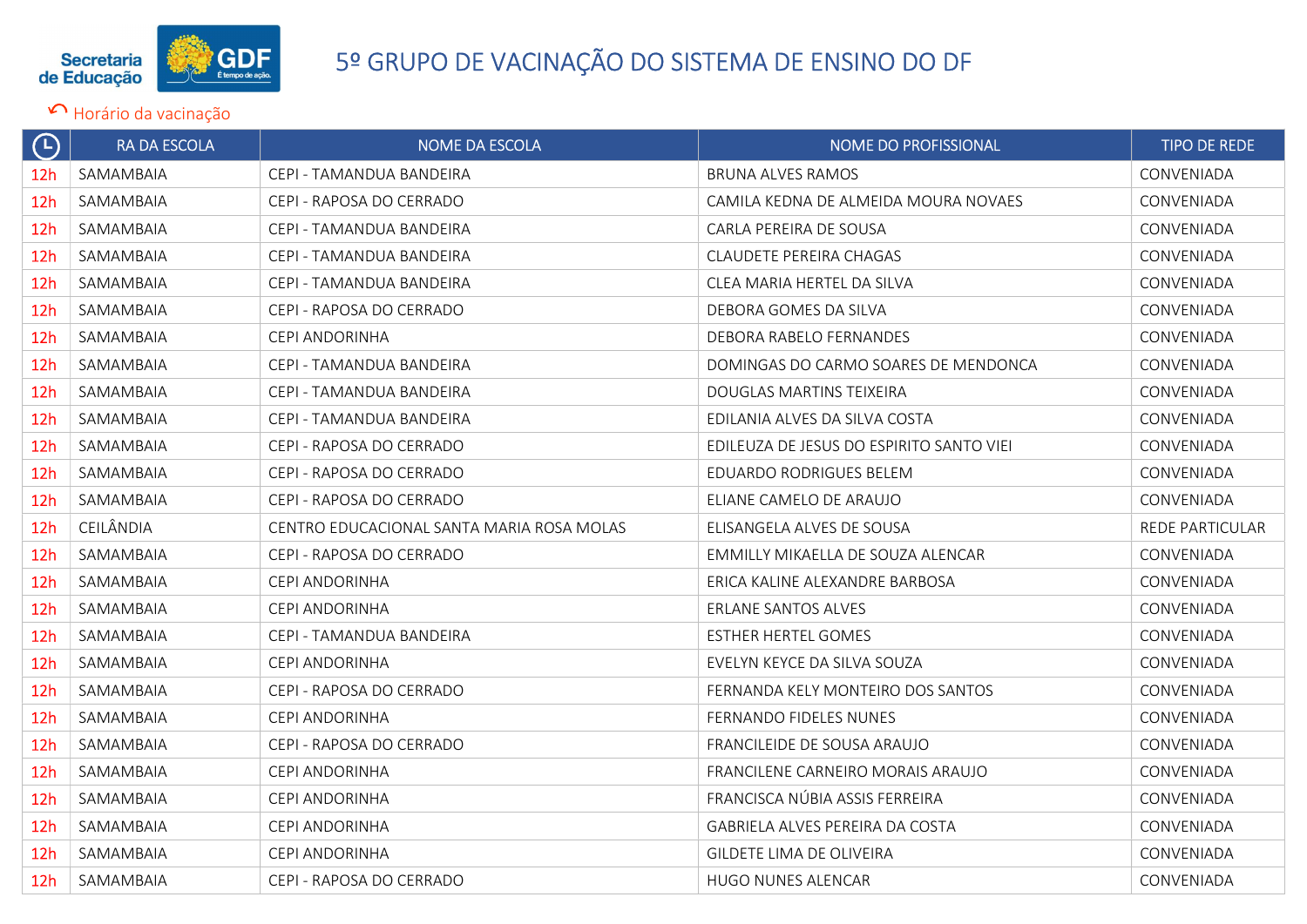

| $\bigoplus$     | RA DA ESCOLA | <b>NOME DA ESCOLA</b>                     | NOME DO PROFISSIONAL                | <b>TIPO DE REDE</b>    |
|-----------------|--------------|-------------------------------------------|-------------------------------------|------------------------|
| 12 <sub>h</sub> | CEILÂNDIA    | CENTRO EDUCACIONAL SANTA MARIA ROSA MOLAS | <b>IRACY FEBRONIO LEITE</b>         | <b>REDE PARTICULAR</b> |
| 12 <sub>h</sub> | SAMAMBAIA    | CEPI - RAPOSA DO CERRADO                  | <b>ISABELLA ALVES MOREIRA</b>       | CONVENIADA             |
| 12 <sub>h</sub> | SAMAMBAIA    | CEPI - RAPOSA DO CERRADO                  | ISABELLE TARDELLE ALMEIDA FERREIRA  | CONVENIADA             |
| 12 <sub>h</sub> | SAMAMBAIA    | CEPI - TAMANDUA BANDEIRA                  | IVETE DAS GRACAS DE JESUS           | CONVENIADA             |
| 12 <sub>h</sub> | SAMAMBAIA    | CEPI - RAPOSA DO CERRADO                  | JACQUELINE DA SILVA SANTOS          | CONVENIADA             |
| 12h             | SAMAMBAIA    | CEPI ANDORINHA                            | JAQUELINE PEREIRA DOS SANTOS        | CONVENIADA             |
| 12 <sub>h</sub> | SAMAMBAIA    | CEPI ANDORINHA                            | JEANE FERREIRA DE JESUS             | CONVENIADA             |
| 12h             | SAMAMBAIA    | CEPI - RAPOSA DO CERRADO                  | JESSICA ALVES PEREIRA               | CONVENIADA             |
| 12h             | SAMAMBAIA    | CEPI - RAPOSA DO CERRADO                  | <b>JESSICA COSTA DE SOUZA</b>       | CONVENIADA             |
| 12 <sub>h</sub> | SAMAMBAIA    | CEPI - RAPOSA DO CERRADO                  | <b>JESSICA PEREIRA DE CARVALHO</b>  | CONVENIADA             |
| 12 <sub>h</sub> | CEILÂNDIA    | CENTRO EDUCACIONAL SANTA MARIA ROSA MOLAS | JOARILLENEO FERRAZ DE ARAUJO        | REDE PARTICULAR        |
| 12 <sub>h</sub> | CEILÂNDIA    | CENTRO EDUCACIONAL SANTA MARIA ROSA MOLAS | JOELMO RODRIGUES DE ARAUJO          | <b>REDE PARTICULAR</b> |
| 12 <sub>h</sub> | SAMAMBAIA    | CEPI - TAMANDUA BANDEIRA                  | JORGE LUIZ FERREIRA DA SILVA        | CONVENIADA             |
| 12 <sub>h</sub> | SAMAMBAIA    | CEPI ANDORINHA                            | JUSCILENE FERREIRA DE PAULA CRUZ    | CONVENIADA             |
| 12 <sub>h</sub> | SAMAMBAIA    | CEPI - TAMANDUA BANDEIRA                  | KALINA ALEXANDRE DA SILVA LIMA      | CONVENIADA             |
| 12 <sub>h</sub> | SAMAMBAIA    | CEPI - RAPOSA DO CERRADO                  | KENIA APARECIDA ALVES RODRIGUES     | CONVENIADA             |
| 12 <sub>h</sub> | SAMAMBAIA    | CEPI - RAPOSA DO CERRADO                  | KEROLAYNE ABREU MOREIRA             | CONVENIADA             |
| 12 <sub>h</sub> | SAMAMBAIA    | CEPI ANDORINHA                            | KEYCE PEREIRA DOURADO               | CONVENIADA             |
| 12 <sub>h</sub> | SAMAMBAIA    | CEPI ANDORINHA                            | LEOPOLDINA HELENA PEREIRA DA SILVA  | CONVENIADA             |
| 12 <sub>h</sub> | SAMAMBAIA    | CEPI - RAPOSA DO CERRADO                  | LETYCIA NUNES SIMOES                | CONVENIADA             |
| 12 <sub>h</sub> | SAMAMBAIA    | CEPI - RAPOSA DO CERRADO                  | LUCAS PEREIRA QUEIROZ               | CONVENIADA             |
| 12 <sub>h</sub> | SAMAMBAIA    | CEPI - RAPOSA DO CERRADO                  | LUCILENE QUEIROZ DOS SANTOS         | CONVENIADA             |
| 12h             | SAMAMBAIA    | CEPI - RAPOSA DO CERRADO                  | LUIZ ANDRE RIOS VEIGA               | CONVENIADA             |
| 12 <sub>h</sub> | SAMAMBAIA    | CEPI ANDORINHA                            | Mª DAS GRAÇAS SANTOS DE F. CORDEIRO | CONVENIADA             |
| 12 <sub>h</sub> | SAMAMBAIA    | CEPI - RAPOSA DO CERRADO                  | MARCOS VINICIUS DA SILVA SIMOES     | CONVENIADA             |
| 12h             | SAMAMBAIA    | CEPI ANDORINHA                            | MARIA DA CONCEIÇÃO LIMA DA SILVA    | CONVENIADA             |
| 12h             | CEILÂNDIA    | CENTRO EDUCACIONAL SANTA MARIA ROSA MOLAS | MARIA DE FÁTIMA MARTINS BARROS      | <b>REDE PARTICULAR</b> |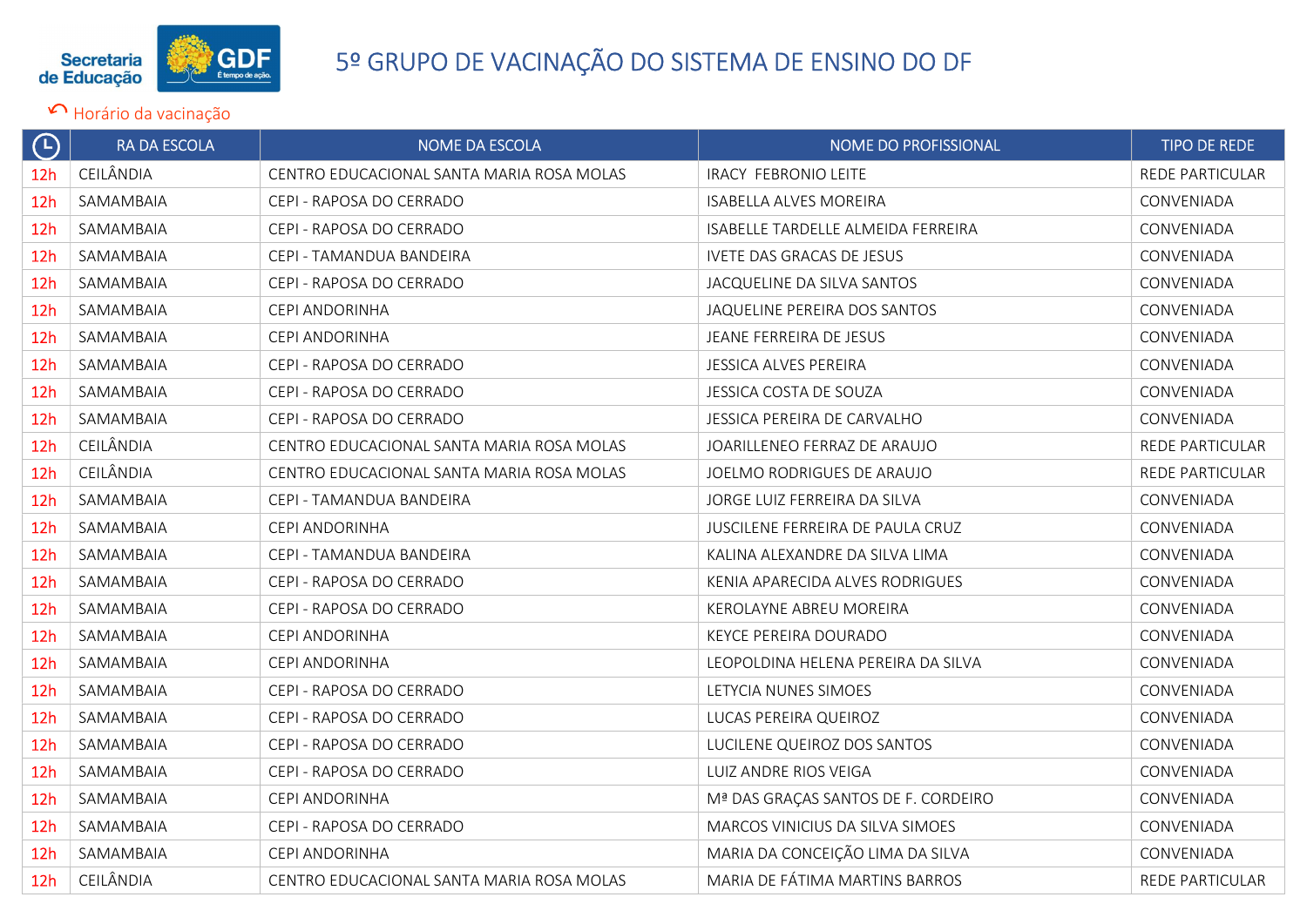

| $\Theta$        | RA DA ESCOLA       | NOME DA ESCOLA                            | NOME DO PROFISSIONAL                  | <b>TIPO DE REDE</b>    |
|-----------------|--------------------|-------------------------------------------|---------------------------------------|------------------------|
| 12 <sub>h</sub> | SAMAMBAIA          | CEPI ANDORINHA                            | MARIA FRANCIMARY AVES DA SILVA        | CONVENIADA             |
| 12 <sub>h</sub> | SAMAMBAIA          | CEPI ANDORINHA                            | MARIA TATIANE FERREIRA DOS SANTOS     | CONVENIADA             |
| 12h             | SAMAMBAIA          | CEPI - TAMANDUA BANDEIRA                  | MARIA VANDERLANDIA NICOLAU DE AZEVEDO | CONVENIADA             |
| 12 <sub>h</sub> | SAMAMBAIA          | CEPI - TAMANDUA BANDEIRA                  | MARILIM FLORENCIO DA SILVA            | CONVENIADA             |
| 12 <sub>h</sub> | SAMAMBAIA          | CEPI ANDORINHA                            | MARINALVA GOMES COSTA                 | CONVENIADA             |
| 12h             | CEILÂNDIA          | CENTRO EDUCACIONAL SANTA MARIA ROSA MOLAS | MARLETE ALVES DE SOUSA                | <b>REDE PARTICULAR</b> |
| 12 <sub>h</sub> | SAMAMBAIA          | CEPI - TAMANDUA BANDEIRA                  | MATEUS EMANUEL RIBEIRO KLEMBA         | CONVENIADA             |
| 12h             | SAMAMBAIA          | CEPI - RAPOSA DO CERRADO                  | MATHEUS VIANA DA SILVA                | CONVENIADA             |
| 12 <sub>h</sub> | SAMAMBAIA          | CEPI ANDORINHA                            | MICHELLE FERNANDES DA COSTA SILVA     | CONVENIADA             |
| 12 <sub>h</sub> | SAMAMBAIA          | CEPI ANDORINHA                            | MICHELLI VERONICA OLIVEIRA DA SILVA   | CONVENIADA             |
| 12 <sub>h</sub> | SAMAMBAIA          | CEPI - RAPOSA DO CERRADO                  | MIRIELE CRUZ DOS ANJOS                | CONVENIADA             |
| 12 <sub>h</sub> | SAMAMBAIA          | CEPI ANDORINHA                            | NATALINA RODRIGUES DA COSTA           | CONVENIADA             |
| 12 <sub>h</sub> | SAMAMBAIA          | CEPI ANDORINHA                            | NATHALIA LIMA DE SOUSA                | CONVENIADA             |
| 12 <sub>h</sub> | NÚCLEO BANDEIRANTE | CRECHE CASA DA MÃE PRETA DO BRASIL        | NATHALLY PETER BARRIOLLI DOS REIS     | CONVENIADA             |
| 12 <sub>h</sub> | NÚCLEO BANDEIRANTE | CRECHE CASA DA MÃE PRETA DO BRASIL        | NAYADHE PETER FERREIRA                | CONVENIADA             |
| 12 <sub>h</sub> | SAMAMBAIA          | CEPI - TAMANDUA BANDEIRA                  | NAYRA EMANUELLY SANTANA SANTOS        | CONVENIADA             |
| 12 <sub>h</sub> | NÚCLEO BANDEIRANTE | CRECHE CASA DA MÃE PRETA DO BRASIL        | NAZARETE BEZERRA DE OLIVEIRA          | CONVENIADA             |
| 12 <sub>h</sub> | NÚCLEO BANDEIRANTE | CRECHE CASA DA MÃE PRETA DO BRASIL        | NYCOLLAS PETER FERREIRA               | CONVENIADA             |
| 12 <sub>h</sub> | NÚCLEO BANDEIRANTE | CRECHE CASA DA MÃE PRETA DO BRASIL        | ONDINA MARIA FLORENTINA PETER CANDIDO | CONVENIADA             |
| 12 <sub>h</sub> | CEILÂNDIA          | CENTRO EDUCACIONAL SANTA MARIA ROSA MOLAS | PATRICIA SANTANA PINHEIRO             | <b>REDE PARTICULAR</b> |
| 12 <sub>h</sub> | SAMAMBAIA          | CEPI - RAPOSA DO CERRADO                  | PAULA REGIA ALVES SAMPAIO             | CONVENIADA             |
| 12 <sub>h</sub> | SAMAMBAIA          | CEPI - RAPOSA DO CERRADO                  | POLYANA GONCALVES TORRES              | CONVENIADA             |
| 12 <sub>h</sub> | SAMAMBAIA          | CEPI - TAMANDUA BANDEIRA                  | RAMON CAMPOS DE SOUSA                 | CONVENIADA             |
| 12 <sub>h</sub> | SAMAMBAIA          | CEPI ANDORINHA                            | RAYANY DA SILVA BENVENUTO             | CONVENIADA             |
| 12h             | SAMAMBAIA          | CEPI - TAMANDUA BANDEIRA                  | REGINA KATIA MARQUES TEIXEIRA         | CONVENIADA             |
| 12h             | CEILÂNDIA          | CENTRO EDUCACIONAL SANTA MARIA ROSA MOLAS | REGINA PEREIRA DOS SANTOS             | <b>REDE PARTICULAR</b> |
| 12h             | SAMAMBAIA          | CEPI - TAMANDUA BANDEIRA                  | ROBSON DA SILVA FONSECA               | CONVENIADA             |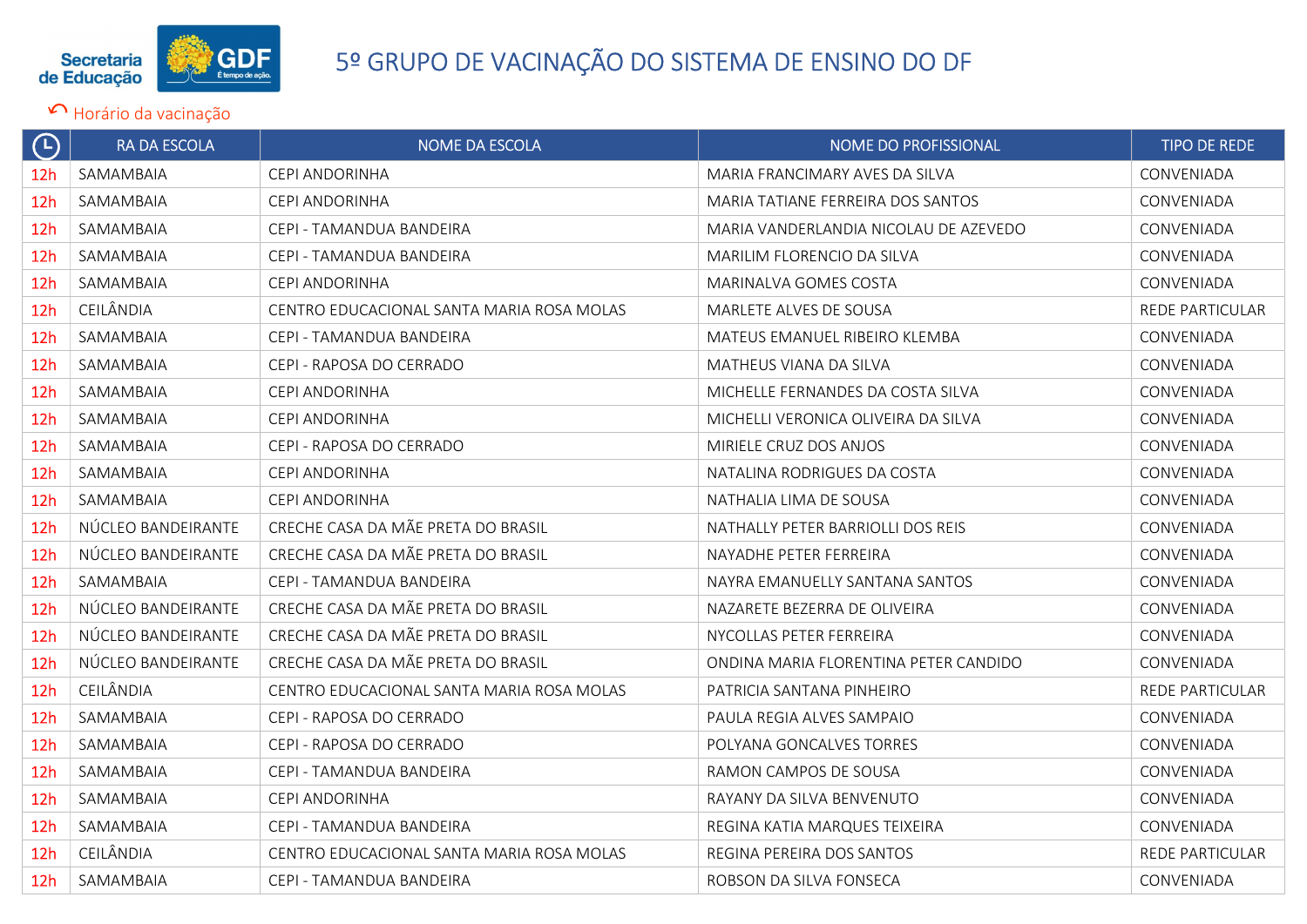

| $\bigoplus$     | RA DA ESCOLA       | <b>NOME DA ESCOLA</b>                     | NOME DO PROFISSIONAL             | <b>TIPO DE REDE</b>    |
|-----------------|--------------------|-------------------------------------------|----------------------------------|------------------------|
| 12 <sub>h</sub> | CEILÂNDIA          | CENTRO EDUCACIONAL SANTA MARIA ROSA MOLAS | RONALDO DE MELO MARINHO FILHO    | <b>REDE PARTICULAR</b> |
| 12 <sub>h</sub> | CEILÂNDIA          | CENTRO EDUCACIONAL SANTA MARIA ROSA MOLAS | ROSANGELA MARIA DA SILVA         | <b>REDE PARTICULAR</b> |
| 12h             | NÚCLEO BANDEIRANTE | CRECHE CASA DA MÃE PRETA DO BRASIL        | ROSE CLEY PETER CANDIDO          | CONVENIADA             |
| 12 <sub>h</sub> | NÚCLEO BANDEIRANTE | CRECHE CASA DA MÃE PRETA DO BRASIL        | ROSE NEY PETER CANDIDO FERREIRA  | CONVENIADA             |
| 12 <sub>h</sub> | CEILÂNDIA          | CENTRO EDUCACIONAL SANTA MARIA ROSA MOLAS | ROSEANA VIEIRA DA SILVA          | <b>REDE PARTICULAR</b> |
| 12h             | SAMAMBAIA          | CEPI - TAMANDUA BANDEIRA                  | ROSENI DAS NEVES DE SENA SANTOS  | CONVENIADA             |
| 12 <sub>h</sub> | CEILÂNDIA          | CENTRO EDUCACIONAL SANTA MARIA ROSA MOLAS | ROSIMEIRE ARAUJO LIMA            | REDE PARTICULAR        |
| 12h             | SAMAMBAIA          | CEPI - RAPOSA DO CERRADO                  | ROSINEIDE DE SOUZA FIGUEREDO     | CONVENIADA             |
| 12h             | SAMAMBAIA          | CEPI - TAMANDUA BANDEIRA                  | SAMARA PEREIRA DE SOUSA          | CONVENIADA             |
| 12 <sub>h</sub> | SAMAMBAIA          | CEPI ANDORINHA                            | SAMARA RODRIGUES SANTIAGO        | CONVENIADA             |
| 12 <sub>h</sub> | SAMAMBAIA          | CEPI - RAPOSA DO CERRADO                  | SARA JAMILLE DE OLIVEIRA MACHADO | CONVENIADA             |
| 12 <sub>h</sub> | SAMAMBAIA          | CEPI - TAMANDUA BANDEIRA                  | SARA LIMA DE SOUSA               | CONVENIADA             |
| 12 <sub>h</sub> | SAMAMBAIA          | CEPI ANDORINHA                            | SHEILA DE OLIVEIRA ALVES         | CONVENIADA             |
| 12 <sub>h</sub> | SAMAMBAIA          | CEPI - TAMANDUA BANDEIRA                  | SILVANA DA PAZ SILVA             | CONVENIADA             |
| 12 <sub>h</sub> | SAMAMBAIA          | CEPI - RAPOSA DO CERRADO                  | SOLANGE UCHOA FAVELA             | CONVENIADA             |
| 12 <sub>h</sub> | SAMAMBAIA          | CEPI ANDORINHA                            | SONIA MARIA HONORATO             | CONVENIADA             |
| 12h             | NÚCLEO BANDEIRANTE | CRECHE CASA DA MÃE PRETA DO BRASIL        | <b>SUELY MENDES SILVA</b>        | CONVENIADA             |
| 12 <sub>h</sub> | SAMAMBAIA          | CEPI - TAMANDUA BANDEIRA                  | SUSE VIEIRA DE ARAUJO DOS SANTOS | CONVENIADA             |
| 12 <sub>h</sub> | SAMAMBAIA          | CEPI - TAMANDUA BANDEIRA                  | TALITA GUIMARAES SOUZA           | CONVENIADA             |
| 12h             | SAMAMBAIA          | CEPI ANDORINHA                            | TALITA SILVA MARQUES             | CONVENIADA             |
| 12 <sub>h</sub> | SAMAMBAIA          | CEPI - RAPOSA DO CERRADO                  | TANIA CASTELO RIBEIRO            | CONVENIADA             |
| 12 <sub>h</sub> | NÚCLEO BANDEIRANTE | CRECHE CASA DA MÃE PRETA DO BRASIL        | TIEGO FRANCISCO DE SOUZA         | CONVENIADA             |
| 12h             | SAMAMBAIA          | CEPI - TAMANDUA BANDEIRA                  | VANESSA ALVES FERNANDES          | CONVENIADA             |
| 12 <sub>h</sub> | SAMAMBAIA          | CEPI - TAMANDUA BANDEIRA                  | <b>VIVIAN NUNES SIMOES</b>       | <b>CONVENIADA</b>      |
| 12 <sub>h</sub> | SAMAMBAIA          | CEPI - RAPOSA DO CERRADO                  | VIVIANE MARIA DA SILVA LIMA      | CONVENIADA             |
| 12h             | SAMAMBAIA          | CEPI ANDORINHA                            | WANDERSON DA SILVA LIMA          | CONVENIADA             |
| 12h             | CEILÂNDIA          | CENTRO EDUCACIONAL SANTA MARIA ROSA MOLAS | YASMIN NICOLE LOPES DA TRINDADE  | <b>REDE PARTICULAR</b> |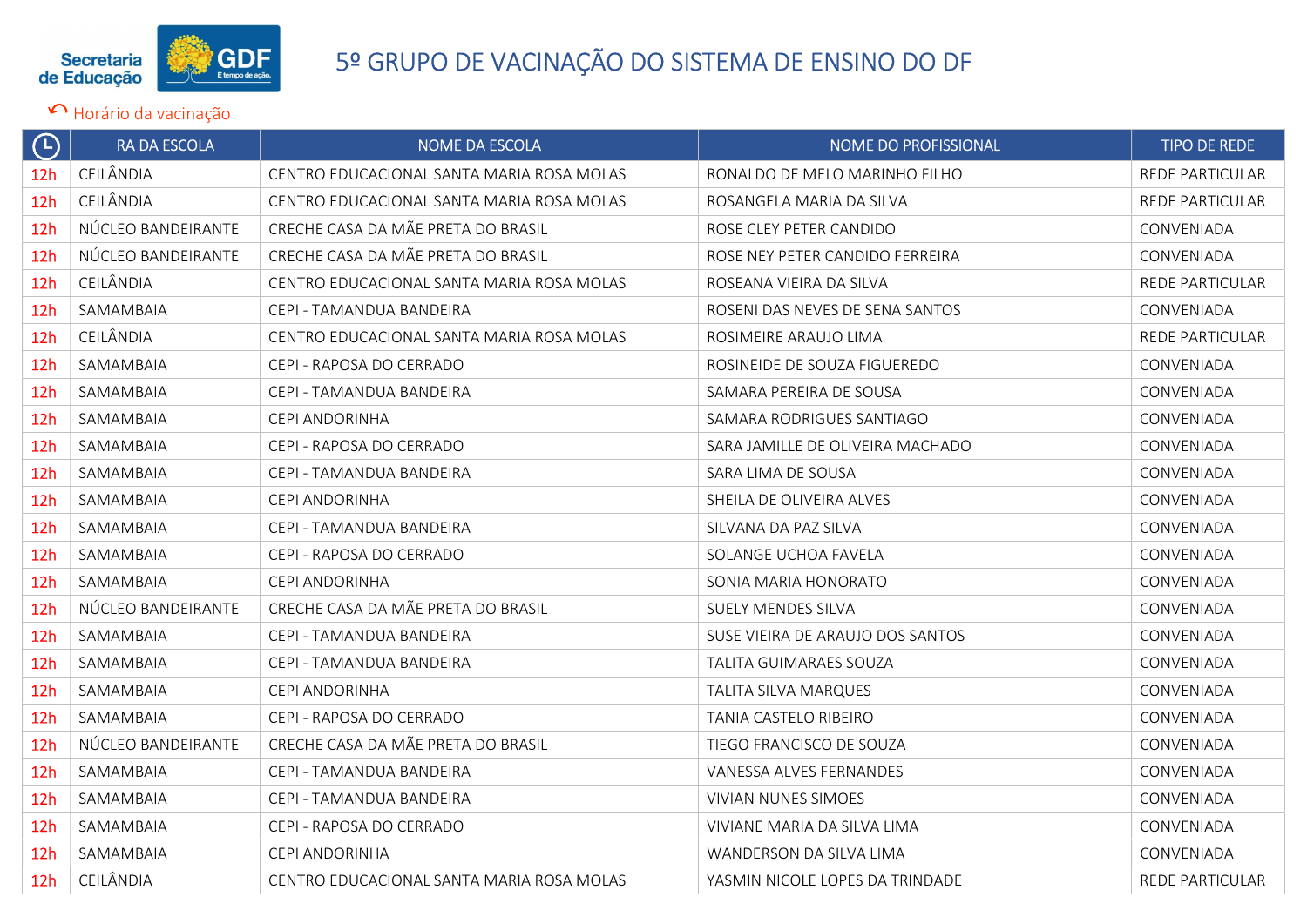

| $\Theta$        | RA DA ESCOLA       | <b>NOME DA ESCOLA</b>               | NOME DO PROFISSIONAL                         | TIPO DE REDE           |
|-----------------|--------------------|-------------------------------------|----------------------------------------------|------------------------|
| 12 <sub>h</sub> | SAMAMBAIA          | CEPI - TAMANDUA BANDEIRA            | ZENETY FERREIRA DA SILVA                     | CONVENIADA             |
| 12h             | NÚCLEO BANDEIRANTE | CRECHE CASA DA MÃE PRETA DO BRASIL  | ZENILDA OLIVEIRA DE SOUZA                    | CONVENIADA             |
| 13h             | <b>GAMA</b>        | COL VITÓRIA                         | ADMILSON LOPES PEIXOTO                       | REDE PARTICULAR        |
| 13h             | <b>GAMA</b>        | COL VITÓRIA                         | ADRIANA PEREIRA DA SILVA                     | REDE PARTICULAR        |
| 13h             | <b>GAMA</b>        | COL VITÓRIA                         | ADRIANO NUNES MATIAS                         | REDE PARTICULAR        |
| 13h             | <b>GAMA</b>        | COL VITÓRIA                         | AGENOR ARAÚJO NETO                           | REDE PARTICULAR        |
| 13h             | <b>GUARÁ I</b>     | CENTRO INTEGRAL OFICINA DO SABER    | ALBERT NUNES TOMIMATSU                       | REDE PARTICULAR        |
| 13h             | <b>GAMA</b>        | COL VITÓRIA                         | ALESSANDRO ALVES RODRIGUES                   | REDE PARTICULAR        |
| 13h             | <b>GAMA</b>        | CENTRO EDUCACIONAL DA CRIANÇA       | ANA MARILIA DA MATA                          | <b>REDE PARTICULAR</b> |
| 13h             | <b>GAMA</b>        | CENTRO EDUCACIONAL DA CRIANÇA       | ANA PAULA DA CONCEIÇÃO SOUSA                 | <b>REDE PARTICULAR</b> |
| 13h             | <b>GUARÁ I</b>     | CENTRO INTEGRAL OFICINA DO SABER    | ANA REGIA PINTO MAGALHÃES                    | REDE PARTICULAR        |
| 13h             | <b>GAMA</b>        | COL VITÓRIA                         | ANA TEIXEIRA DE CARVALHO                     | REDE PARTICULAR        |
| 13h             | <b>GAMA</b>        | CENTRO EDUCACIONAL DA CRIANÇA       | ANGELA MARIA OS SANTOS ROCHA                 | REDE PARTICULAR        |
| 13h             | <b>GAMA</b>        | COL VITÓRIA                         | ANNA CLARA CARDOSO EVANGELISTA BRANDÃO       | REDE PARTICULAR        |
| 13h             | <b>GAMA</b>        | CENTRO EDUCACIONAL DA CRIANÇA       | ANNA CRISTINA CONCEIÇÃO GOIS SILVA           | REDE PARTICULAR        |
| 13h             | <b>GAMA</b>        | COL VITÓRIA                         | ANTONIA CLEONEIDE RODRIGUES DE SOUZA LACERDA | REDE PARTICULAR        |
| 13h             | <b>GAMA</b>        | COL VITÓRIA                         | ANTONIO BATISTA DE LIMA                      | REDE PARTICULAR        |
| 13h             | NUCLEO BANDEIRANTE | COLÉGIO LA SALLE NÚCLEO BANDEIRANTE | ANTONIO WILLIAM FONTENELE SILVA              | REDE PARTICULAR        |
| 13h             | NUCLEO BANDEIRANTE | COLÉGIO LA SALLE NÚCLEO BANDEIRANTE | APARECIDA FERREIRA DA SILVA                  | REDE PARTICULAR        |
| 13h             | <b>GAMA</b>        | CENTRO EDUCACIONAL DA CRIANÇA       | BEATRIZ CARNEIRO DA SILVA                    | REDE PARTICULAR        |
| 13h             | <b>GAMA</b>        | COL VITÓRIA                         | CACILENE ALVES COÊLHO                        | REDE PARTICULAR        |
| 13h             | <b>GAMA</b>        | COL VITÓRIA                         | CAIO RODRIGO SANTOS MOREIRA                  | REDE PARTICULAR        |
| 13h             | <b>GAMA</b>        | COL VITÓRIA                         | CAMILA ADRIANE SETUBAL CARVALHAL             | REDE PARTICULAR        |
| 13h             | NUCLEO BANDEIRANTE | COLÉGIO LA SALLE NÚCLEO BANDEIRANTE | CINTHIA DE SOUSA ALMEIDA                     | REDE PARTICULAR        |
| 13h             | GUARÁ I            | CENTRO INTEGRAL OFICINA DO SABER    | CRISTIANE MASCARENHAS MENDES DA SILVA        | REDE PARTICULAR        |
| 13h             | <b>GAMA</b>        | CENTRO EDUCACIONAL DA CRIANÇA       | <b>CRISTIANE MENDES PEREIRA</b>              | REDE PARTICULAR        |
| 13h             | NUCLEO BANDEIRANTE | COLÉGIO LA SALLE NÚCLEO BANDEIRANTE | <b>CRISTIANE TAVARES VIEIRA</b>              | REDE PARTICULAR        |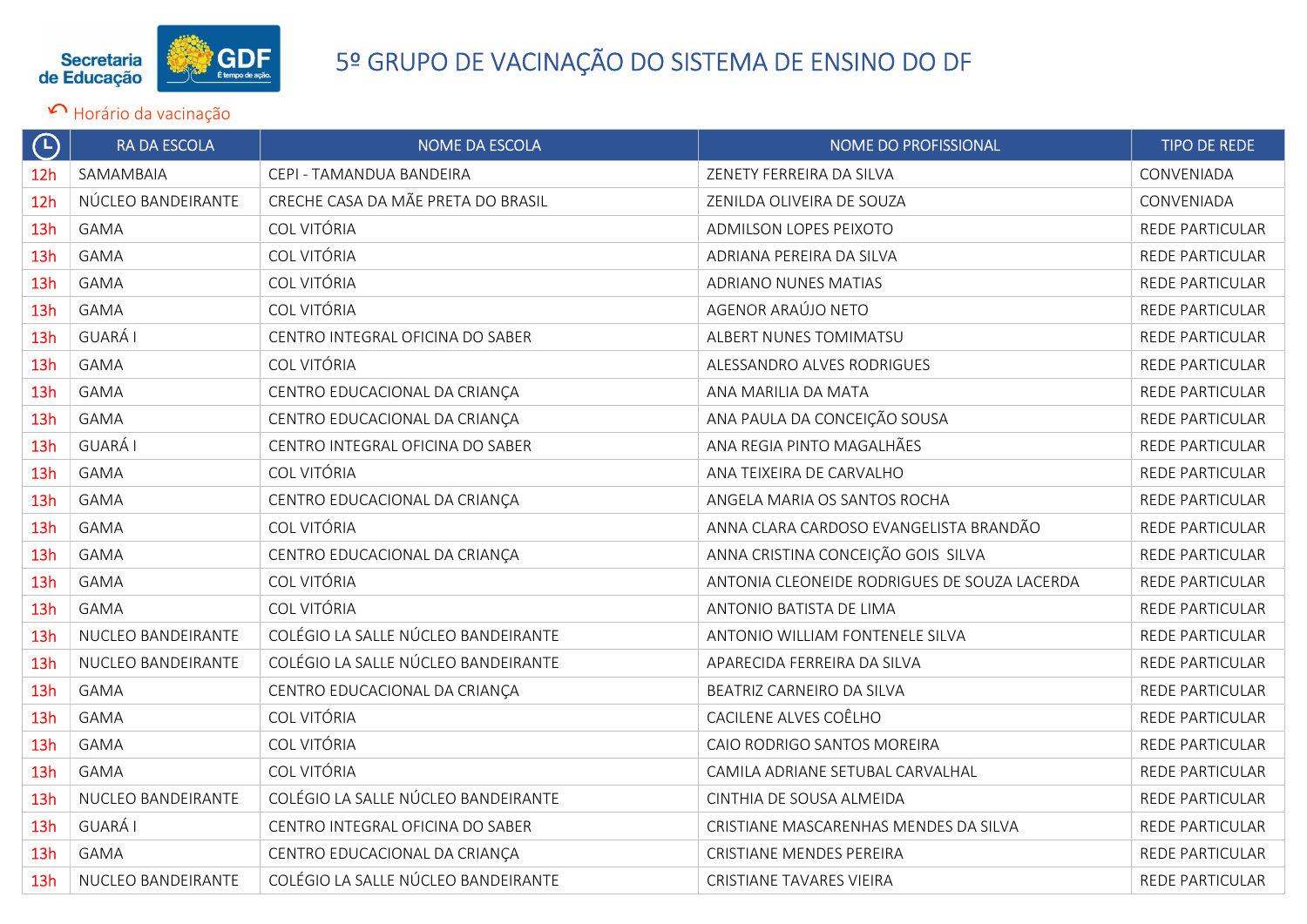

| $\bigoplus$ | <b>RA DA ESCOLA</b> | NOME DA ESCOLA                      | NOME DO PROFISSIONAL                    | <b>TIPO DE REDE</b>    |
|-------------|---------------------|-------------------------------------|-----------------------------------------|------------------------|
| 13h         | <b>GAMA</b>         | CENTRO EDUCACIONAL DA CRIANÇA       | DAIANE DE JESUS FERREIRA                | REDE PARTICULAR        |
| 13h         | <b>GAMA</b>         | CENTRO EDUCACIONAL DA CRIANÇA       | DÉBORA LISBOA PRAZERES                  | REDE PARTICULAR        |
| 13h         | <b>GUARÁ I</b>      | CENTRO INTEGRAL OFICINA DO SABER    | DEISE FERNANDES RESENDE OLIVEIRA        | REDE PARTICULAR        |
| 13h         | <b>GUARÁ I</b>      | CENTRO INTEGRAL OFICINA DO SABER    | DENISE COSTA PITOMBEIRA                 | REDE PARTICULAR        |
| 13h         | <b>GAMA</b>         | <b>COL VITÓRIA</b>                  | DETHIANY AGUIAR DE SOUZA                | REDE PARTICULAR        |
| 13h         | <b>GAMA</b>         | <b>COL VITÓRIA</b>                  | DILNARA DAYANNE SANTOS DA SILVA         | REDE PARTICULAR        |
| 13h         | <b>GAMA</b>         | CENTRO EDUCACIONAL DA CRIANÇA       | DULCE HELENA DA SILVA                   | REDE PARTICULAR        |
| 13h         | <b>GAMA</b>         | CENTRO EDUCACIONAL DA CRIANÇA       | EDSON LUIZ DE BRITO LEITE RIBEIRO       | REDE PARTICULAR        |
| 13h         | <b>GUARÁ I</b>      | CENTRO INTEGRAL OFICINA DO SABER    | ELEONORA VALMAGGI MENDONÇA              | REDE PARTICULAR        |
| 13h         | <b>GAMA</b>         | COL VITÓRIA                         | ELISÂNGELA ALMEIDA DA SILVA SANTOS      | REDE PARTICULAR        |
| 13h         | <b>GAMA</b>         | <b>COL VITÓRIA</b>                  | EMILLY NAYANNE MACIEL DE SÁ             | REDE PARTICULAR        |
| 13h         | <b>GUARÁ I</b>      | CENTRO INTEGRAL OFICINA DO SABER    | FABIANO ALVES DOS SANTOS                | REDE PARTICULAR        |
| 13h         | NUCLEO BANDEIRANTE  | COLÉGIO LA SALLE NÚCLEO BANDEIRANTE | FELIPE NUNES GUIMARAES                  | REDE PARTICULAR        |
| 13h         | <b>GAMA</b>         | <b>COL VITÓRIA</b>                  | FRANCISCA TAMIRES DE SOUSA MATOS        | <b>REDE PARTICULAR</b> |
| 13h         | <b>GAMA</b>         | CENTRO EDUCACIONAL DA CRIANÇA       | FRANCISCO LUCIANO ALVES TEIXEIRA        | REDE PARTICULAR        |
| 13h         | NUCLEO BANDEIRANTE  | COLÉGIO LA SALLE NÚCLEO BANDEIRANTE | GABRIELA SOUSA CARDOSO                  | REDE PARTICULAR        |
| 13h         | NUCLEO BANDEIRANTE  | COLÉGIO LA SALLE NÚCLEO BANDEIRANTE | GERCIENE NASARIO DE SOUZA MARTINS       | REDE PARTICULAR        |
| 13h         | <b>GAMA</b>         | CENTRO EDUCACIONAL DA CRIANÇA       | GILMA FRANCISCA DE PAULO OLIVEIRA       | REDE PARTICULAR        |
| 13h         | <b>GAMA</b>         | COL VITÓRIA                         | GINNE APARECIDA NUNES BERNARDO DA SILVA | REDE PARTICULAR        |
| 13h         | <b>GAMA</b>         | <b>COL VITÓRIA</b>                  | GISELLY DE OLIVEIRA AVELINO             | <b>REDE PARTICULAR</b> |
| 13h         | <b>GAMA</b>         | <b>COL VITÓRIA</b>                  | GISLEÂNGELA SILVA DE SOUSA              | REDE PARTICULAR        |
| 13h         | NUCLEO BANDEIRANTE  | COLÉGIO LA SALLE NÚCLEO BANDEIRANTE | GLENDA LUZIA GUIMARÃES FERREIRA         | REDE PARTICULAR        |
| 13h         | <b>GAMA</b>         | CENTRO EDUCACIONAL DA CRIANÇA       | HAYANI STEPHANY A. SILVA                | <b>REDE PARTICULAR</b> |
| 13h         | <b>GAMA</b>         | COL VITÓRIA                         | HEMILY MONIKY DOMINGOS DOS SANTOS       | REDE PARTICULAR        |
| 13h         | <b>GAMA</b>         | COL VITÓRIA                         | HERMA HELAINE BARREIRA DE CARVALHO      | REDE PARTICULAR        |
| 13h         | <b>GUARÁ I</b>      | CENTRO INTEGRAL OFICINA DO SABER    | HIGOR DE OLIEIRA VIANA                  | REDE PARTICULAR        |
| 13h         | <b>GAMA</b>         | COL VITÓRIA                         | <b>INGRID PEREIRA CHAVES</b>            | REDE PARTICULAR        |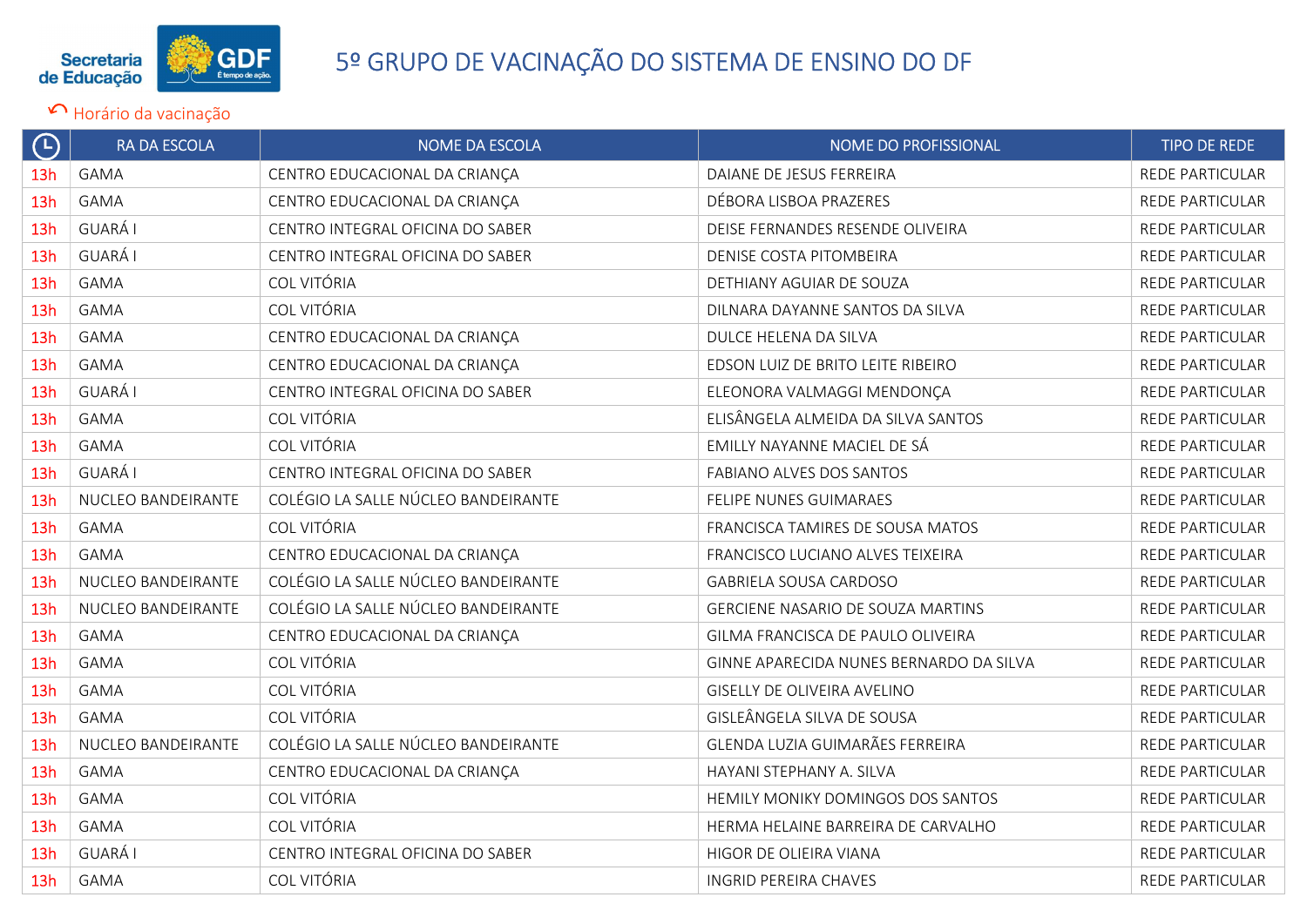

| $\Theta$        | RA DA ESCOLA       | <b>NOME DA ESCOLA</b>               | NOME DO PROFISSIONAL              | <b>TIPO DE REDE</b>    |
|-----------------|--------------------|-------------------------------------|-----------------------------------|------------------------|
| 13h             | NUCLEO BANDEIRANTE | COLÉGIO LA SALLE NÚCLEO BANDEIRANTE | IONARA MARQUES LIMA DA CUNHA      | REDE PARTICULAR        |
| 13h             | <b>GAMA</b>        | CENTRO EDUCACIONAL DA CRIANÇA       | <b>ISAIAS GOMES COELHO</b>        | REDE PARTICULAR        |
| 13h             | <b>GAMA</b>        | CENTRO EDUCACIONAL DA CRIANÇA       | JANAINE NUNES DE BARROS           | REDE PARTICULAR        |
| 13h             | GUARÁ I            | CENTRO INTEGRAL OFICINA DO SABER    | JANDREIA DA CUNHA SILVA           | REDE PARTICULAR        |
| 13h             | <b>GAMA</b>        | CENTRO EDUCACIONAL DA CRIANÇA       | JAQUELINE MARIA DO NASCIMENTO     | REDE PARTICULAR        |
| 13h             | <b>GAMA</b>        | COL VITÓRIA                         | JESSICA DE OLIVEIRA LAMOUNIER     | <b>REDE PARTICULAR</b> |
| 13h             | <b>GAMA</b>        | COL VITÓRIA                         | JOÃO CARLOS OLIVE ROSENO          | REDE PARTICULAR        |
| 13h             | NUCLEO BANDEIRANTE | COLÉGIO LA SALLE NÚCLEO BANDEIRANTE | JOAO FELIPE VIEIRA DA SILVA       | REDE PARTICULAR        |
| 13h             | NUCLEO BANDEIRANTE | COLÉGIO LA SALLE NÚCLEO BANDEIRANTE | JONAS BORGES DE CASTRO            | REDE PARTICULAR        |
| 13h             | <b>GAMA</b>        | CENTRO EDUCACIONAL DA CRIANÇA       | JOSIANA ZANOTELLI DOS SANTOS      | REDE PARTICULAR        |
| 13h             | <b>GAMA</b>        | <b>COL VITÓRIA</b>                  | JOSILAINE PADILHA ALVES DE ARAUJO | REDE PARTICULAR        |
| 13h             | NUCLEO BANDEIRANTE | COLÉGIO LA SALLE NÚCLEO BANDEIRANTE | JOSY OLIVEIRA BORGES              | REDE PARTICULAR        |
| 13h             | <b>GUARÁ I</b>     | CENTRO INTEGRAL OFICINA DO SABER    | JUCIARA DA CUNHA SILVA            | REDE PARTICULAR        |
| 13h             | NUCLEO BANDEIRANTE | COLÉGIO LA SALLE NÚCLEO BANDEIRANTE | JUCILENE GOMES MOREIRA            | REDE PARTICULAR        |
| 13h             | <b>GAMA</b>        | CENTRO EDUCACIONAL DA CRIANÇA       | JULIA MARQUES CARVALHO            | REDE PARTICULAR        |
| 13h             | GAMA               | CENTRO EDUCACIONAL DA CRIANÇA       | JULIANA D'ARC ALVARENGA           | REDE PARTICULAR        |
| 13h             | NUCLEO BANDEIRANTE | COLÉGIO LA SALLE NÚCLEO BANDEIRANTE | JULIE ANNE DA CONCEICAO DE SOUSA  | REDE PARTICULAR        |
| 13h             | GUARÁ I            | CENTRO INTEGRAL OFICINA DO SABER    | KAMILA SANTOS GONÇALVES           | REDE PARTICULAR        |
| 13h             | <b>GAMA</b>        | COL VITÓRIA                         | KAREVE LOPES MARTINS              | REDE PARTICULAR        |
| 13h             | NUCLEO BANDEIRANTE | COLÉGIO LA SALLE NÚCLEO BANDEIRANTE | KARINE RAVANNE DAS NEVES SILVA    | <b>REDE PARTICULAR</b> |
| 13h             | NUCLEO BANDEIRANTE | COLÉGIO LA SALLE NÚCLEO BANDEIRANTE | KARINNE MENDES DANTAS             | REDE PARTICULAR        |
| 13h             | <b>GAMA</b>        | CENTRO EDUCACIONAL DA CRIANÇA       | KARLA MAYARA DA SILVA PEREIRA     | REDE PARTICULAR        |
| 13 <sub>h</sub> | NUCLEO BANDEIRANTE | COLÉGIO LA SALLE NÚCLEO BANDEIRANTE | KASCIONIR CAETANO DE MENEZES      | REDE PARTICULAR        |
| 13h             | <b>GAMA</b>        | COL VITÓRIA                         | KELLY RODRIGUES DE OLIVEIRA       | REDE PARTICULAR        |
| 13h             | <b>GAMA</b>        | COL VITÓRIA                         | KHAYO PEREIRA DOS SANTOS          | REDE PARTICULAR        |
| 13h             | <b>GAMA</b>        | CENTRO EDUCACIONAL DA CRIANÇA       | LARISSA DA SILVA                  | REDE PARTICULAR        |
| 13h             | GUARÁ I            | CENTRO INTEGRAL OFICINA DO SABER    | LAURINETE GONÇALVES BASTOS        | REDE PARTICULAR        |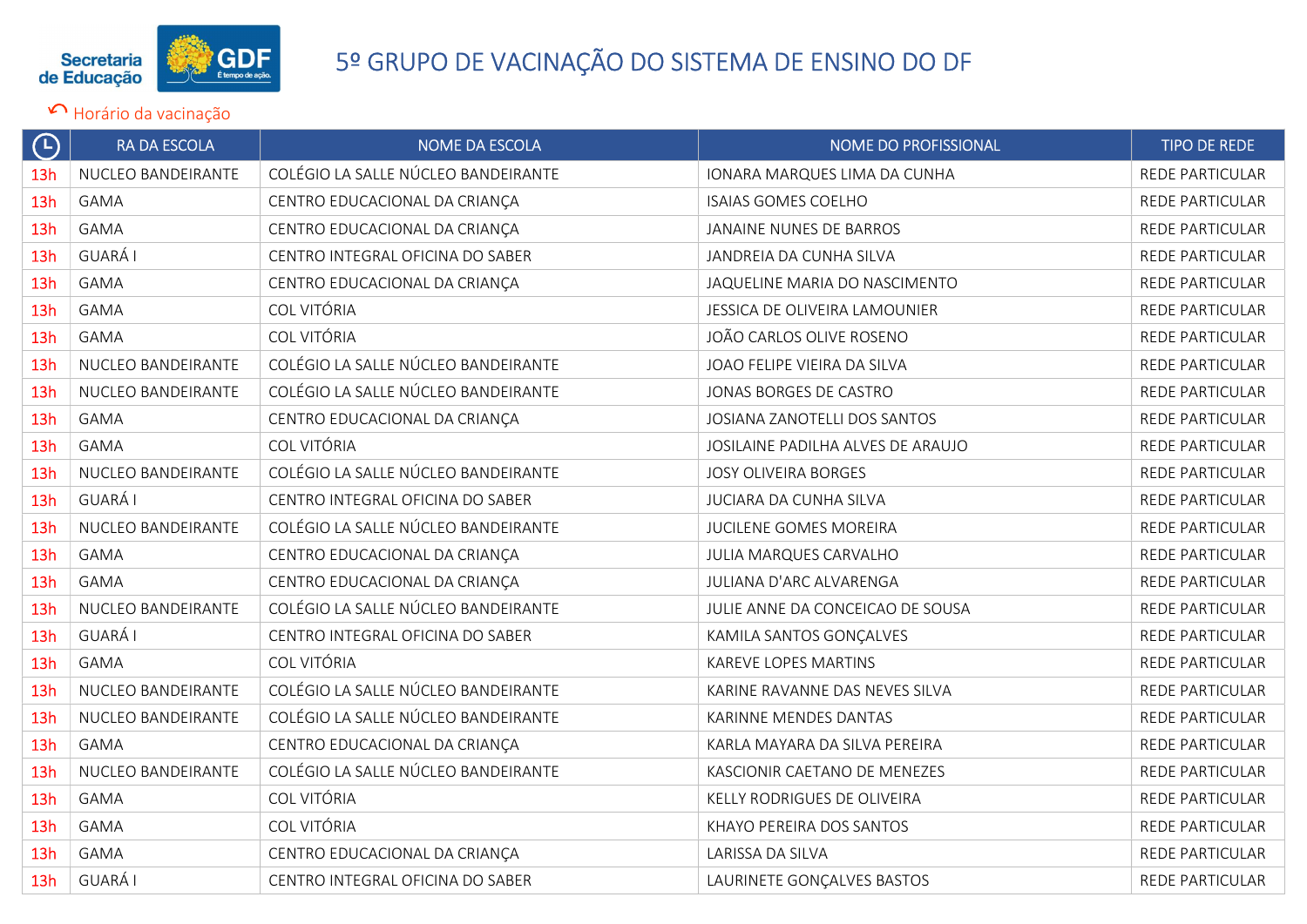

| $\bigoplus$ | <b>RA DA ESCOLA</b> | NOME DA ESCOLA                      | NOME DO PROFISSIONAL                | <b>TIPO DE REDE</b>    |
|-------------|---------------------|-------------------------------------|-------------------------------------|------------------------|
| 13h         | <b>GAMA</b>         | CENTRO EDUCACIONAL DA CRIANÇA       | LÁZARA PAULA ALVES NEIVA            | <b>REDE PARTICULAR</b> |
| 13h         | NUCLEO BANDEIRANTE  | COLÉGIO LA SALLE NÚCLEO BANDEIRANTE | LEDA CABRAL VILELA                  | REDE PARTICULAR        |
| 13h         | <b>GAMA</b>         | <b>COL VITÓRIA</b>                  | LETÍCIA CATARINA REIS LEIJOTO       | REDE PARTICULAR        |
| 13h         | <b>GAMA</b>         | COL VITÓRIA                         | LIDIANE DOS SANTOS RODRIGUES        | <b>REDE PARTICULAR</b> |
| 13h         | <b>GAMA</b>         | COL VITÓRIA                         | LIZANDRA BARBOSA CHAGAS             | REDE PARTICULAR        |
| 13h         | <b>GAMA</b>         | COL VITÓRIA                         | LORENA LIMA DE ARAUJO VILANOVA      | REDE PARTICULAR        |
| 13h         | <b>GAMA</b>         | <b>COL VITÓRIA</b>                  | LUCAS RODRIGUES SILVA LOPES         | REDE PARTICULAR        |
| 13h         | GUARÁ I             | CENTRO INTEGRAL OFICINA DO SABER    | LUCIANA LIMA ALVARENGA              | <b>REDE PARTICULAR</b> |
| 13h         | <b>GAMA</b>         | <b>COL VITÓRIA</b>                  | LUCIANE ALVES DE CASTRO SOUZA       | REDE PARTICULAR        |
| 13h         | <b>GAMA</b>         | CENTRO EDUCACIONAL DA CRIANÇA       | LUCIENE GOMES DA SILVA              | REDE PARTICULAR        |
| 13h         | <b>GUARÁ I</b>      | CENTRO INTEGRAL OFICINA DO SABER    | LUCILIA MARIA LIMA                  | <b>REDE PARTICULAR</b> |
| 13h         | <b>GAMA</b>         | CENTRO EDUCACIONAL DA CRIANÇA       | LUCIMAR FERREIRA FERNANDES COSTA    | REDE PARTICULAR        |
| 13h         | <b>GAMA</b>         | COL VITÓRIA                         | MAGDA DE BRITO MARIANI              | REDE PARTICULAR        |
| 13h         | <b>GAMA</b>         | CENTRO EDUCACIONAL DA CRIANÇA       | MARIA ARLEUDA EVARISTO GOMES COELHO | <b>REDE PARTICULAR</b> |
| 13h         | <b>GAMA</b>         | COL VITÓRIA                         | MARIA JAMILE EVANGELISTA DA SILVA   | REDE PARTICULAR        |
| 13h         | <b>GAMA</b>         | COL VITÓRIA                         | MARIA JANILDA DE SOUSA              | REDE PARTICULAR        |
| 13h         | <b>GAMA</b>         | CENTRO EDUCACIONAL DA CRIANÇA       | MARILANDE SOUSA COSTA               | <b>REDE PARTICULAR</b> |
| 13h         | <b>GAMA</b>         | CENTRO EDUCACIONAL DA CRIANÇA       | MARINÊS SANTOS                      | <b>REDE PARTICULAR</b> |
| 13h         | <b>GAMA</b>         | CENTRO EDUCACIONAL DA CRIANÇA       | MARIZANGELA OLIVEIRA ALVES          | REDE PARTICULAR        |
| 13h         | NUCLEO BANDEIRANTE  | COLÉGIO LA SALLE NÚCLEO BANDEIRANTE | MELINA BERNARDES DE OLIVEIRA        | <b>REDE PARTICULAR</b> |
| 13h         | GAMA                | <b>COL VITÓRIA</b>                  | MILLENA CRISTIAN FELIZ FERNANDES    | REDE PARTICULAR        |
| 13h         | <b>GAMA</b>         | COL VITÓRIA                         | MÍRIAN APARECIDA SILVA DE SOUZA     | REDE PARTICULAR        |
| 13h         | <b>GAMA</b>         | COL VITÓRIA                         | MYLENA FERREIRA DOS SANTOS          | <b>REDE PARTICULAR</b> |
| 13h         | <b>GAMA</b>         | <b>COL VITÓRIA</b>                  | NICOLLY FONSECA NOBREGA             | REDE PARTICULAR        |
| 13h         | <b>GAMA</b>         | <b>COL VITÓRIA</b>                  | NORMA ROCHA DOS REIS SILVEIRA       | REDE PARTICULAR        |
| 13h         | <b>GAMA</b>         | CENTRO EDUCACIONAL DA CRIANÇA       | PRISCILA GRASIELA DA MATA           | <b>REDE PARTICULAR</b> |
| 13h         | <b>GAMA</b>         | CENTRO EDUCACIONAL DA CRIANÇA       | RAQUEL FERREIRA DE SOUZA            | REDE PARTICULAR        |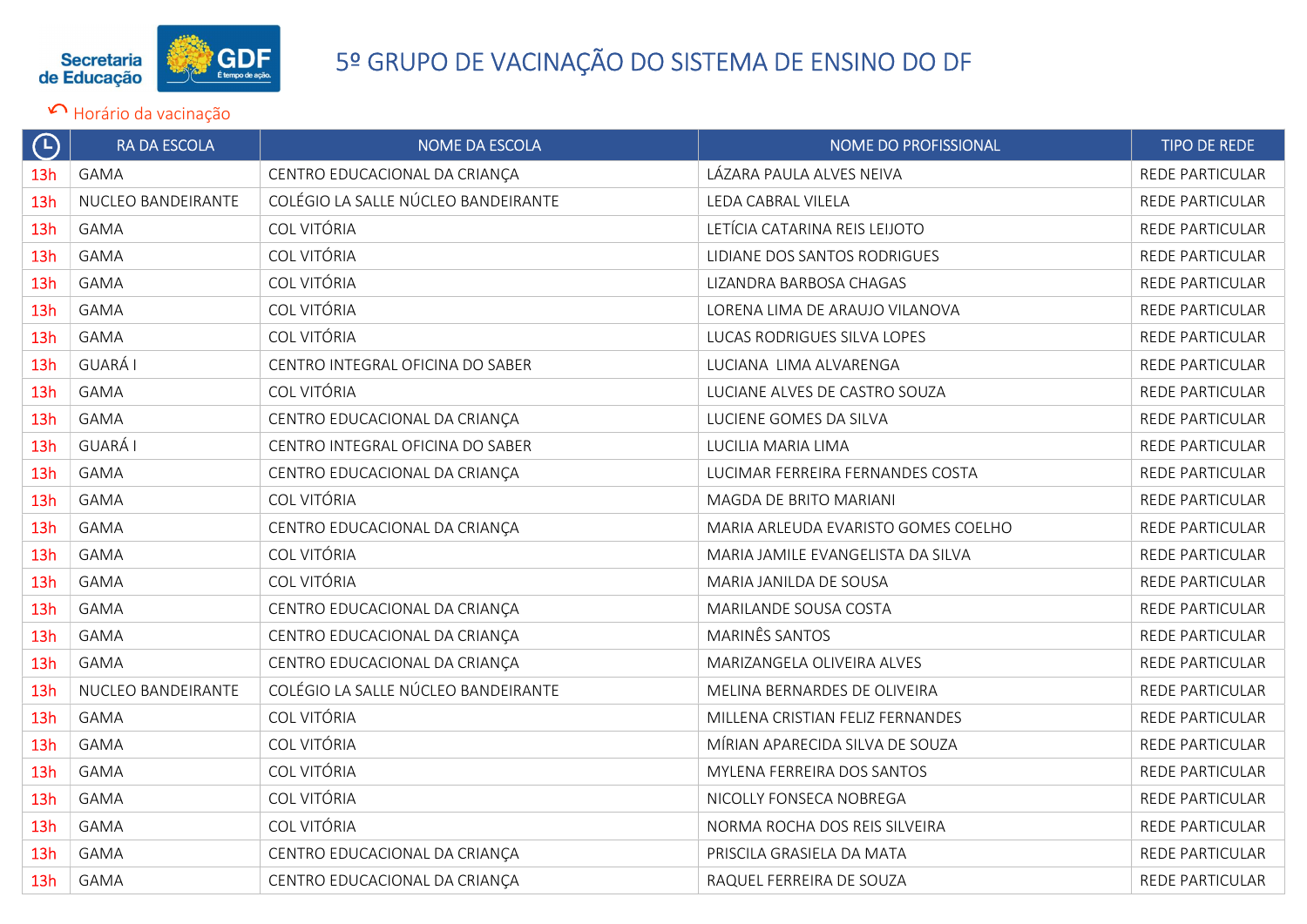

| $\Theta$        | RA DA ESCOLA         | NOME DA ESCOLA                      | NOME DO PROFISSIONAL                     | <b>TIPO DE REDE</b>    |
|-----------------|----------------------|-------------------------------------|------------------------------------------|------------------------|
| 13h             | <b>GAMA</b>          | COL VITÓRIA                         | RAYANE DA SILVA VIEIRA DE SOUSA          | REDE PARTICULAR        |
| 13h             | <b>GAMA</b>          | <b>COL VITÓRIA</b>                  | REBECA DE SOUZA SILVA                    | <b>REDE PARTICULAR</b> |
| 13h             | <b>GUARÁ I</b>       | CENTRO INTEGRAL OFICINA DO SABER    | REBECCA GADELHA COSME DA SILVA           | REDE PARTICULAR        |
| 13h             | <b>GUARÁ I</b>       | CENTRO INTEGRAL OFICINA DO SABER    | ROSANGELA COGUI AMBROSIO                 | REDE PARTICULAR        |
| 13h             | <b>GAMA</b>          | CENTRO EDUCACIONAL DA CRIANÇA       | ROSIANE NUNES DA SILVA                   | REDE PARTICULAR        |
| 13h             | <b>GAMA</b>          | CENTRO EDUCACIONAL DA CRIANÇA       | SIMONE FRANCISCA DA SILVA                | REDE PARTICULAR        |
| 13h             | <b>GAMA</b>          | CENTRO EDUCACIONAL DA CRIANÇA       | SOLANGE DA COSTA ARAÚJO                  | REDE PARTICULAR        |
| 13h             | <b>GAMA</b>          | CENTRO EDUCACIONAL DA CRIANÇA       | SUELLEN COSTA DE ABREU                   | REDE PARTICULAR        |
| 13h             | <b>GAMA</b>          | COL VITÓRIA                         | SUZANE DE SOUZA BERTOLDO MARQUES         | REDE PARTICULAR        |
| 13h             | <b>GAMA</b>          | CENTRO EDUCACIONAL DA CRIANÇA       | TAMARA TEIXEIRA DE BRITO                 | REDE PARTICULAR        |
| 13h             | <b>GAMA</b>          | CENTRO EDUCACIONAL DA CRIANÇA       | TATIANA DA SILVA CAMPOS                  | <b>REDE PARTICULAR</b> |
| 13h             | <b>GUARÁ I</b>       | CENTRO INTEGRAL OFICINA DO SABER    | TAYANA SÁ DE OLIVEIRA                    | <b>REDE PARTICULAR</b> |
| 13h             | <b>GAMA</b>          | CENTRO EDUCACIONAL DA CRIANÇA       | THAILY ALMEIDA COSTA                     | REDE PARTICULAR        |
| 13 <sub>h</sub> | <b>GAMA</b>          | COL VITÓRIA                         | THAIS PEREIRA SANTOS OLIVEIRA            | REDE PARTICULAR        |
| 13h             | <b>GAMA</b>          | CENTRO EDUCACIONAL DA CRIANÇA       | THAYNARA DOS SANTOS DA SILVA             | REDE PARTICULAR        |
| 13h             | <b>GAMA</b>          | CENTRO EDUCACIONAL DA CRIANÇA       | THAYSSA CRISTINA DA COSTA ALVES MONTEIRO | REDE PARTICULAR        |
| 13h             | <b>GAMA</b>          | CENTRO EDUCACIONAL DA CRIANÇA       | VALCIRENE DA SILVA CARDOSO OLIVEIRA      | REDE PARTICULAR        |
| 13h             | <b>GAMA</b>          | <b>COL VITÓRIA</b>                  | VALDIMIRA SOARES DE MOURA RIBEIRO        | REDE PARTICULAR        |
| 13h             | <b>GAMA</b>          | COL VITÓRIA                         | VALRINETE LEMES DA COSTA FREIRE ALVES    | REDE PARTICULAR        |
| 13h             | <b>GAMA</b>          | COL VITÓRIA                         | VERA LÚCIA DE SOUZA                      | REDE PARTICULAR        |
| 13h             | <b>GAMA</b>          | <b>COL VITÓRIA</b>                  | WAGNER ROSENO DA SILVA                   | REDE PARTICULAR        |
| 13h             | NUCLEO BANDEIRANTE   | COLÉGIO LA SALLE NÚCLEO BANDEIRANTE | WILKER FARIAS DO NASCIMENTO              | REDE PARTICULAR        |
| 13h             | <b>GAMA</b>          | <b>COL VITÓRIA</b>                  | WILMAR DE OLIVEIRA REIS                  | REDE PARTICULAR        |
| 14h             | <b>VICENTE PIRES</b> | ESPAÇO EDUCATIVO MAFRA EIRELI       | MARIZA DE O. DIAS SALES                  | REDE PARTICULAR        |
| 14h             | <b>VICENTE PIRES</b> | ESPAÇO EDUCATIVO MAFRA EIRELI       | ADRIANA IZIDIO                           | REDE PARTICULAR        |
| 14h             | PLANALTINA           | INSTITUTO GLOBAL DE EDUCAÇÃO        | ADRIANA VIEIRA DA SILVA                  | REDE PARTICULAR        |
| 14h             | TAGUATINGA NORTE     | ESCOLA SAGRADO FILHO                | AGNES CAROLINE SERAFIM CARDOSO           | REDE PARTICULAR        |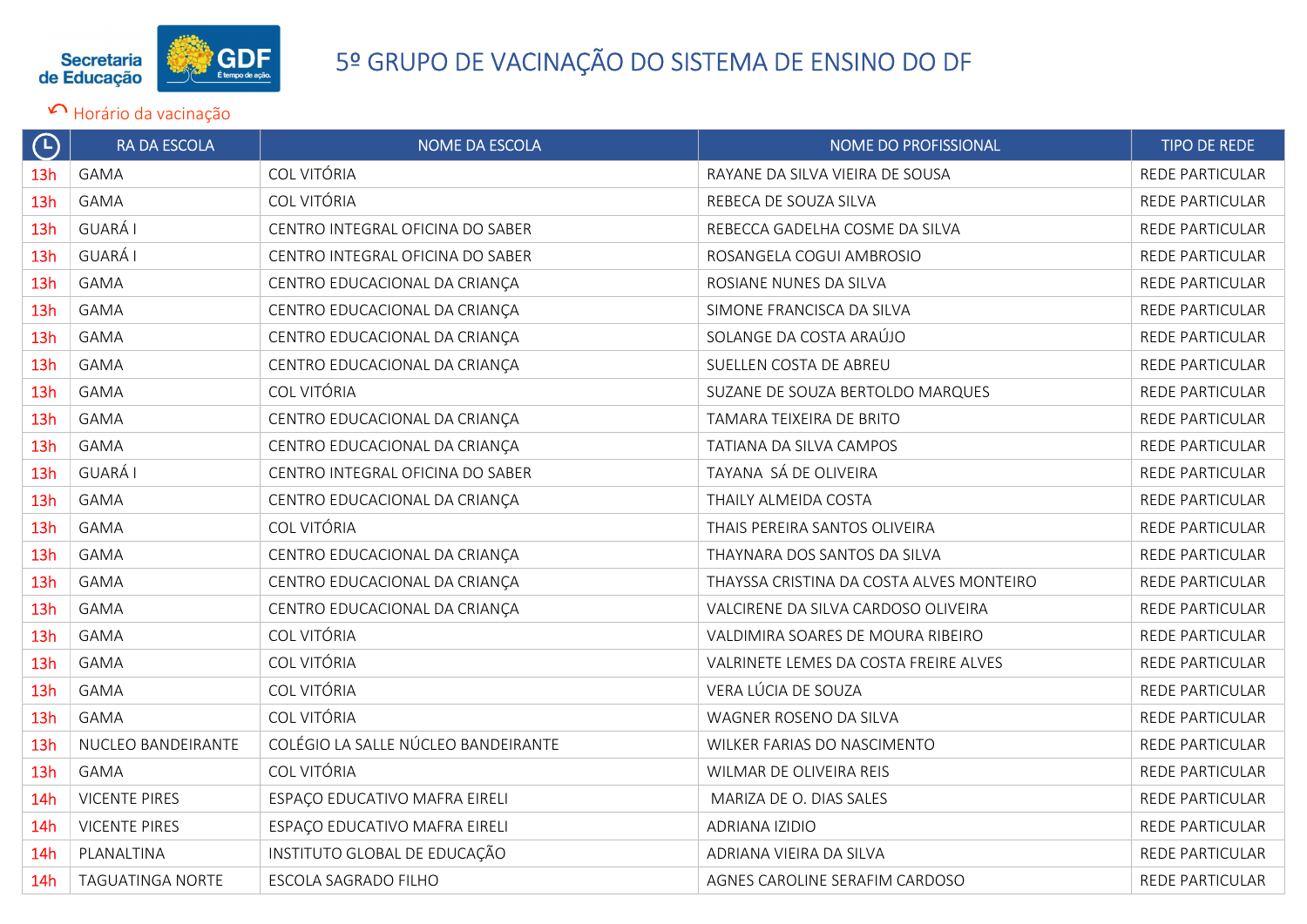

| $\bigoplus$     | <b>RA DA ESCOLA</b>     | <b>NOME DA ESCOLA</b>            | NOME DO PROFISSIONAL                   | <b>TIPO DE REDE</b>    |
|-----------------|-------------------------|----------------------------------|----------------------------------------|------------------------|
| 14 <sub>h</sub> | TAGUATINGA              | COLEGIO EVOLUÇÃO                 | ALCELÂNIA DA SILVA SANTOS              | REDE PARTICULAR        |
| 14h             | PARANOÁ                 | COLÉGIO ESPLANADA                | ALEXSANDRA SANTOS LIMA                 | REDE PARTICULAR        |
| 14h             | <b>VICENTE PIRES</b>    | ESPAÇO EDUCATIVO MAFRA EIRELI    | ALINE EMANUELE PEREIRA SILVA           | REDE PARTICULAR        |
| 14h             | <b>VICENTE PIRES</b>    | ESPAÇO EDUCATIVO MAFRA EIRELI    | AMANDA CAVALCANTE VALE DA SILVA        | REDE PARTICULAR        |
| 14 <sub>h</sub> | PLANALTINA              | INSTITUTO GLOBAL DE EDUCAÇÃO     | ANA CAROLINA GABRIELA DE SOUSA SANTOS  | REDE PARTICULAR        |
| 14h             | PLANALTINA              | INSTITUTO GLOBAL DE EDUCAÇÃO     | ANA CRISTINA DE OLIVEIRA ROCHA         | REDE PARTICULAR        |
| 14 <sub>h</sub> | <b>VICENTE PIRES</b>    | ESPAÇO EDUCATIVO MAFRA EIRELI    | ANA KAROLINE XAVIER DE OLIVEIRA        | REDE PARTICULAR        |
| 14h             | TAGUATINGA              | CEAP-CENTRO EDUCACIONAL APRENDIZ | ANA ZÉLIA ALVES ROCHA                  | REDE PARTICULAR        |
| 14h             | TAGUATINGA              | CEAP-CENTRO EDUCACIONAL APRENDIZ | ANDREZA MICHELLE DA CRUZ BOMFIM BASTOS | REDE PARTICULAR        |
| 14h             | TAGUATINGA              | COLEGIO EVOLUÇÃO                 | ANTONIA MORGANA MORAIS DE MEDEIROS     | REDE PARTICULAR        |
| 14 <sub>h</sub> | <b>VICENTE PIRES</b>    | ESPAÇO EDUCATIVO MAFRA EIRELI    | ANTONIO BORGES DA SILVA                | REDE PARTICULAR        |
| 14h             | PLANALTINA              | INSTITUTO GLOBAL DE EDUCAÇÃO     | BIANCA OLIVEIRA DA COSTA               | REDE PARTICULAR        |
| 14h             | TAGUATINGA              | COLEGIO EVOLUÇÃO                 | BRUNA GEOLINE CARVALHO GOMES           | REDE PARTICULAR        |
| 14h             | <b>VICENTE PIRES</b>    | ESPAÇO EDUCATIVO MAFRA EIRELI    | BRUNA LIMA DOS SANTOS                  | <b>REDE PARTICULAR</b> |
| 14h             | PLANALTINA              | INSTITUTO GLOBAL DE EDUCAÇÃO     | CARLA MARIA DO AMARAL BASTOS           | REDE PARTICULAR        |
| 14h             | TAGUATINGA              | CEAP-CENTRO EDUCACIONAL APRENDIZ | CAROLINE GOMES SANTANA                 | REDE PARTICULAR        |
| 14h             | PLANALTINA              | INSTITUTO GLOBAL DE EDUCAÇÃO     | CASTER BORGES CARDOSO                  | REDE PARTICULAR        |
| 14h             | <b>TAGUATINGA NORTE</b> | ESCOLA SAGRADO FILHO             | CLARA PERES DA ROCHA                   | <b>REDE PARTICULAR</b> |
| 14h             | PARANOÁ                 | COLÉGIO ESPLANADA                | CLÁUDIA CARNEIRO TABOSA                | REDE PARTICULAR        |
| 14h             | PLANALTINA              | INSTITUTO GLOBAL DE EDUCAÇÃO     | CLEMILSON NUNES DE SOUZA               | REDE PARTICULAR        |
| 14h             | <b>VICENTE PIRES</b>    | ESPAÇO EDUCATIVO MAFRA EIRELI    | CRISTIELE QUÉLE DOS SANTOS FEITOSA     | REDE PARTICULAR        |
| 14h             | PLANALTINA              | INSTITUTO GLOBAL DE EDUCAÇÃO     | DAVID ALVES ALVES DE SOUSA             | REDE PARTICULAR        |
| 14 <sub>h</sub> | <b>VICENTE PIRES</b>    | ESPAÇO EDUCATIVO MAFRA EIRELI    | DEBORA ALESSANDRA BENIZ ROCHA          | REDE PARTICULAR        |
| 14 <sub>h</sub> | PLANALTINA              | INSTITUTO GLOBAL DE EDUCAÇÃO     | <b>DEBORAH FREITAS</b>                 | REDE PARTICULAR        |
| 14 <sub>h</sub> | TAGUATINGA              | COLEGIO EVOLUÇÃO                 | DÉCIO DE JESUS VIEIRA                  | REDE PARTICULAR        |
| 14 <sub>h</sub> | PLANALTINA              | ESCOLA CRIANÇA EM AÇÃO           | DENISE DA SILVA                        | REDE PARTICULAR        |
| 14h             | PLANALTINA              | ESCOLA CRIANÇA EM AÇÃO           | <b>DOLMA SILVA</b>                     | REDE PARTICULAR        |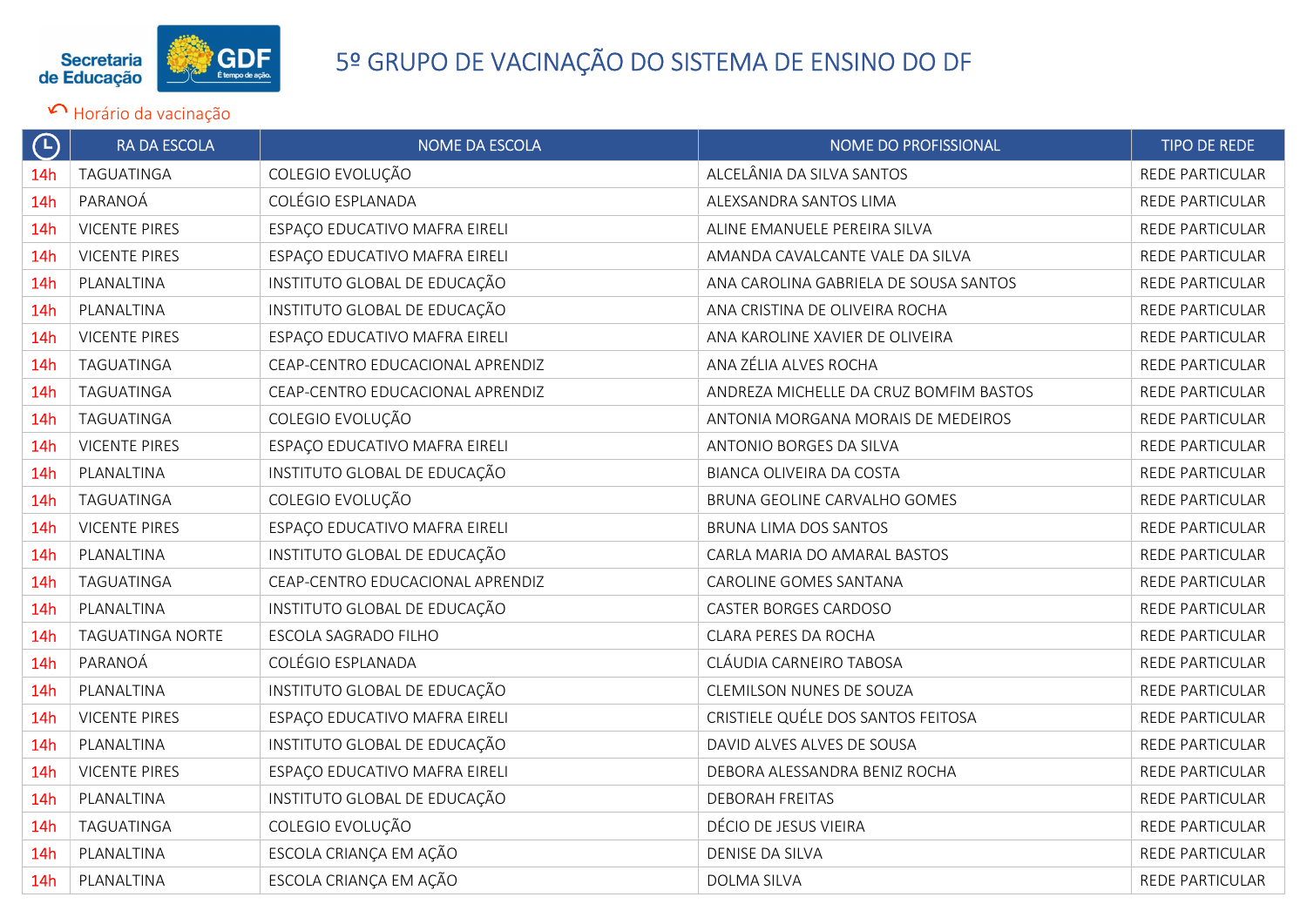

| $\bigoplus$     | RA DA ESCOLA            | NOME DA ESCOLA                      | NOME DO PROFISSIONAL                 | <b>TIPO DE REDE</b>    |
|-----------------|-------------------------|-------------------------------------|--------------------------------------|------------------------|
| 14h             | PARANOÁ                 | COLÉGIO ESPLANADA                   | EDIMAR ISAQUE DE JESUS               | REDE PARTICULAR        |
| 14h             | NUCLEO BANDEIRANTE      | COLÉGIO LA SALLE NÚCLEO BANDEIRANTE | EDUARDO CAMPOS CELESTINO             | REDE PARTICULAR        |
| 14h             | TAGUATINGA              | CEAP-CENTRO EDUCACIONAL APRENDIZ    | ELIENE OLIVEIRA PORTELA              | <b>REDE PARTICULAR</b> |
| 14h             | <b>VICENTE PIRES</b>    | ESPAÇO EDUCATIVO MAFRA EIRELI       | EMILY BRUNA LOURENÇO FRANÇA DE SOUZA | REDE PARTICULAR        |
| 14 <sub>h</sub> | TAGUATINGA              | CEAP-CENTRO EDUCACIONAL APRENDIZ    | FABIANA LOPES DO NASCIMENTO SANTOS   | REDE PARTICULAR        |
| 14h             | <b>TAGUATINGA NORTE</b> | ESCOLA SAGRADO FILHO                | FABRICIO SILVA DE ALMEIDA            | <b>REDE PARTICULAR</b> |
| 14h             | PLANALTINA              | ESCOLA CRIANÇA EM AÇÃO              | FLEURY FERREIRA DE SOUSA             | REDE PARTICULAR        |
| 14h             | PLANALTINA              | INSTITUTO GLOBAL DE EDUCAÇÃO        | FRANCIELE AMANCIO DE OLIVEIRA        | REDE PARTICULAR        |
| 14 <sub>h</sub> | <b>VICENTE PIRES</b>    | ESPAÇO EDUCATIVO MAFRA EIRELI       | FRANCILEIDE DA SILVA                 | <b>REDE PARTICULAR</b> |
| 14h             | <b>VICENTE PIRES</b>    | ESPAÇO EDUCATIVO MAFRA EIRELI       | GABRIELA MARIA SANTOS SILVA          | REDE PARTICULAR        |
| 14h             | PLANALTINA              | INSTITUTO GLOBAL DE EDUCAÇÃO        | <b>GABRIELE MATUTINO FERREIRA</b>    | REDE PARTICULAR        |
| 14 <sub>h</sub> | PLANALTINA              | ESCOLA CRIANÇA EM AÇÃO              | GILVANIA PEREIRA ALVES               | REDE PARTICULAR        |
| 14h             | <b>VICENTE PIRES</b>    | ESPAÇO EDUCATIVO MAFRA EIRELI       | <b>GRAZIELE BARBOSA MARTINS</b>      | REDE PARTICULAR        |
| 14 <sub>h</sub> | PLANALTINA              | INSTITUTO GLOBAL DE EDUCAÇÃO        | HELLEN DE CASTRO DO AMARAL           | REDE PARTICULAR        |
| 14h             | PLANALTINA              | INSTITUTO GLOBAL DE EDUCAÇÃO        | HILDETE PEREIRA DE CARVALHO          | REDE PARTICULAR        |
| 14h             | <b>VICENTE PIRES</b>    | ESPAÇO EDUCATIVO MAFRA EIRELI       | ISABELE CRISTINE PEREIRA DA SILVA    | REDE PARTICULAR        |
| 14 <sub>h</sub> | TAGUATINGA              | COLEGIO EVOLUÇÃO                    | ISADORA AMARAL SILVA MONIZ           | REDE PARTICULAR        |
| 14h             | <b>VICENTE PIRES</b>    | ESPAÇO EDUCATIVO MAFRA EIRELI       | IVANILDO MESSIAS DOS SANTOS          | REDE PARTICULAR        |
| 14h             | <b>VICENTE PIRES</b>    | ESPAÇO EDUCATIVO MAFRA EIRELI       | <b>IVANIR DIAS MOTA</b>              | <b>REDE PARTICULAR</b> |
| 14h             | TAGUATINGA              | CEAP-CENTRO EDUCACIONAL APRENDIZ    | JACKELINETAVARES XIMENES DE MESQUITA | <b>REDE PARTICULAR</b> |
| 14h             | TAGUATINGA              | COLEGIO EVOLUÇÃO                    | JÂNIA NUNES DA SILVEIRA              | REDE PARTICULAR        |
| 14h             | TAGUATINGA              | CEAP-CENTRO EDUCACIONAL APRENDIZ    | JAQUELINE GOMES GONÇALVES            | REDE PARTICULAR        |
| 14h             | <b>VICENTE PIRES</b>    | ESPAÇO EDUCATIVO MAFRA EIRELI       | JOÃO ULTRA SILVA                     | REDE PARTICULAR        |
| 14h             | PARANOÁ                 | COLÉGIO ESPLANADA                   | JOAQUINA DA SILVA SOUSA              | REDE PARTICULAR        |
| 14h             | <b>VICENTE PIRES</b>    | ESPAÇO EDUCATIVO MAFRA EIRELI       | JOELMA ROSA DA CONCEIÇÃO DOS SANTOS  | REDE PARTICULAR        |
| 14 <sub>h</sub> | <b>VICENTE PIRES</b>    | ESPAÇO EDUCATIVO MAFRA EIRELI       | <b>JULIA FORTES FRANÇA</b>           | REDE PARTICULAR        |
| 14h             | <b>VICENTE PIRES</b>    | ESPAÇO EDUCATIVO MAFRA EIRELI       | JULIANA CARVALHO DE SOUZA            | REDE PARTICULAR        |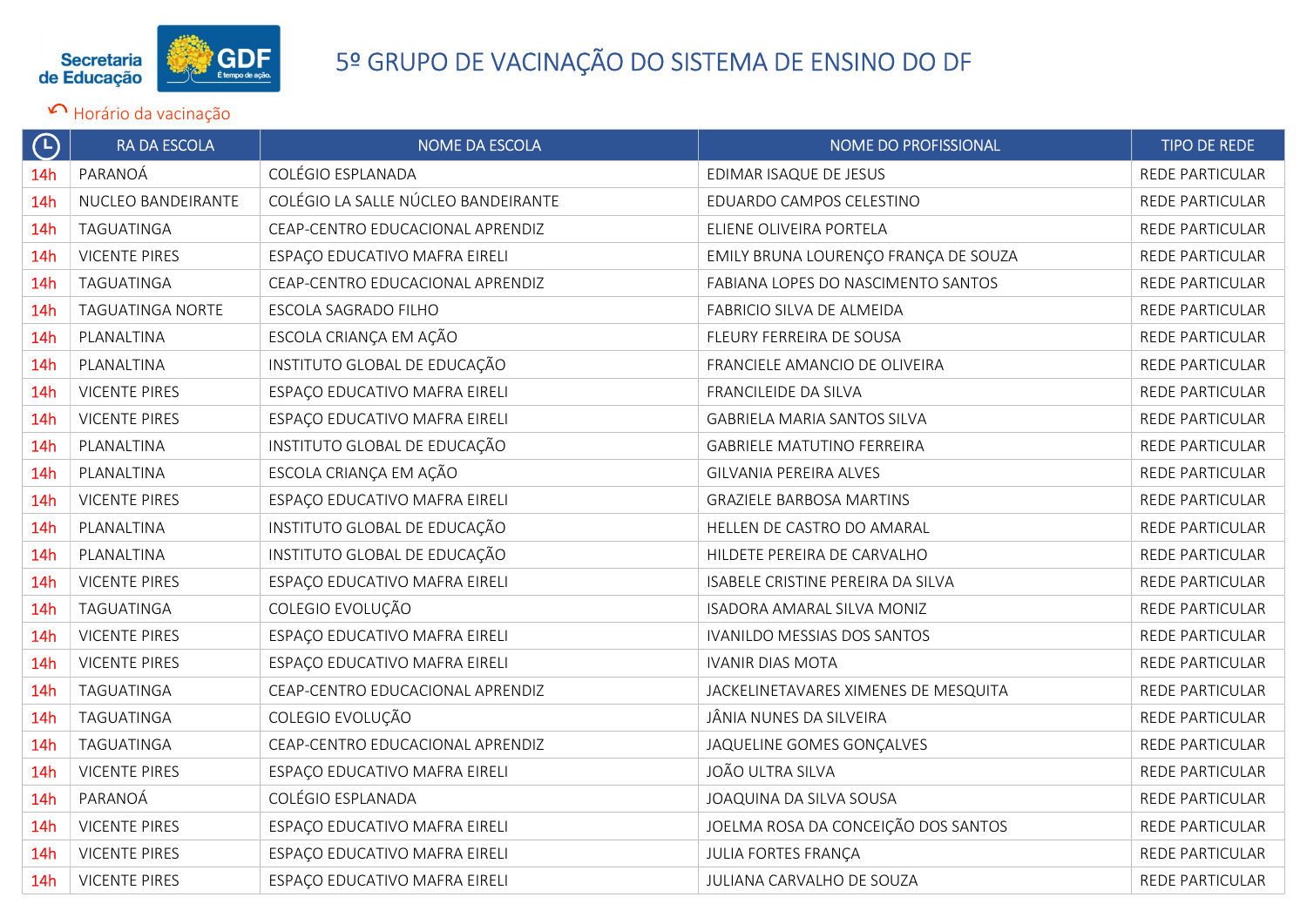

| $\Theta$        | <b>RA DA ESCOLA</b>     | <b>NOME DA ESCOLA</b>               | NOME DO PROFISSIONAL                        | <b>TIPO DE REDE</b> |
|-----------------|-------------------------|-------------------------------------|---------------------------------------------|---------------------|
| 14 <sub>h</sub> | PLANALTINA              | INSTITUTO GLOBAL DE EDUCAÇÃO        | KELE CRISTINA ANTONIO DE OLIVEIRA           | REDE PARTICULAR     |
| 14h             | PLANALTINA              | INSTITUTO GLOBAL DE EDUCAÇÃO        | KELLEN LINO DE BARROS                       | REDE PARTICULAR     |
| 14 <sub>h</sub> | PARANOÁ                 | COLÉGIO ESPLANADA                   | KYLVIA SILVEIRA VERAS SANTOS                | REDE PARTICULAR     |
| 14 <sub>h</sub> | <b>VICENTE PIRES</b>    | ESPAÇO EDUCATIVO MAFRA EIRELI       | LAESSA DA SILVA FRANÇA                      | REDE PARTICULAR     |
| 14h             | TAGUATINGA NORTE        | ESCOLA SAGRADO FILHO                | LARISSA SILVA DE ALMEIDA                    | REDE PARTICULAR     |
| 14 <sub>h</sub> | PLANALTINA              | INSTITUTO GLOBAL DE EDUCAÇÃO        | LARYSSA PEREIRA DA SILVA XAVIER             | REDE PARTICULAR     |
| 14 <sub>h</sub> | <b>VICENTE PIRES</b>    | ESPAÇO EDUCATIVO MAFRA EIRELI       | LEANDRO DA SILVA FRANÇA                     | REDE PARTICULAR     |
| 14h             | PLANALTINA              | INSTITUTO GLOBAL DE EDUCAÇÃO        | LEANDRO GONÇALVES DE CASTRO                 | REDE PARTICULAR     |
| 14h             | <b>VICENTE PIRES</b>    | ESPAÇO EDUCATIVO MAFRA EIRELI       | LEONARDO DA SILVA FRANÇA                    | REDE PARTICULAR     |
| 14h             | <b>VICENTE PIRES</b>    | ESPAÇO EDUCATIVO MAFRA EIRELI       | LETICIA ARAÚJO DE ANDRADE                   | REDE PARTICULAR     |
| 14 <sub>h</sub> | NUCLEO BANDEIRANTE      | COLÉGIO LA SALLE NÚCLEO BANDEIRANTE | LEYDIANE DE SOUSA OLIVEIRA                  | REDE PARTICULAR     |
| 14 <sub>h</sub> | TAGUATINGA NORTE        | ESCOLA SAGRADO FILHO                | LILIAN BARBOSA CARVALHO                     | REDE PARTICULAR     |
| 14h             | <b>VICENTE PIRES</b>    | ESPAÇO EDUCATIVO MAFRA EIRELI       | LILIAN FERNANDA PEREIRA                     | REDE PARTICULAR     |
| 14h             | NUCLEO BANDEIRANTE      | COLÉGIO LA SALLE NÚCLEO BANDEIRANTE | LINDA RAQUEL SILVA PENHA                    | REDE PARTICULAR     |
| 14h             | <b>VICENTE PIRES</b>    | ESPAÇO EDUCATIVO MAFRA EIRELI       | LUCIANA GALENO DOS SANTOS BRAGA             | REDE PARTICULAR     |
| 14 <sub>h</sub> | PLANALTINA              | INSTITUTO GLOBAL DE EDUCAÇÃO        | LUÍS GUILHERME DIAS DUARTE                  | REDE PARTICULAR     |
| 14 <sub>h</sub> | <b>VICENTE PIRES</b>    | ESPAÇO EDUCATIVO MAFRA EIRELI       | MALU FARIAS DOS SANTOS                      | REDE PARTICULAR     |
| 14 <sub>h</sub> | <b>TAGUATINGA NORTE</b> | ESCOLA SAGRADO FILHO                | MARCIA DE SOUSA LIMA PRIMO                  | REDE PARTICULAR     |
| 14 <sub>h</sub> | PLANALTINA              | ESCOLA CRIANÇA EM AÇÃO              | MÁRCIA LÍLIAN SILVA DE ALMEIDA              | REDE PARTICULAR     |
| 14h             | PLANALTINA              | ESCOLA CRIANÇA EM AÇÃO              | MÁRCIA NIÉDIA ALVES DA SILVA                | REDE PARTICULAR     |
| 14h             | PLANALTINA              | INSTITUTO GLOBAL DE EDUCAÇÃO        | MARGARETH DALLARME COSTA                    | REDE PARTICULAR     |
| 14h             | NUCLEO BANDEIRANTE      | COLÉGIO LA SALLE NÚCLEO BANDEIRANTE | MARIA ALESSANDRA SILVA PEREIRA              | REDE PARTICULAR     |
| 14h             | <b>TAGUATINGA NORTE</b> | ESCOLA SAGRADO FILHO                | MARIA DE FÁTIMA BARROS PEREIRA              | REDE PARTICULAR     |
| 14 <sub>h</sub> | PARANOÁ                 | COLÉGIO ESPLANADA                   | MARIA DE LOURDES ALEXANDRE DO NASCIMENTO    | REDE PARTICULAR     |
| 14h             | PLANALTINA              | INSTITUTO GLOBAL DE EDUCAÇÃO        | MARIA EDUARDA TEIXEIRA RODRIGUES            | REDE PARTICULAR     |
| 14 <sub>h</sub> | <b>VICENTE PIRES</b>    | ESPAÇO EDUCATIVO MAFRA EIRELI       | MARIA FERNANDA RODRIGUES DE ARAÚJO PINHEIRO | REDE PARTICULAR     |
| 14h             | PARANOÁ                 | COLÉGIO ESPLANADA                   | MARIA ISABEL RIBEIRO DE SÁ                  | REDE PARTICULAR     |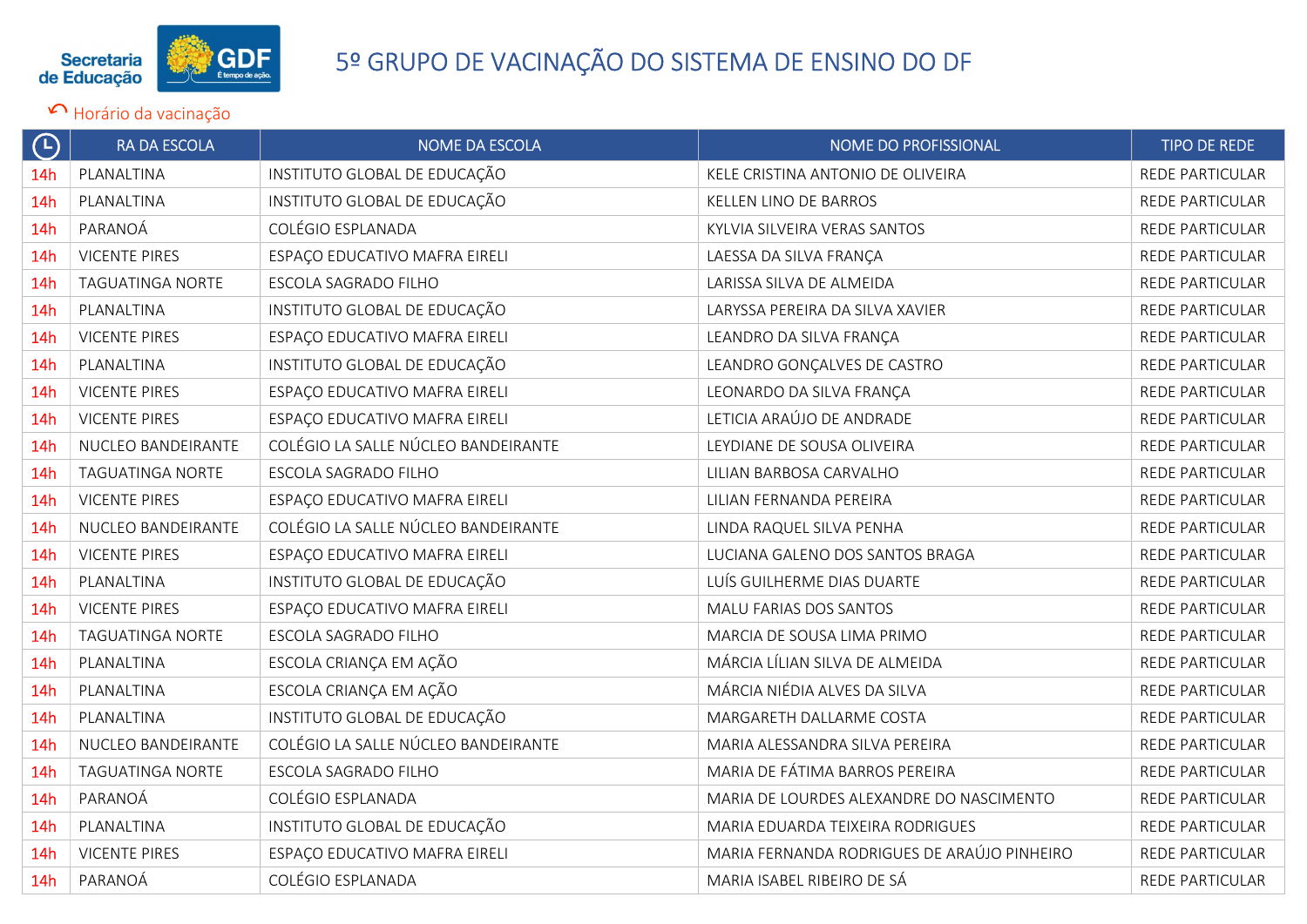

| $\bigoplus$     | <b>RA DA ESCOLA</b>     | NOME DA ESCOLA                      | NOME DO PROFISSIONAL                | <b>TIPO DE REDE</b>    |
|-----------------|-------------------------|-------------------------------------|-------------------------------------|------------------------|
| 14 <sub>h</sub> | <b>VICENTE PIRES</b>    | ESPAÇO EDUCATIVO MAFRA EIRELI       | MARIANA DOS SANTOS CORREIA          | REDE PARTICULAR        |
| 14h             | NUCLEO BANDEIRANTE      | COLÉGIO LA SALLE NÚCLEO BANDEIRANTE | MARICELIO JOSE MARTINS DE ALCANTARA | REDE PARTICULAR        |
| 14h             | <b>VICENTE PIRES</b>    | ESPAÇO EDUCATIVO MAFRA EIRELI       | MARILENE AVELINA DA SILVA FRANÇA    | REDE PARTICULAR        |
| 14h             | PLANALTINA              | ESCOLA CRIANÇA EM AÇÃO              | MARLENE NERY CAMPOS                 | REDE PARTICULAR        |
| 14h             | PLANALTINA              | ESCOLA CRIANÇA EM AÇÃO              | MARLENE PEREIRA DE OLIVEIRA         | REDE PARTICULAR        |
| 14h             | NUCLEO BANDEIRANTE      | COLÉGIO LA SALLE NÚCLEO BANDEIRANTE | MAYARA JAMILLI BATISTA TELES        | <b>REDE PARTICULAR</b> |
| 14 <sub>h</sub> | <b>TAGUATINGA NORTE</b> | ESCOLA SAGRADO FILHO                | MICHELLE IZAIAS SANTOS RODRIGUES    | REDE PARTICULAR        |
| 14 <sub>h</sub> | PLANALTINA              | INSTITUTO GLOBAL DE EDUCAÇÃO        | MINELVINA DE BARROS DOS SANTOS      | REDE PARTICULAR        |
| 14h             | TAGUATINGA              | COLEGIO EVOLUÇÃO                    | MÍRIAN TAVARES DE MORAIS            | REDE PARTICULAR        |
| 14h             | <b>VICENTE PIRES</b>    | ESPAÇO EDUCATIVO MAFRA EIRELI       | MONICA MACIEL DOS SANTOS            | <b>REDE PARTICULAR</b> |
| 14 <sub>h</sub> | PLANALTINA              | INSTITUTO GLOBAL DE EDUCAÇÃO        | NATHÁLIA DAMACENA ALVES DE AGUIAR   | REDE PARTICULAR        |
| 14h             | PLANALTINA              | INSTITUTO GLOBAL DE EDUCAÇÃO        | NEILHA DA SILVA LEITE               | REDE PARTICULAR        |
| 14 <sub>h</sub> | NUCLEO BANDEIRANTE      | COLÉGIO LA SALLE NÚCLEO BANDEIRANTE | PATRICIA CORDEIRO SOARES            | REDE PARTICULAR        |
| 14 <sub>h</sub> | PLANALTINA              | INSTITUTO GLOBAL DE EDUCAÇÃO        | PAULA VIRGINIA FONSECA SOUSA        | <b>REDE PARTICULAR</b> |
| 14h             | <b>TAGUATINGA NORTE</b> | ESCOLA SAGRADO FILHO                | PEDRO PAULO ROZENDO DA ROCHA        | REDE PARTICULAR        |
| 14h             | PLANALTINA              | INSTITUTO GLOBAL DE EDUCAÇÃO        | POTIARA TEIXEIRA MOREIRA RODRIGUES  | REDE PARTICULAR        |
| 14 <sub>h</sub> | NUCLEO BANDEIRANTE      | COLÉGIO LA SALLE NÚCLEO BANDEIRANTE | RAIANE FERREIRA ALMEIDA             | REDE PARTICULAR        |
| 14h             | <b>VICENTE PIRES</b>    | ESPAÇO EDUCATIVO MAFRA EIRELI       | RAQUEL MENDONÇA MOTA FERNANDES      | REDE PARTICULAR        |
| 14h             | PLANALTINA              | INSTITUTO GLOBAL DE EDUCAÇÃO        | RAYANNE RIBEIRO DA SILVA            | REDE PARTICULAR        |
| 14h             | PLANALTINA              | INSTITUTO GLOBAL DE EDUCAÇÃO        | RENATA GOMES RABELO                 | <b>REDE PARTICULAR</b> |
| 14h             | <b>VICENTE PIRES</b>    | ESPAÇO EDUCATIVO MAFRA EIRELI       | RITA DE CASSIA DOS SANTOS           | REDE PARTICULAR        |
| 14 <sub>h</sub> | NUCLEO BANDEIRANTE      | COLÉGIO LA SALLE NÚCLEO BANDEIRANTE | RODRIGO SILVA DOS SANTOS            | REDE PARTICULAR        |
| 14h             | PLANALTINA              | INSTITUTO GLOBAL DE EDUCAÇÃO        | ROSANE MARIA GONÇALVES DE CASTRO    | REDE PARTICULAR        |
| 14 <sub>h</sub> | PLANALTINA              | INSTITUTO GLOBAL DE EDUCAÇÃO        | ROSILENE DE ARAUJO BORGES           | REDE PARTICULAR        |
| 14 <sub>h</sub> | PLANALTINA              | INSTITUTO GLOBAL DE EDUCAÇÃO        | ROSINEIDE DA SILVA MENDONÇA         | REDE PARTICULAR        |
| 14h             | PARANOÁ                 | COLÉGIO ESPLANADA                   | RUAN PABLO DOS SANTOS GOMES         | <b>REDE PARTICULAR</b> |
| 14h             | <b>VICENTE PIRES</b>    | ESPAÇO EDUCATIVO MAFRA EIRELI       | SÂMELA RIBEIRO COSTA OLIVEIRA       | REDE PARTICULAR        |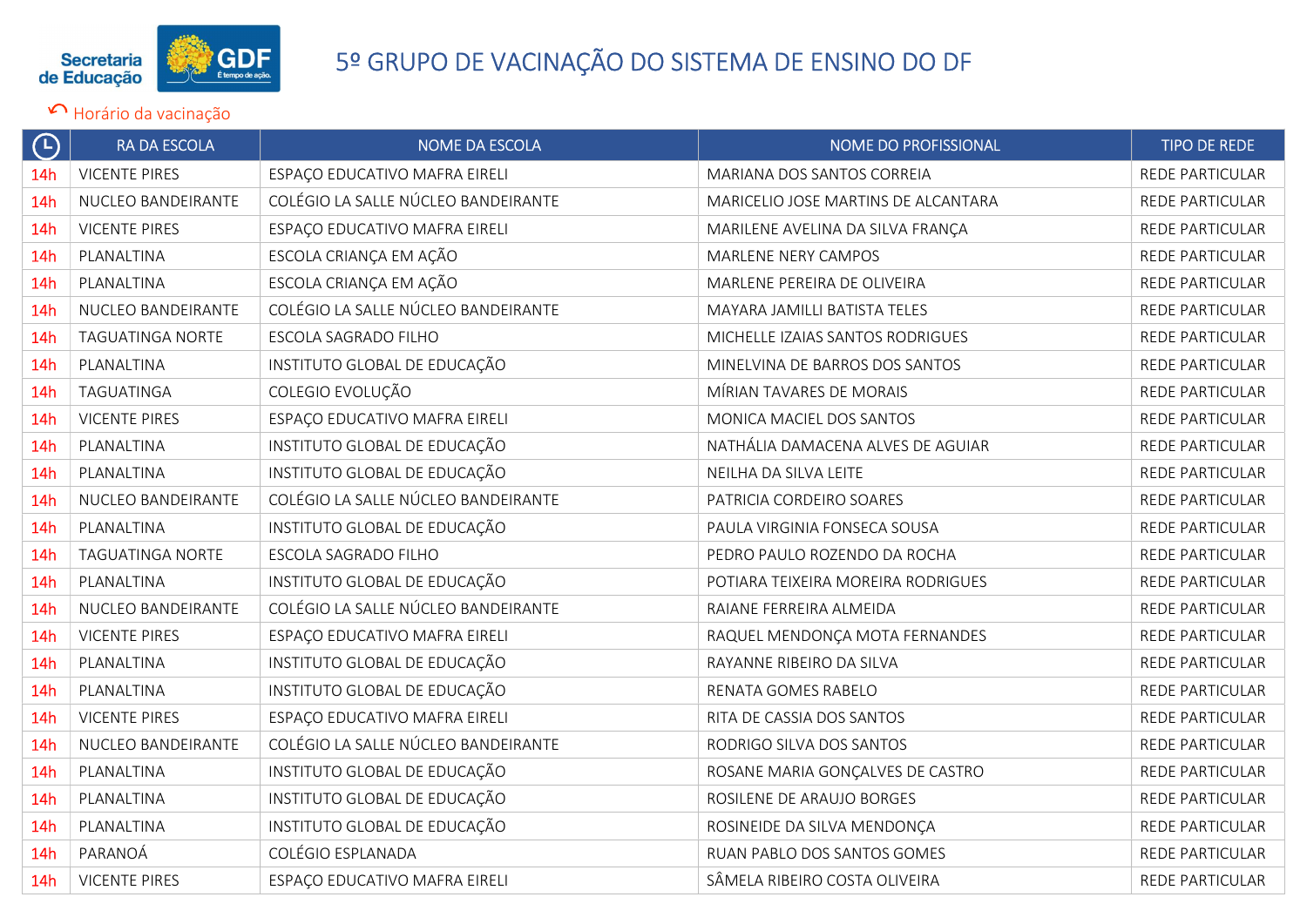

| $\bigoplus$     | <b>RA DA ESCOLA</b>     | <b>NOME DA ESCOLA</b>               | NOME DO PROFISSIONAL                       | <b>TIPO DE REDE</b>    |
|-----------------|-------------------------|-------------------------------------|--------------------------------------------|------------------------|
| 14 <sub>h</sub> | TAGUATINGA              | CEAP-CENTRO EDUCACIONAL APRENDIZ    | SAMY OLIVEIRA DE MIRANDA E BRITO           | <b>REDE PARTICULAR</b> |
| 14h             | PLANALTINA              | ESCOLA CRIANÇA EM AÇÃO              | SANDRA LÚCIA DE OLIVEIRA                   | REDE PARTICULAR        |
| 14h             | PLANALTINA              | INSTITUTO GLOBAL DE EDUCAÇÃO        | SANDRA MARIA PINTO DE LIMA                 | REDE PARTICULAR        |
| 14h             | <b>TAGUATINGA NORTE</b> | ESCOLA SAGRADO FILHO                | SHEILA DE CASTRO RODRIGUES                 | REDE PARTICULAR        |
| 14h             | TAGUATINGA              | COLEGIO EVOLUÇÃO                    | SIMONE LUZIA BARBOSA FARIA                 | <b>REDE PARTICULAR</b> |
| 14h             | NUCLEO BANDEIRANTE      | COLÉGIO LA SALLE NÚCLEO BANDEIRANTE | STEFANI KAROLINE DE OLIVEIRA SILVA NUNES   | <b>REDE PARTICULAR</b> |
| 14h             | PLANALTINA              | INSTITUTO GLOBAL DE EDUCAÇÃO        | STHEFANY DO AMARAL TORRES                  | <b>REDE PARTICULAR</b> |
| 14h             | <b>VICENTE PIRES</b>    | ESPAÇO EDUCATIVO MAFRA EIRELI       | TAMYRES FRANCISCO SILVA                    | REDE PARTICULAR        |
| 14h             | TAGUATINGA              | COLEGIO EVOLUÇÃO                    | TATIANE STEFANINY BORGES DE SOUZA LIMA     | <b>REDE PARTICULAR</b> |
| 14h             | TAGUATINGA              | CEAP-CENTRO EDUCACIONAL APRENDIZ    | THALITA DE SOUSA RAMOS                     | REDE PARTICULAR        |
| 14h             | <b>VICENTE PIRES</b>    | ESPAÇO EDUCATIVO MAFRA EIRELI       | THAYNÁ BESSA DE SOUZA                      | <b>REDE PARTICULAR</b> |
| 14h             | PLANALTINA              | INSTITUTO GLOBAL DE EDUCAÇÃO        | VÂNIA DE OLIVEIRA ALVES                    | REDE PARTICULAR        |
| 14h             | PARANOÁ                 | COLÉGIO ESPLANADA                   | VERONICE FRANCISCA ITACARAMBY DA COSTA     | REDE PARTICULAR        |
| 14 <sub>h</sub> | NUCLEO BANDEIRANTE      | COLÉGIO LA SALLE NÚCLEO BANDEIRANTE | VIENINA DOS SANTOS SILVA                   | REDE PARTICULAR        |
| 14h             | PLANALTINA              | ESCOLA CRIANÇA EM AÇÃO              | VIRLÂNIA BARROS DE OLIVEIRA                | REDE PARTICULAR        |
| 14h             | <b>VICENTE PIRES</b>    | ESPAÇO EDUCATIVO MAFRA EIRELI       | <b>VIVIANE NASCIMENTO BORGES</b>           | REDE PARTICULAR        |
| 14 <sub>h</sub> | PLANALTINA              | INSTITUTO GLOBAL DE EDUCAÇÃO        | YASMIN CRISTINE FREIRE DE MORAES GONÇALVES | REDE PARTICULAR        |
| 14h             | PLANALTINA              | INSTITUTO GLOBAL DE EDUCAÇÃO        | YOHANA SILVA PEREIRA                       | <b>REDE PARTICULAR</b> |
| 15h             | CEILÂNDIA               | <b>CED 07</b>                       | ADRIANA DE BARROS RABELO SOUSA             | REDE PÚBLICA           |
| 15h             | BRAZLÂNDIA              | ETBRAZ                              | ALESSANDRA ALVES DE MATOS                  | REDE PÚBLICA           |
| 15h             | RIACHO FUNDO            | <b>VITORIA REGIA</b>                | AMANDA ALMEIDA NUNES                       | REDE PARTICULAR        |
| 15h             | RIACHO FUNDO            | <b>VITORIA REGIA</b>                | AMANDA VITORIA DOS SANTOS                  | REDE PARTICULAR        |
| 15h             | CEILÂNDIA               | <b>COLÉGIO CENEB KIDS</b>           | ANA CRISTINA DA SILVA LIMA                 | <b>REDE PARTICULAR</b> |
| 15h             | Sobradinho              | CEM 02 - SOBRADINHO                 | Ana Maria de Araújo da Silva               | REDE PÚBLICA           |
| 15h             | <b>GAMA</b>             | JI 03                               | ANA PAULA NASCIMENTO DE CASTRO FERNANDES   | REDE PÚBLICA           |
| 15h             | RIACHO FUNDO            | <b>VITORIA REGIA</b>                | ANA RAQUEL NUNES DA SILVA                  | REDE PARTICULAR        |
| 15h             | Sobradinho              | CEI 03 - SOBRADINHO                 | ANA RITA VIEIRA                            | REDE PÚBLICA           |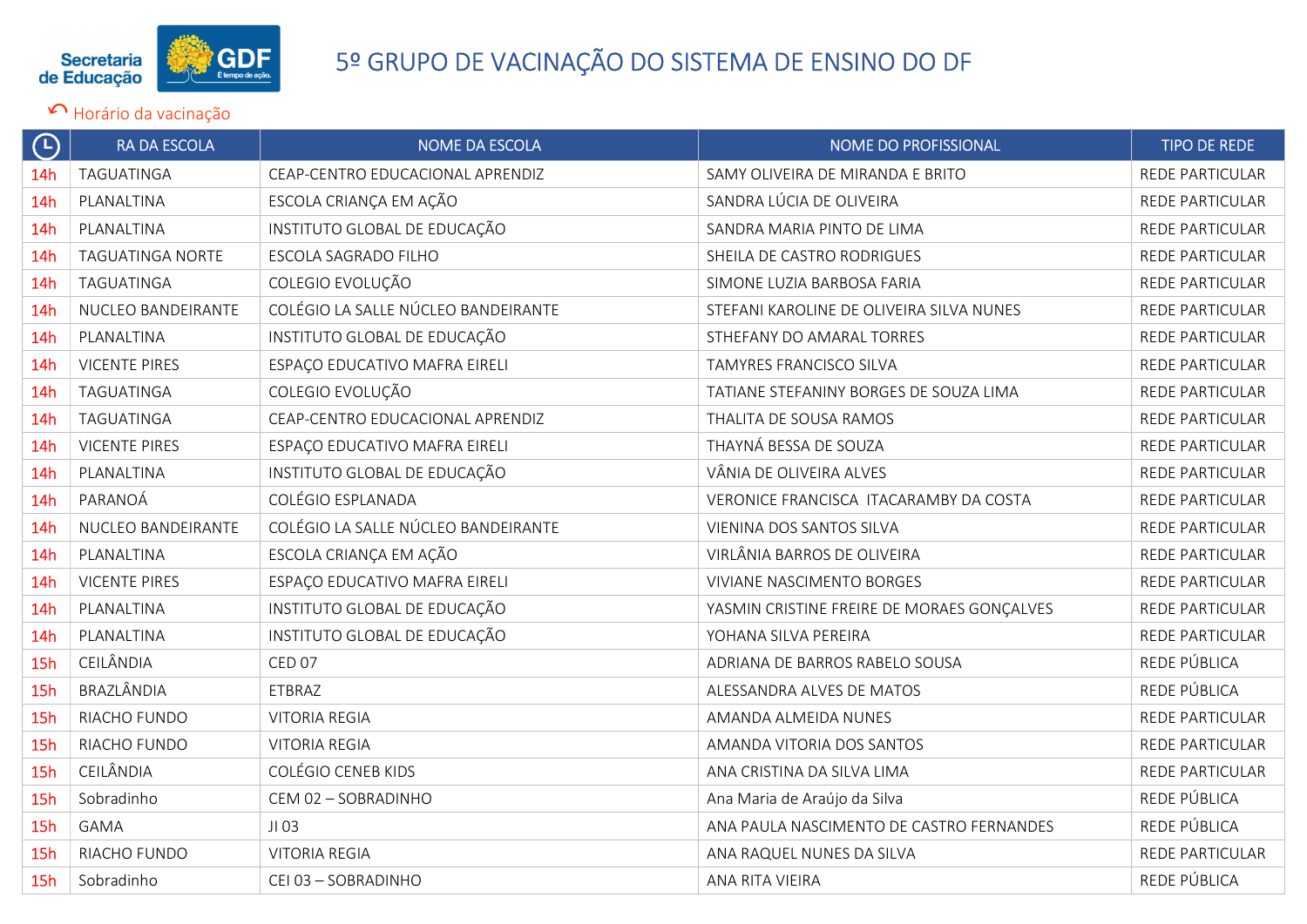

| $\Theta$   | <b>RA DA ESCOLA</b> | NOME DA ESCOLA                                | NOME DO PROFISSIONAL                  | <b>TIPO DE REDE</b> |
|------------|---------------------|-----------------------------------------------|---------------------------------------|---------------------|
| 15h        | CEILÂNDIA           | CED 15 (CEF 17)                               | ANDERSON PEREIRA DE SOUZA             | REDE PÚBLICA        |
| 15h        | <b>GAMA</b>         | <b>CEI 01</b>                                 | Angélica Matos de Souza               | REDE PÚBLICA        |
| 15h        | CEILÂNDIA           | COLEGIO CERTO - CEILANDIA NORTE LTDA          | ANTONIO DIAS DE SOUSA                 | REDE PARTICULAR     |
| 15h        | CEILÂNDIA           | <b>COLÉGIO CENEB KIDS</b>                     | APARECIDA ROQUE DA SILVA              | REDE PARTICULAR     |
| 15h        | RIACHO FUNDO        | <b>VITORIA REGIA</b>                          | ARISTELA NUNES IVO                    | REDE PARTICULAR     |
| 15h        | CEILÂNDIA           | COLEGIO CERTO - CEILANDIA NORTE LTDA          | AUGUSTO DA COSTA FERREIRA LINS        | REDE PARTICULAR     |
| <b>15h</b> | RIACHO FUNDO        | <b>VITORIA REGIA</b>                          | CAMILA REIS DE SOUZA                  | REDE PARTICULAR     |
| 15h        | GAMA                | CEM INTEGRADO A EDUCAÇÃO PROFISSIONAL DO GAMA | CARLOS LAFAIETE FORMIGA MENEZES       | REDE PÚBLICA        |
| 15h        | CEILÂNDIA           | COLEGIO CERTO - CEILANDIA NORTE LTDA          | CLAUDIO ROCHA T.DE MENEZES            | REDE PARTICULAR     |
| 15h        | GUARÁ               | CEM 01 DO GUARÁ                               | CYNARA MARTINS DOS SANTOS MOTA        | REDE PÚBLICA        |
| 15h        | CEILÂNDIA           | <b>COLÉGIO CENEB KIDS</b>                     | DALVA DE S. G. FURTADO                | REDE PARTICULAR     |
| 15h        | CEILÂNDIA           | <b>COLÉGIO CENEB KIDS</b>                     | DÉBORA DE BRITO F. COSTA              | REDE PARTICULAR     |
| 15h        | CEILÂNDIA           | COLÉGIO CENEB KIDS                            | DEILIA JULIA DA SILVA                 | REDE PARTICULAR     |
| 15h        | CEILÂNDIA           | <b>CEM 03</b>                                 | DIVALDO DE OLIVEIRA                   | REDE PÚBLICA        |
| 15h        | CEILÂNDIA           | <b>COLÉGIO CENEB KIDS</b>                     | EDCLÉIA GOMES LACERDA                 | REDE PARTICULAR     |
| 15h        | RIACHO FUNDO        | <b>VITORIA REGIA</b>                          | EDVANIA HENRIQUE DA SILVA DE OLIVEIRA | REDE PARTICULAR     |
| 15h        | RIACHO FUNDO        | <b>VITORIA REGIA</b>                          | ELAINE CRISTINA DA SILVA              | REDE PARTICULAR     |
| 15h        | CEILÂNDIA           | COLEGIO CERTO - CEILANDIA NORTE LTDA          | ELAINE PEREIRA DOS SANTOS             | REDE PARTICULAR     |
| 15h        | CEILÂNDIA           | <b>CEM 02</b>                                 | ELIEL DE AQUINO                       | REDE PÚBLICA        |
| 15h        | CEILÂNDIA           | <b>CEI 01</b>                                 | Elisangela Alvarenga Lima             | REDE PÚBLICA        |
| 15h        | RIACHO FUNDO        | <b>VITORIA REGIA</b>                          | ERLAINE FREITAS BRAGA                 | REDE PARTICULAR     |
| 15h        | GUARÁ               | CED 01 DA ESTRUTURAL                          | ESTELA ACCIOLY DA SILVA KIENTECA      | REDE PÚBLICA        |
| 15h        | RIACHO FUNDO        | <b>VITORIA REGIA</b>                          | EVERLANE DIAS ALVES LUNA MARTINS      | REDE PARTICULAR     |
| 15h        | RIACHO FUNDO        | <b>VITORIA REGIA</b>                          | EVERLENE DIAS ALVES RODRIGUES         | REDE PARTICULAR     |
| 15h        | CEILÂNDIA           | <b>CEE 01</b>                                 | FABIANA FREIRAS RODRIGUES VIEIRA      | REDE PÚBLICA        |
| 15h        | CEILÂNDIA           | <b>CED 11</b>                                 | Francisco Gadelha Araujo Martins      | REDE PÚBLICA        |
| 15h        | CEILÂNDIA           | <b>CED 14</b>                                 | FREDERICO DOS SANTOS VIANA            | REDE PÚBLICA        |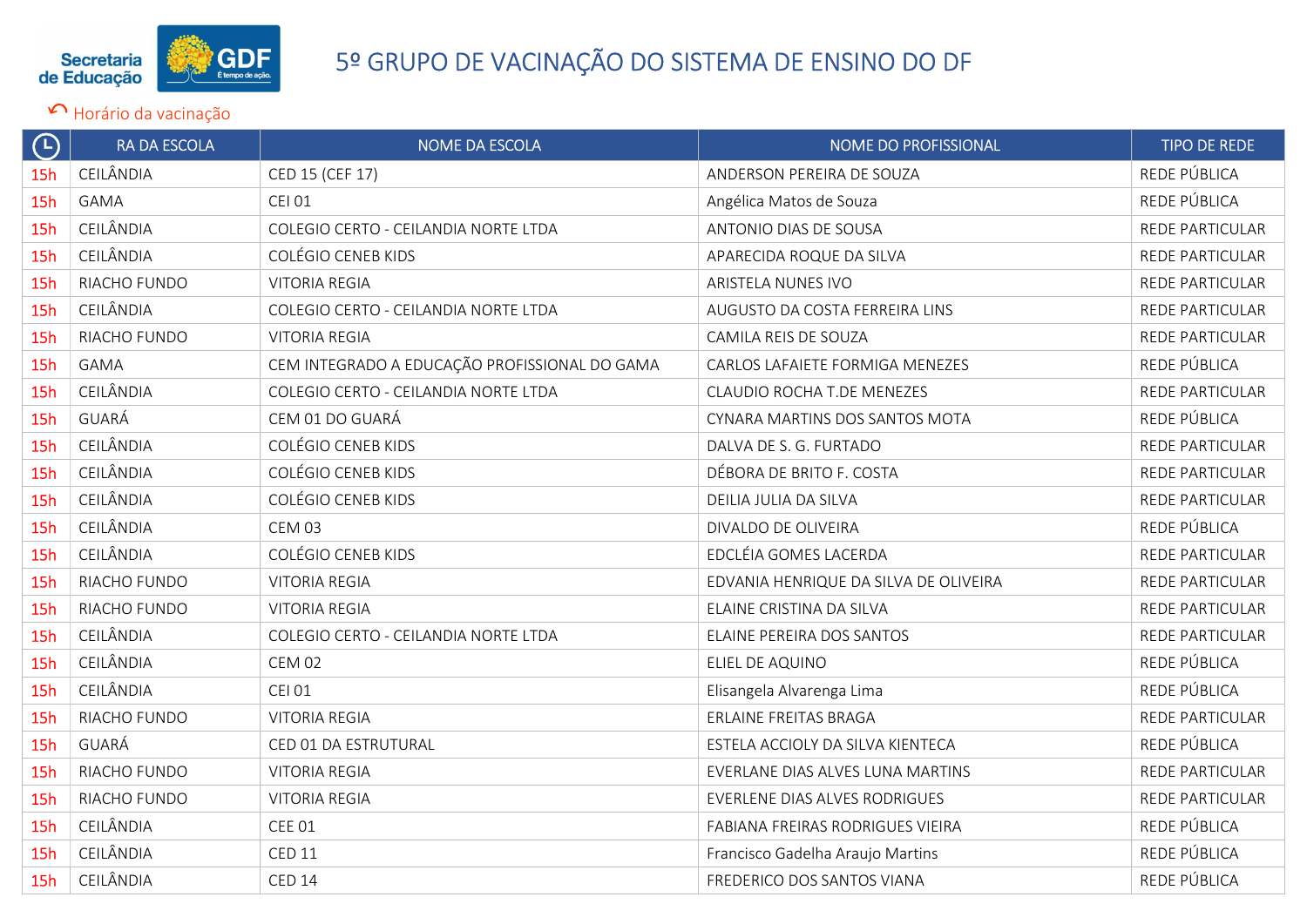

| $\bigoplus$ | RA DA ESCOLA | <b>NOME DA ESCOLA</b>                | NOME DO PROFISSIONAL               | <b>TIPO DE REDE</b>    |
|-------------|--------------|--------------------------------------|------------------------------------|------------------------|
| 15h         | CEILÂNDIA    | <b>COLÉGIO CENEB KIDS</b>            | <b>GABRIELLY FERREIRA DE SOUZA</b> | REDE PARTICULAR        |
| 15h         | RIACHO FUNDO | <b>VITORIA REGIA</b>                 | GEISA DE FREITAS LINS PACHECO      | REDE PARTICULAR        |
| 15h         | Sobradinho   | CED 03 - SOBRADINHO                  | Geraldo Ramos Calado               | REDE PÚBLICA           |
| 15h         | GUARÁ        | CEE 01 do Guará                      | GICILEIDE FERREIRA DE OLIEIRA      | REDE PÚBLICA           |
| 15h         | CEILÂNDIA    | <b>CEM 10</b>                        | <b>HELEN MATSUNAGA</b>             | REDE PÚBLICA           |
| 15h         | RIACHO FUNDO | <b>VITORIA REGIA</b>                 | IARA LIMA OLIVEIRA                 | <b>REDE PARTICULAR</b> |
| 15h         | RIACHO FUNDO | <b>VITORIA REGIA</b>                 | INGRID DE OLIVEIRA DA SILVA        | <b>REDE PARTICULAR</b> |
| 15h         | CEILÂNDIA    | COLEGIO CERTO - CEILANDIA NORTE LTDA | IONE AZEVEDO DE SOUZA              | REDE PARTICULAR        |
| 15h         | <b>GAMA</b>  | JI 05                                | Ivanilda Carvalho de Lima          | REDE PÚBLICA           |
| 15h         | RIACHO FUNDO | <b>VITORIA REGIA</b>                 | IVANILDO PINHEIRO DE OLIVEIRA      | REDE PARTICULAR        |
| 15h         | RIACHO FUNDO | <b>VITORIA REGIA</b>                 | JACKSON CELIO DE LIMA              | REDE PARTICULAR        |
| 15h         | RIACHO FUNDO | <b>VITORIA REGIA</b>                 | JARDENI BARBOSA DE CASTRO SOUSA    | REDE PARTICULAR        |
| 15h         | CEILÂNDIA    | <b>CED 06</b>                        | JEFFERSON REGES LOBATO             | REDE PÚBLICA           |
| 15h         | CEILÂNDIA    | <b>CEM 09</b>                        | JOSÉ GADELHA LOUREIRO              | REDE PÚBLICA           |
| 15h         | CEILÂNDIA    | COLEGIO CERTO - CEILANDIA NORTE LTDA | JOSÉLIA PEREIRA DOS SANTOS         | <b>REDE PARTICULAR</b> |
| 15h         | <b>GAMA</b>  | JI 02                                | JOSIANE ALVES SOUTO CARDOSO        | REDE PÚBLICA           |
| 15h         | CEILÂNDIA    | CEP - ESCOLA TÉCNICA DE CEILÂNDIA    | JOUBERT ALMADA CÔRREA              | REDE PÚBLICA           |
| 15h         | CEILÂNDIA    | <b>COLÉGIO CENEB KIDS</b>            | JUCICLEIDE PRUDÊNCIO DA SILVA      | REDE PARTICULAR        |
| 15h         | CEILÂNDIA    | COLEGIO CERTO - CEILANDIA NORTE LTDA | JULIANA ANDRADE DE LIMA            | REDE PARTICULAR        |
| 15h         | RIACHO FUNDO | <b>VITORIA REGIA</b>                 | JULIANA BATISTA BEZERRA            | <b>REDE PARTICULAR</b> |
| 15h         | CEILÂNDIA    | <b>COLÉGIO CENEB KIDS</b>            | <b>JULIANA DE OLIVEIRA CIRINEU</b> | <b>REDE PARTICULAR</b> |
| 15h         | RIACHO FUNDO | <b>VITORIA REGIA</b>                 | JULIANA PEREIRA DA SILVA           | REDE PARTICULAR        |
| 15h         | Sobradinho   | CEE 01 - SOBRADINHO                  | Juraci Ribeiro da Cunha Filho      | REDE PÚBLICA           |
| 15h         | CEILÂNDIA    | <b>COLÉGIO CENEB KIDS</b>            | KALLYNE DE LIMA LOPES              | REDE PARTICULAR        |
| 15h         | CEILÂNDIA    | COLEGIO CERTO - CEILANDIA NORTE LTDA | KARLA GONÇALVES DE OLIVEIRA        | REDE PARTICULAR        |
| 15h         | CEILÂNDIA    | <b>COLÉGIO CENEB KIDS</b>            | KARYNA GONZAGA MARQUES             | <b>REDE PARTICULAR</b> |
| 15h         | CEILÂNDIA    | COLEGIO CERTO - CEILANDIA NORTE LTDA | KASSIA MEDEIROS DE JESUS           | REDE PARTICULAR        |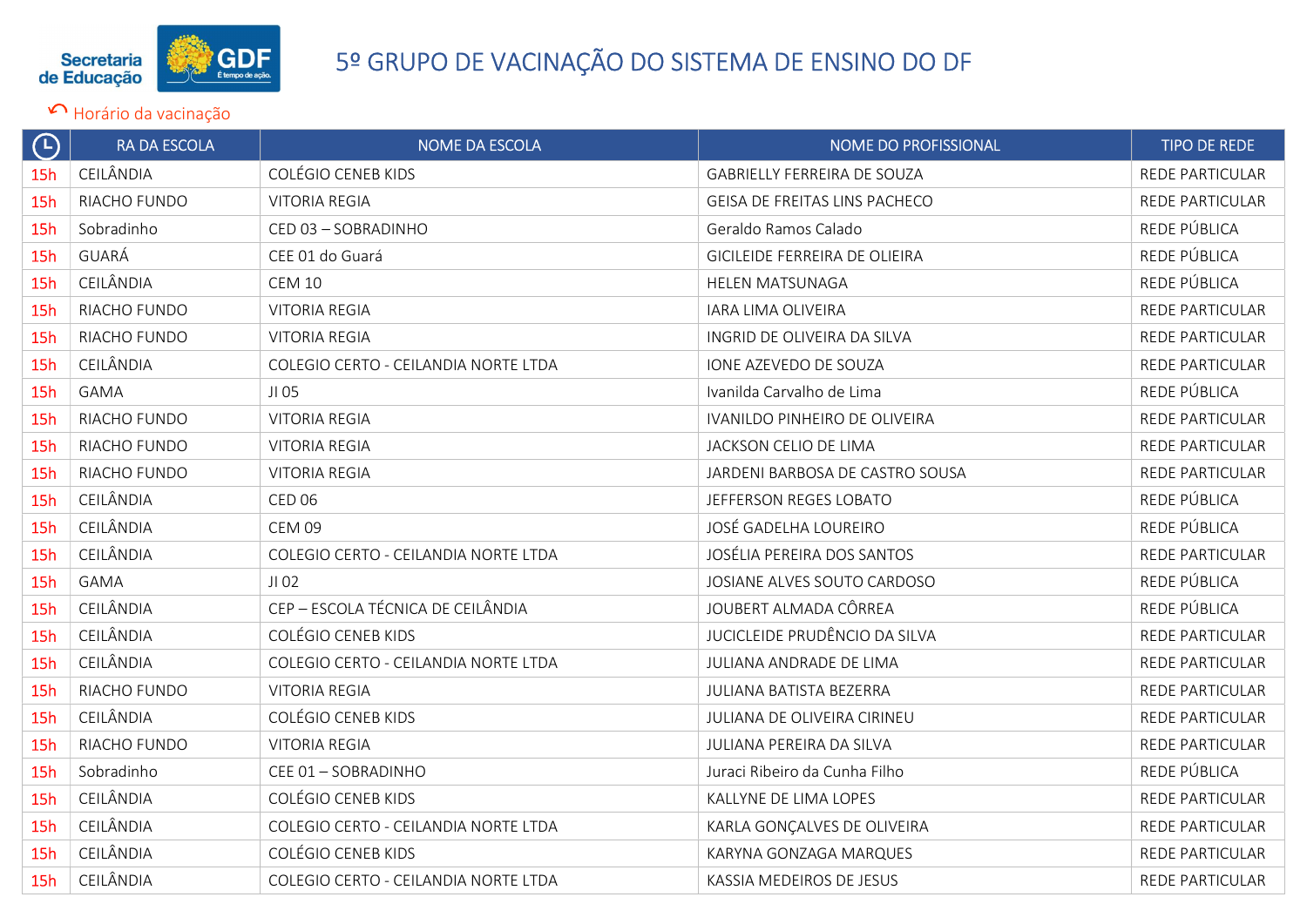

| $\bigoplus$ | <b>RA DA ESCOLA</b> | <b>NOME DA ESCOLA</b>                | NOME DO PROFISSIONAL                 | <b>TIPO DE REDE</b>    |
|-------------|---------------------|--------------------------------------|--------------------------------------|------------------------|
| 15h         | CEILÂNDIA           | <b>COLÉGIO CENEB KIDS</b>            | <b>KELLY RIOS</b>                    | <b>REDE PARTICULAR</b> |
| 15h         | CEILÂNDIA           | <b>COLÉGIO CENEB KIDS</b>            | LEANDRO HOLANDA LAURENTINO SOBRINHO  | <b>REDE PARTICULAR</b> |
| 15h         | <b>GAMA</b>         | CED GESNER TEIXEIRA                  | LEILA CUNHA DE ALBUQUERQUE           | REDE PÚBLICA           |
| 15h         | RIACHO FUNDO        | <b>VITORIA REGIA</b>                 | LETICIA DE OLIVEIRA ROCHA MADUREIRA  | REDE PARTICULAR        |
| 15h         | Sobradinho          | CEI 04 - SOBRADINHO                  | Letícia do Nascimento Silva          | REDE PÚBLICA           |
| 15h         | Sobradinho          | CEI 02 - SOBRADINHO                  | Lilian Bezerra Matos                 | REDE PÚBLICA           |
| 15h         | <b>GAMA</b>         | <b>CEM 02</b>                        | Lindomar Ramos de Brito              | REDE PÚBLICA           |
| 15h         | CEILÂNDIA           | COLEGIO CERTO - CEILANDIA NORTE LTDA | LUCIANO XAVIER DA SILVA              | <b>REDE PARTICULAR</b> |
| 15h         | <b>GAMA</b>         | <b>CEM 01</b>                        | Macário dos Santos Neto              | REDE PÚBLICA           |
| 15h         | <b>GAMA</b>         | JI 06                                | MARCELO ARAÚJO BARBOSA               | REDE PÚBLICA           |
| 15h         | CEILÂNDIA           | <b>CEE 02</b>                        | Marcia Serafim Pereira               | REDE PÚBLICA           |
| 15h         | RIACHO FUNDO        | <b>VITORIA REGIA</b>                 | MARIA DAS GRAÇAS DE MATOS MELO       | REDE PARTICULAR        |
| 15h         | CEILÂNDIA           | COLEGIO CERTO - CEILANDIA NORTE LTDA | MARIA DAS NEVES GABRIEL              | REDE PARTICULAR        |
| 15h         | CEILÂNDIA           | COLEGIO CERTO - CEILANDIA NORTE LTDA | MARIA DE JESUS VASCONCELOS           | <b>REDE PARTICULAR</b> |
| 15h         | RIACHO FUNDO        | <b>VITORIA REGIA</b>                 | MARIA EMILIA FEITOSA BATISTA FREITAS | REDE PARTICULAR        |
| 15h         | RIACHO FUNDO        | <b>VITORIA REGIA</b>                 | MARIA SOCORRO LIMA DO NASCIMENTO     | REDE PARTICULAR        |
| 15h         | RIACHO FUNDO        | <b>VITORIA REGIA</b>                 | <b>MARIANA ALVES DOS SANTOS</b>      | REDE PARTICULAR        |
| 15h         | CEILÂNDIA           | COLEGIO CERTO - CEILANDIA NORTE LTDA | MARZO MARCELO C.M. ORSANO            | REDE PARTICULAR        |
| 15h         | RIACHO FUNDO        | <b>VITORIA REGIA</b>                 | MATHEUS FELIPE DOS SANTOS            | REDE PARTICULAR        |
| 15h         | CEILÂNDIA           | <b>CEM 12</b>                        | MIRTES CORRÊA DE JESUS               | REDE PÚBLICA           |
| 15h         | RIACHO FUNDO        | <b>VITORIA REGIA</b>                 | MONYELLE DE CASSIA DE MELO GOMES     | <b>REDE PARTICULAR</b> |
| 15h         | CEILÂNDIA           | <b>COLÉGIO CENEB KIDS</b>            | NAIANA BISPO DOS REIS GONÇALVES      | <b>REDE PARTICULAR</b> |
| 15h         | CEILÂNDIA           | COLEGIO CERTO - CEILANDIA NORTE LTDA | NEIDE MARQUES MIRANDA                | <b>REDE PARTICULAR</b> |
| 15h         | CEILÂNDIA           | EP ANÍSIO TEIXEIRA                   | NEIDE RODRIGUES DE SOUSA             | REDE PÚBLICA           |
| 15h         | CEILÂNDIA           | <b>CEM 04</b>                        | NILSON COUTO MAGALHÃES               | REDE PÚBLICA           |
| 15h         | GUARÁ               | CED 01 DO GUARÁ                      | PAULO CESAR ROCHA RIBEIRO            | REDE PÚBLICA           |
| 15h         | RIACHO FUNDO        | <b>VITORIA REGIA</b>                 | PRISCILA RODRIGUES DOS REIS          | REDE PARTICULAR        |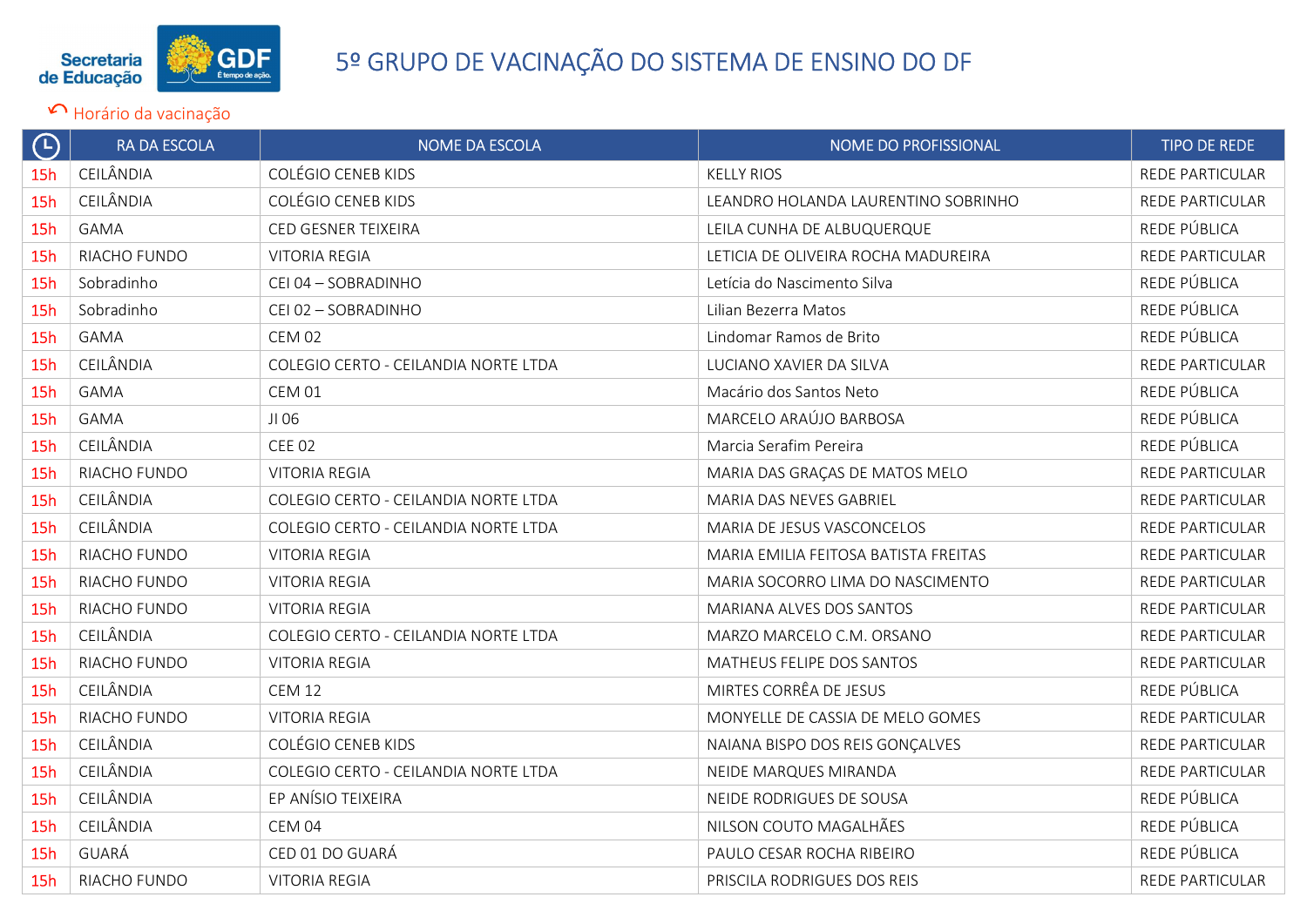

| $\bigoplus$ | <b>RA DA ESCOLA</b> | <b>NOME DA ESCOLA</b>                | NOME DO PROFISSIONAL                      | <b>TIPO DE REDE</b>    |
|-------------|---------------------|--------------------------------------|-------------------------------------------|------------------------|
| 15h         | Sobradinho          | CEM 01 - SOBRADINHO                  | RAFAEL URZEDO PINTO                       | REDE PÚBLICA           |
| 15h         | CEILÂNDIA           | COLEGIO CERTO - CEILANDIA NORTE LTDA | RAFAELLA SAMPAIO COUTINHO                 | <b>REDE PARTICULAR</b> |
| 15h         | RIACHO FUNDO        | <b>VITORIA REGIA</b>                 | RANNE SANTOS SILVA                        | <b>REDE PARTICULAR</b> |
| 15h         | CEILÂNDIA           | <b>COLÉGIO CENEB KIDS</b>            | RAYANE PRISCILA S. MARTINS                | <b>REDE PARTICULAR</b> |
| 15h         | CEILÂNDIA           | COLEGIO CERTO - CEILANDIA NORTE LTDA | REGINA ALVES LIMA                         | <b>REDE PARTICULAR</b> |
| 15h         | Sobradinho          | CEI 01 - SOBRADINHO                  | REJANE APARECIDA DE SOUSA MARCIAL         | REDE PÚBLICA           |
| 15h         | RIACHO FUNDO        | <b>VITORIA REGIA</b>                 | RENATA GOMES DE LIMA                      | REDE PARTICULAR        |
| 15h         | GUARÁ               | CED 03 DO GUARÁ                      | RENATA QUEIROZ MOURA                      | REDE PÚBLICA           |
| 15h         | CEILÂNDIA           | COLEGIO CERTO - CEILANDIA NORTE LTDA | RICARDO RODRIGUES FERNANDES               | REDE PARTICULAR        |
| 15h         | RIACHO FUNDO        | <b>VITORIA REGIA</b>                 | RICHARD FERREIRA DA SILVA                 | <b>REDE PARTICULAR</b> |
| 15h         | RIACHO FUNDO        | <b>VITORIA REGIA</b>                 | RODRIGO PEREIRA GOMES                     | <b>REDE PARTICULAR</b> |
| 15h         | GUARÁ               | CED 04 DO GUARÁ                      | ROGÉRIO NUNES PASSOS                      | REDE PÚBLICA           |
| 15h         | CEILÂNDIA           | COLEGIO CERTO - CEILANDIA NORTE LTDA | ROSEMARY FRANÇA DIB                       | <b>REDE PARTICULAR</b> |
| 15h         | <b>GAMA</b>         | CEM 03                               | Rosilene Pereira Silva Nóbrega            | REDE PÚBLICA           |
| 15h         | Sobradinho          | <b>CED FERCAL</b>                    | Sandra Harumi Izaki pinto                 | REDE PÚBLICA           |
| 15h         | RIACHO FUNDO        | <b>VITORIA REGIA</b>                 | SHERLIO CABRAL MOREIRA                    | REDE PARTICULAR        |
| 15h         | GUARÁ               | CEI DA ESTRUTURAL                    | SILVIA REGINA TEIXEIRA DE ARAÚJO          | REDE PÚBLICA           |
| 15h         | CEILÂNDIA           | <b>COLÉGIO CENEB KIDS</b>            | SÔNIA GONÇALVES ROCHA                     | <b>REDE PARTICULAR</b> |
| 15h         | CEILÂNDIA           | <b>COLÉGIO CENEB KIDS</b>            | STEFANY LANDIM MEDEIROS                   | <b>REDE PARTICULAR</b> |
| 15h         | CEILÂNDIA           | <b>COLÉGIO CENEB KIDS</b>            | TAMISE RODRIGUES PIMENTEL                 | <b>REDE PARTICULAR</b> |
| 15h         | CEILÂNDIA           | COLEGIO CERTO - CEILANDIA NORTE LTDA | TERESINHA DE JESUS P. SANTOS              | REDE PARTICULAR        |
| 15h         | RIACHO FUNDO        | <b>VITORIA REGIA</b>                 | THABATA LOHANE PEREIRA MARINHO BEZERRA    | REDE PARTICULAR        |
| 15h         | RIACHO FUNDO        | <b>VITORIA REGIA</b>                 | THIAGO ANDRE COSTA SILVA                  | <b>REDE PARTICULAR</b> |
| 15h         | CEILÂNDIA           | <b>COLÉGIO CENEB KIDS</b>            | VANESSA HOLANDA LAURENTINO FONTES         | <b>REDE PARTICULAR</b> |
| 15h         | <b>GAMA</b>         | JI 04                                | VÂNIA LÚCIA FURTADO MENEZES PELLEGRINELLO | REDE PÚBLICA           |
| 15h         | BRAZLÂNDIA          | <b>CEI 02</b>                        | VANIRA VIEIRA DE FRANÇA                   | REDE PÚBLICA           |
| 15h         | GUARÁ               | ESCOLA TÉCNICA DO GUARÁ              | VERONICA PORTACIO DA SILVA                | REDE PÚBLICA           |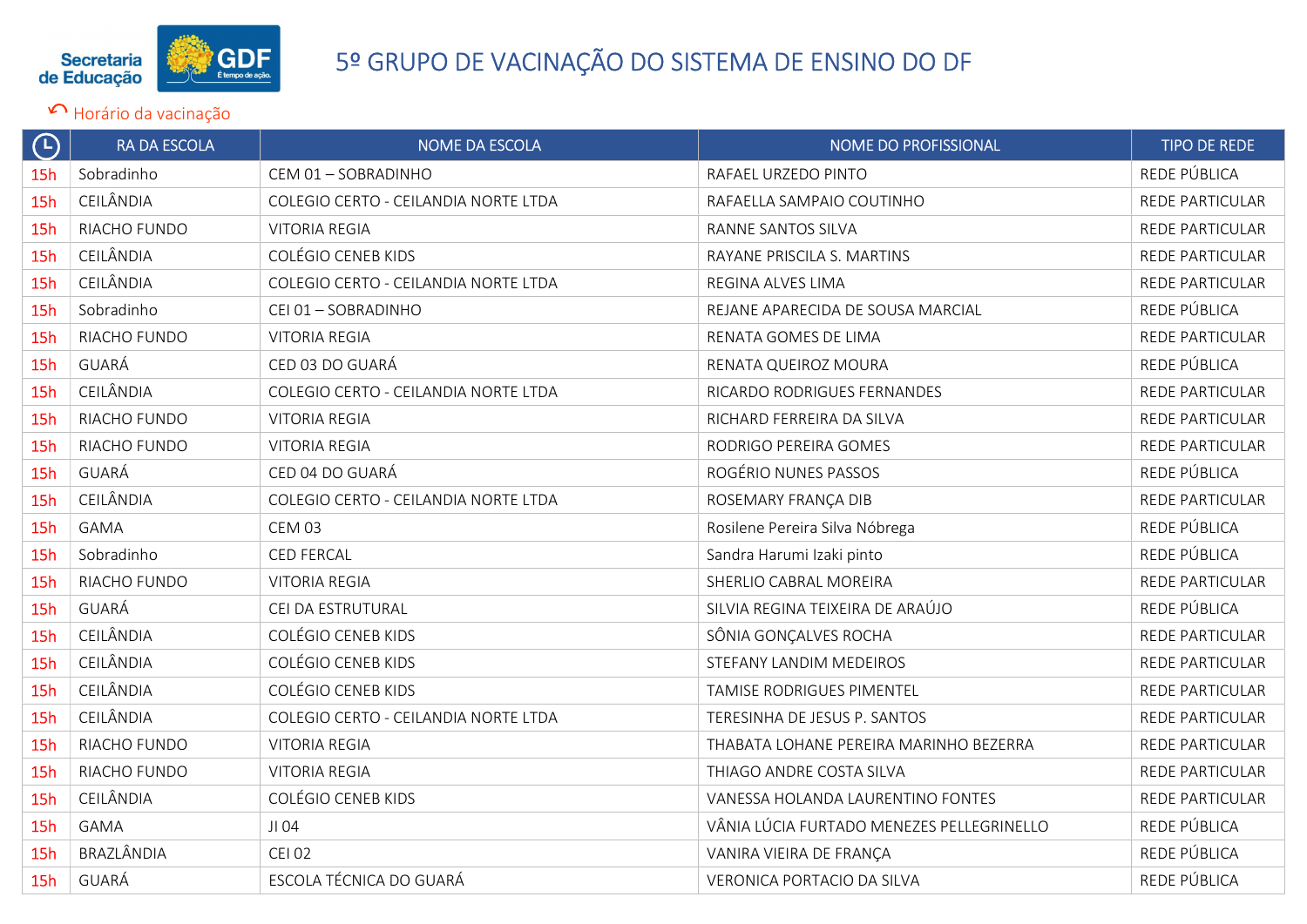

| $\bigoplus$ | <b>RA DA ESCOLA</b> | <b>NOME DA ESCOLA</b>                   | NOME DO PROFISSIONAL                      | <b>TIPO DE REDE</b>    |
|-------------|---------------------|-----------------------------------------|-------------------------------------------|------------------------|
| 15h         | Sobradinho          | CEM 04 - SOBRADINHO II                  | Wagner Macario de Carvalho                | REDE PÚBLICA           |
| 15h         | CEILÂNDIA           | CED 16 (CEF 24)                         | WELLINGTON GERMANO DE QUEIROZ             | REDE PÚBLICA           |
| 15h         | CEILÂNDIA           | COLEGIO CERTO - CEILANDIA NORTE LTDA    | <b>WESLEY FERRREIRA GOMES</b>             | <b>REDE PARTICULAR</b> |
| 16h         | <b>GAMA</b>         | <b>CEE 01</b>                           | ADELMO DE JESUS DE ALBUQUERQUE            | REDE PÚBLICA           |
| 16h         | PLANALTINA          | CED STELLA DOS CHERUBINS GUIMARÃES TROI | ADIMÁRIO ROCHA BARRETO                    | REDE PÚBLICA           |
| <b>16h</b>  | TAGUATINGA          | <b>CEI 07</b>                           | Adriana Aparecida Ferreira                | REDE PÚBLICA           |
| <b>16h</b>  | TAGUATINGA          | CEM TAGUATINGA NORTE                    | ADRIANO MOURA NERADIL                     | REDE PÚBLICA           |
| 16h         | PLANO PILOTO        | CEE DV                                  | AIRTON DUTRA DE FARIAS                    | REDE PÚBLICA           |
| 16h         | PLANO PILOTO        | JI VI COMAR - LAGO SUL                  | Alessandra Marcondes Cavalcante           | REDE PÚBLICA           |
| 16h         | PLANO PILOTO        | CEI 01 DE BRASÍLIA                      | Alessandra Santos Ludgero Nunes           | REDE PÚBLICA           |
| 16h         | PLANO PILOTO        | JI 314 SUL                              | AlessandraFigueredo Porto                 | REDE PÚBLICA           |
| 16h         | SAMAMBAIA           | CED 619                                 | <b>ALICE MACERA</b>                       | REDE PÚBLICA           |
| 16h         | PLANO PILOTO        | JI 02 DO CRUZEIRO                       | ALINE DE MENEZES                          | REDE PÚBLICA           |
| 16h         | PLANO PILOTO        | JI 114 SUL                              | ALINE MEDEIROS DA CRUZ                    | REDE PÚBLICA           |
| 16h         | PLANO PILOTO        | JI 01 DO CRUZEIRO                       | AMANDA SIQUEIRA DOS SANTOS                | REDE PÚBLICA           |
| 16h         | CEILÂNDIA           | EC JIBOIA                               | ANA CRISTINA DE MELO FERREIRA SANTOS      | REDE PÚBLICA           |
| 16h         | NÚCLEO BANDEIRANTE  | CEI DO NÚCLEO BANDEIRANTE               | ANA PAULA GOMES DOS SANTOS BARBOSA        | REDE PÚBLICA           |
| <b>16h</b>  | PLANO PILOTO        | EP 303/304 NORTE                        | ANA PAULA POÇAS ZAMBELLI DOS REIS         | REDE PÚBLICA           |
| <b>16h</b>  | PLANO PILOTO        | CEE 01 - BRASÍLIA                       | Ana Paula Ventorim Rodrigues de Oliveira  | REDE PÚBLICA           |
| 16h         | PLANALTINA          | <b>CEI 02</b>                           | ANDRÉ SANTOS DE MEDEIROS                  | REDE PÚBLICA           |
| 16h         | PLANALTINA          | <b>CEE 01</b>                           | ANDREA CARLA ARAUJO OLIVEIRA MARQUES      | REDE PÚBLICA           |
| 16h         | NÚCLEO BANDEIRANTE  | CEI 01 DO RIACHO FUNDO I                | ANDREIA MARIA DOS ANJOS                   | REDE PÚBLICA           |
| 16h         | PLANO PILOTO        | CEPI GAVIÃO - LAGO NORTE                | ANDRESSA VIEIRA DE OLIVEIRA               | REDE PÚBLICA           |
| <b>16h</b>  | TAGUATINGA          | CEM 03                                  | ANTÔNIO DE LÉLIS FERREIRA                 | REDE PÚBLICA           |
| <b>16h</b>  | PLANO PILOTO        | EP 210/211 NORTE                        | AUGUSTO MAGNO BARBOSA MARINHO DE CARVALHO | REDE PÚBLICA           |
| 16h         | SAMAMBAIA           | <b>CEI 307</b>                          | AURILENE LIMA MARTINS DE AZEVEDO          | REDE PÚBLICA           |
| 16h         | TAGUATINGA          | <b>CEI 01</b>                           | <b>BEATRIZ DO PRADO SANTOS</b>            | REDE PÚBLICA           |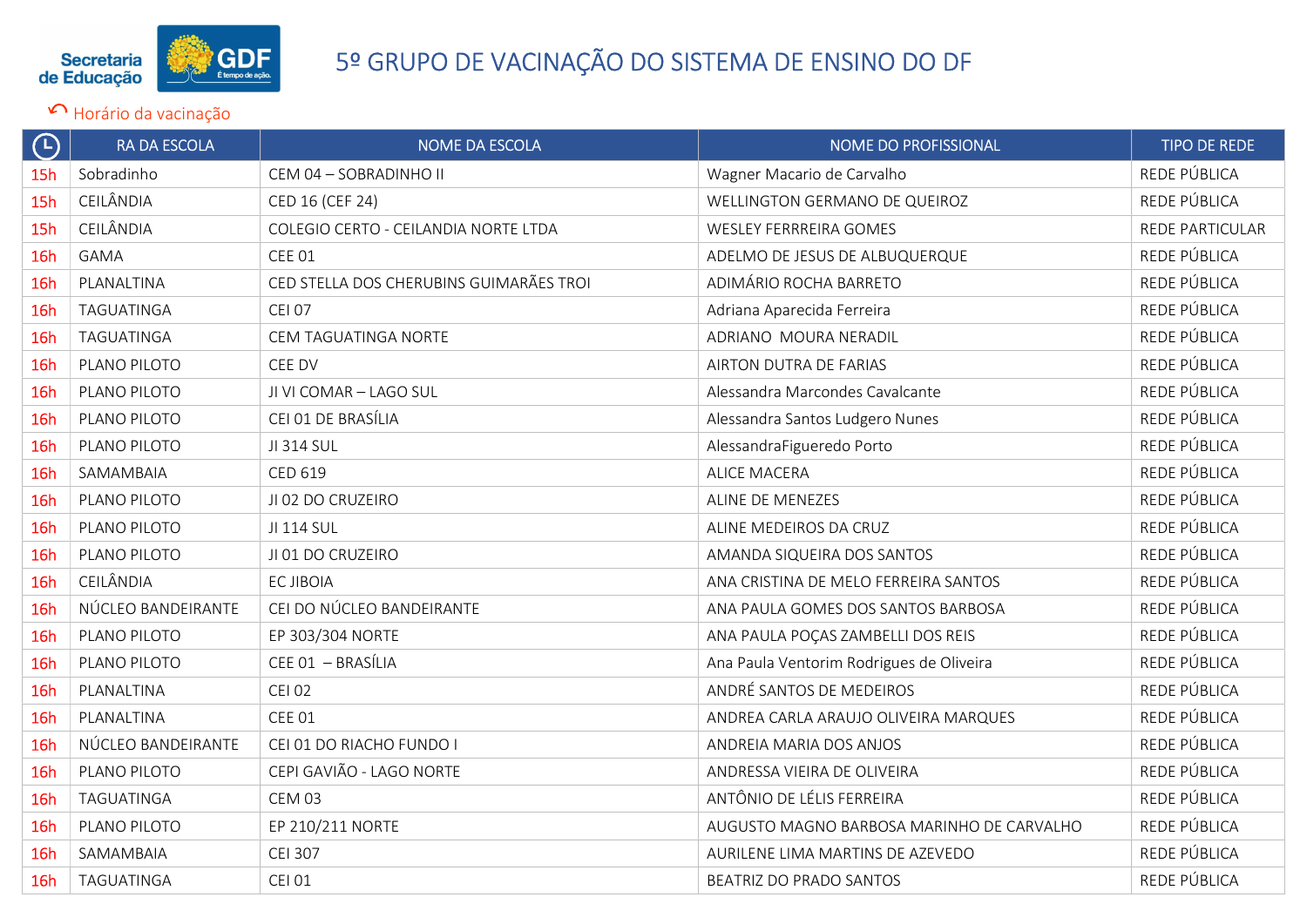

| $\Theta$ | RA DA ESCOLA       | NOME DA ESCOLA               | NOME DO PROFISSIONAL                 | <b>TIPO DE REDE</b> |
|----------|--------------------|------------------------------|--------------------------------------|---------------------|
| 16h      | RECANTO DAS EMAS   | <b>CEI 304</b>               | BELCHIORINA ENEIDA PESSOA PINHEIRO   | REDE PÚBLICA        |
| 16h      | <b>SANTA MARIA</b> | <b>CEI 416</b>               | Carla Sousa Almeida                  | REDE PÚBLICA        |
| 16h      | <b>SANTA MARIA</b> | <b>CEI 203</b>               | CATARINA SOARES FERREIRA             | REDE PÚBLICA        |
| 16h      | TAGUATINGA         | <b>CEI 02</b>                | CLÁUDIA FERNANDA CORTEZ SOTERO       | REDE PÚBLICA        |
| 16h      | SÃO SEBASTIÃO      | <b>CEI 01</b>                | <b>CLEYDE CUNHA SOUSA</b>            | REDE PÚBLICA        |
| 16h      | PLANO PILOTO       | ESCOLA DE MÚSICA DE BRASÍLIA | DAVSON DE SOUZA                      | REDE PÚBLICA        |
| 16h      | TAGUATINGA         | <b>CEI 04</b>                | DAYSE KELLY ELER VIANA               | REDE PÚBLICA        |
| 16h      | NÚCLEO BANDEIRANTE | CEM URSO BRANCO              | DREITHE THIAGO RIBEIRO DE CARVALHO   | REDE PÚBLICA        |
| 16h      | <b>SANTA MARIA</b> | <b>CED 416</b>               | EDUARDO RODRIGUES DOS REIS           | REDE PÚBLICA        |
| 16h      | TAGUATINGA         | <b>CEM 05</b>                | ELCILENEO ALVES DE FREITAS           | REDE PÚBLICA        |
| 16h      | TAGUATINGA         | <b>CEI 06</b>                | ELIANE ALMEIDA SOARES                | REDE PÚBLICA        |
| 16h      | PLANO PILOTO       | JI 02 DO CRUZEIRO            | ELVIA VIVIANE MONTEIRO FERREIRA      | REDE PÚBLICA        |
| 16h      | PLANO PILOTO       | CED LAGO SUL - CEL           | Fabian Garzon Jaqueira               | REDE PÚBLICA        |
| 16h      | RECANTO DAS EMAS   | JI 603                       | FABÍOLA DA COSTA FARIAS              | REDE PÚBLICA        |
| 16h      | <b>SANTA MARIA</b> | <b>CEM 404</b>               | FELIPE DE LEMOS CABRAL               | REDE PÚBLICA        |
| 16h      | RECANTO DAS EMAS   | <b>CED 104</b>               | Felipe Renier Maranhão Lima          | REDE PÚBLICA        |
| 16h      | PLANO PILOTO       | JI 304 NORTE                 | FERNANDA MACHADO SANTOS              | REDE PÚBLICA        |
| 16h      | PLANO PILOTO       | JI 304 NORTE                 | FERNANDA MACHADO SANTOS              | REDE PÚBLICA        |
| 16h      | <b>SANTA MARIA</b> | <b>CEM 417</b>               | Fernando de Paiva Varela             | REDE PÚBLICA        |
| 16h      | PLANO PILOTO       | JI 312 NORTE                 | Flávio Barbosa Franco                | REDE PÚBLICA        |
| 16h      | PLANO PILOTO       | JI 108 SUL                   | FRANCINEIDE ALVES COELHO             | REDE PÚBLICA        |
| 16h      | PLANALTINA         | <b>CEI 01</b>                | FRANCISCA CLEA DE ANDRADE FIGUEIREDO | REDE PÚBLICA        |
| 16h      | PLANO PILOTO       | CEM INTEGRADO - CRUZEIRO     | <b>GETULIO SOUSA CRUZ</b>            | REDE PÚBLICA        |
| 16h      | NÚCLEO BANDEIRANTE | CEM JULIA KUBITSCHEK         | HELI MENDES DE LACERDA               | REDE PÚBLICA        |
| 16h      | NÚCLEO BANDEIRANTE | CEM 01 DO RIACHO FUNDO I     | ILMA MARIA FILIZOLA SALMITO          | REDE PÚBLICA        |
| 16h      | BRAZLÂNDIA         | <b>CEE 01</b>                | ÍRIS MARLEI LOPES DOS REIS           | REDE PÚBLICA        |
| 16h      | PLANO PILOTO       | CEM ELEFANTE BRANCO          | Ivan Ferreira de Barros              | REDE PÚBLICA        |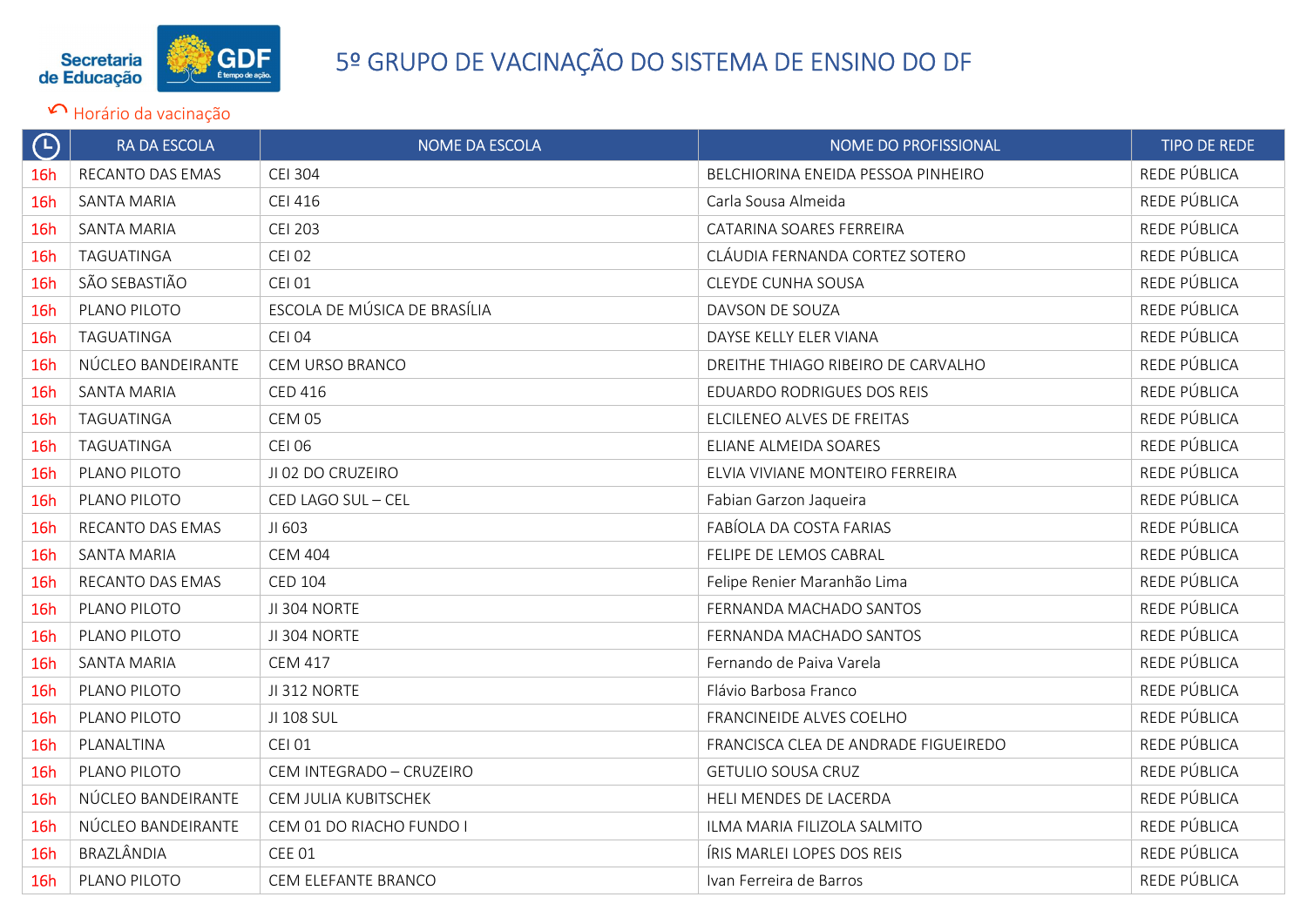

| $\Theta$   | RA DA ESCOLA       | NOME DA ESCOLA                                | NOME DO PROFISSIONAL                 | <b>TIPO DE REDE</b> |
|------------|--------------------|-----------------------------------------------|--------------------------------------|---------------------|
| 16h        | RECANTO DAS EMAS   | CEPI PINHEIRINHO ROXO                         | IZABEL CRISTINA DE OLIVEIRA          | REDE PÚBLICA        |
| 16h        | TAGUATINGA         | CEP ESCOLA TÉCNICA DE BRASÍLIA - ÁGUAS CLARAS | JACKES RIDAN DA SILVA GUEDES         | REDE PÚBLICA        |
| 16h        | PLANO PILOTO       | CENTRO DE ENSINO MÉDIO SETOR OESTE            | <b>JACY BRAGA RODRIGUES</b>          | REDE PÚBLICA        |
| 16h        | PLANO PILOTO       | CED CEDLAN - LAGO NORTE                       | Jaime Luiz Colares Filho             | REDE PÚBLICA        |
| 16h        | PLANO PILOTO       | JI 208 SUL                                    | <b>JANAINA MONICI SOUZA</b>          | REDE PÚBLICA        |
| 16h        | PLANO PILOTO       | CEM SETOR LESTE                               | JANAINA MOREIRA DE FARIA             | REDE PÚBLICA        |
| 16h        | PLANO PILOTO       | CED GISNO                                     | JOANESLEY BATUIRA M SANTOS           | REDE PÚBLICA        |
| 16h        | SAMAMBAIA          | <b>CED 123</b>                                | JOÃO JOSÉ CARNEIRO ALVARENGA         | REDE PÚBLICA        |
| 16h        | PLANO PILOTO       | JI 303 SUL                                    | Jorgete Alessandra Caserta de Aguiar | REDE PÚBLICA        |
| 16h        | RECANTO DAS EMAS   | CED MYRIAM ERVILHA                            | <b>JOSE ALDIAS SERRA</b>             | REDE PÚBLICA        |
| 16h        | PLANO PILOTO       | JI 01 DO CRUZEIRO                             | <b>JOSÉ ANTONIO BARBOSA</b>          | REDE PÚBLICA        |
| <b>16h</b> | NÚCLEO BANDEIRANTE | EP DA NATUREZA E ESPORTE                      | <b>JOSE LUIZ PORTO JUNIOR</b>        | REDE PÚBLICA        |
| 16h        | TAGUATINGA         | <b>CEI 05</b>                                 | JOSEFA DE PAULA SILVA                | REDE PÚBLICA        |
| 16h        | PLANO PILOTO       | JI 316 SUL                                    | Júnia Elizabeth Rocha Mendes         | REDE PÚBLICA        |
| 16h        | SAMAMBAIA          | <b>CEM 304</b>                                | <b>JUSTINA CORREA NEVES NETA</b>     | REDE PÚBLICA        |
| 16h        | PLANO PILOTO       | JI 21 DE ABRIL                                | KATIÚSCIA LUCAS DA SILVA LEMOS       | REDE PÚBLICA        |
| 16h        | RECANTO DAS EMAS   | <b>CEM 111</b>                                | LAÉCIO ALVES FRANCO                  | REDE PÚBLICA        |
| 16h        | PLANO PILOTO       | JI 308 SUL                                    | LARA CAMARA SANCHES                  | REDE PÚBLICA        |
| 16h        | <b>SANTA MARIA</b> | <b>CEE 01</b>                                 | LEANDRO GELAIN CASAGRANDE            | REDE PÚBLICA        |
| 16h        | <b>SANTA MARIA</b> | JI 116                                        | Leila Brasileiro Zeidan              | REDE PÚBLICA        |
| 16h        | NÚCLEO BANDEIRANTE | JI 01 DO RIACHO FUNDO II                      | LIVONIDIA MARIA GOMES NUNES VIEIRA   | REDE PÚBLICA        |
| 16h        | RECANTO DAS EMAS   | <b>CEM 804</b>                                | LUIZ MOREIRA DA CUNHA                | REDE PÚBLICA        |
| 16h        | SAMAMBAIA          | <b>CEE 01</b>                                 | Magna Costa do Nascimento            | REDE PÚBLICA        |
| 16h        | RECANTO DAS EMAS   | <b>CEI 310</b>                                | MARCIA COSTA DO SACRAMENTO           | REDE PÚBLICA        |
| 16h        | SAMAMBAIA          | <b>CEM 414</b>                                | MARCIO ANDRE CARVALHO DA COSTA       | REDE PÚBLICA        |
| 16h        | RECANTO DAS EMAS   | <b>CED 308</b>                                | MÁRCIO JESUS FARIA                   | REDE PÚBLICA        |
| 16h        | <b>SANTA MARIA</b> | <b>CEI 210</b>                                | MARIA CELIA MENDES DA ROCHA          | REDE PÚBLICA        |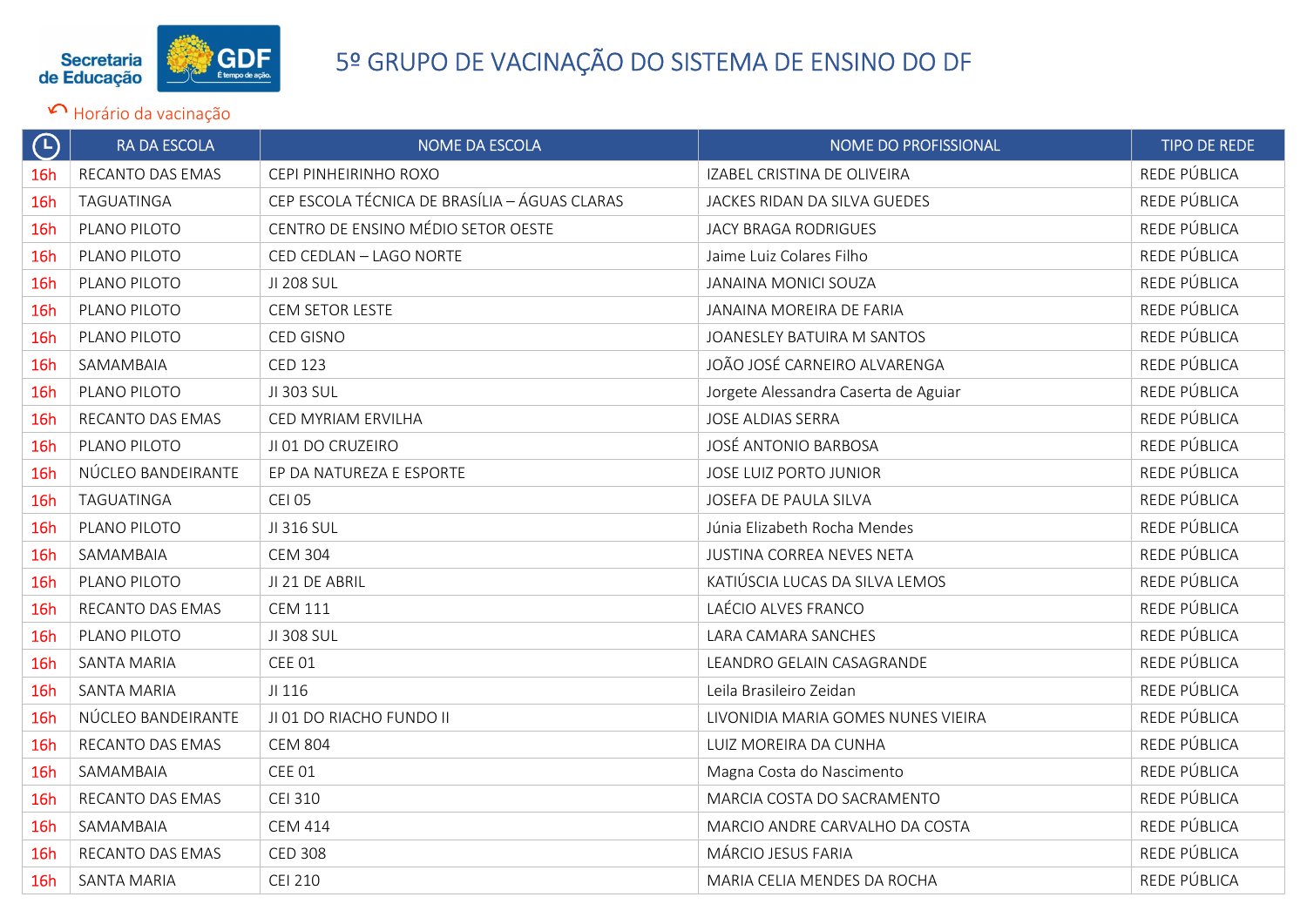

| $\Theta$   | RA DA ESCOLA       | <b>NOME DA ESCOLA</b>   | NOME DO PROFISSIONAL                    | <b>TIPO DE REDE</b> |
|------------|--------------------|-------------------------|-----------------------------------------|---------------------|
| 16h        | SÃO SEBASTIÃO      | CEI PARQUE DOS IPÊS     | MARIA NEIDE CRUZEIRO                    | REDE PÚBLICA        |
| 16h        | NÚCLEO BANDEIRANTE | CEI DA CANDANGOLÂNDIA   | Maria Rosa Lima Bento                   | REDE PÚBLICA        |
| <b>16h</b> | TAGUATINGA         | <b>CEM EIT</b>          | MARILENE VIEIRA CAMPOS GOMES            | REDE PÚBLICA        |
| <b>16h</b> | PLANALTINA         | CED VALE DO AMANHECER   | MARLENE DE SOUZA BESERRA                | REDE PÚBLICA        |
| 16h        | PLANO PILOTO       | CEE 02 - BRASÍLIA       | MARLI DE JESUS SILVA                    | REDE PÚBLICA        |
| <b>16h</b> | SÃO SEBASTIÃO      | <b>CEI 05</b>           | <b>MARLUCE MOREIRA</b>                  | REDE PÚBLICA        |
| <b>16h</b> | NÚCLEO BANDEIRANTE | CEI DO RIACHO FUNDO II  | MARTA MARIA DE PINHO COSTA              | REDE PÚBLICA        |
| 16h        | PLANO PILOTO       | <b>CEM PAULO FREIRE</b> | MAURO ROMÃO TARACHUK                    | REDE PÚBLICA        |
| 16h        | SAMAMBAIA          | <b>CEI 210</b>          | MIRIAM PEREIRA DE LIMA                  | REDE PÚBLICA        |
| 16h        | PLANO PILOTO       | JI 305 SUL              | MIRIAN CONCEIÇÃO DOS SANTOS TERRA ASSIS | REDE PÚBLICA        |
| 16h        | PLANO PILOTO       | JI 305 SUL              | MIRIAN CONCEIÇÃO DOS SANTOS TERRA ASSIS | REDE PÚBLICA        |
| 16h        | PLANO PILOTO       | JI 302 NORTE            | Paola de Fátima Soares de Aragão        | REDE PÚBLICA        |
| <b>16h</b> | PLANO PILOTO       | JI 102 SUL              | PAOLA SELVA BUENO                       | REDE PÚBLICA        |
| 16h        | TAGUATINGA         | <b>CEE 01</b>           | Patrícia de Jesus Mendes                | REDE PÚBLICA        |
| 16h        | PLANALTINA         | CEP SAÚDE               | PAULO CÉSAR RAMOS ARAÚJO                | REDE PÚBLICA        |
| 16h        | PLANO PILOTO       | EP 307/308 SUL          | PAULO CESAR VALENCA DE LIMA             | REDE PÚBLICA        |
| 16h        | PLANO PILOTO       | EP 307/308 SUL          | PAULO CESAR VALENCA DE LIMA             | REDE PÚBLICA        |
| 16h        | PARANOÁ            | CEI 01 DO PARANOÁ       | RAQUEL GOMES ALVES MENDES               | REDE PÚBLICA        |
| <b>16h</b> | PLANO PILOTO       | JI 404 NORTE            | Renata Pena Resende Gonçaves            | REDE PÚBLICA        |
| 16h        | PLANO PILOTO       | ESCOLA DA NATUREZA      | RENATA POTOLSKI LAFETÁ                  | REDE PÚBLICA        |
| 16h        | PLANO PILOTO       | EP 210/211 SUL          | ROBERTO TADEU RAMOS                     | REDE PÚBLICA        |
| <b>16h</b> | TAGUATINGA         | <b>CEI 03</b>           | ROBSON ANACLETO DA SILVA                | REDE PÚBLICA        |
| 16h        | PLANO PILOTO       | EP 313/314 SUL          | Rommel Jorge Marques Maia               | REDE PÚBLICA        |
| 16h        | PLANO PILOTO       | CED LAGO SUL - CEL      | Rosana Gaviano                          | REDE PÚBLICA        |
| <b>16h</b> | PARANOÁ            | CEM 01 DO PARANOÁ       | Samuel Wvilde Dionísio de Moraes        | REDE PÚBLICA        |
| 16h        | TAGUATINGA         | <b>CEI 08</b>           | SELMA CRISTINA BERNARDES                | REDE PÚBLICA        |
| 16h        | PLANO PILOTO       | JI 106 NORTE            | Silvana Goulart Peres                   | REDE PÚBLICA        |